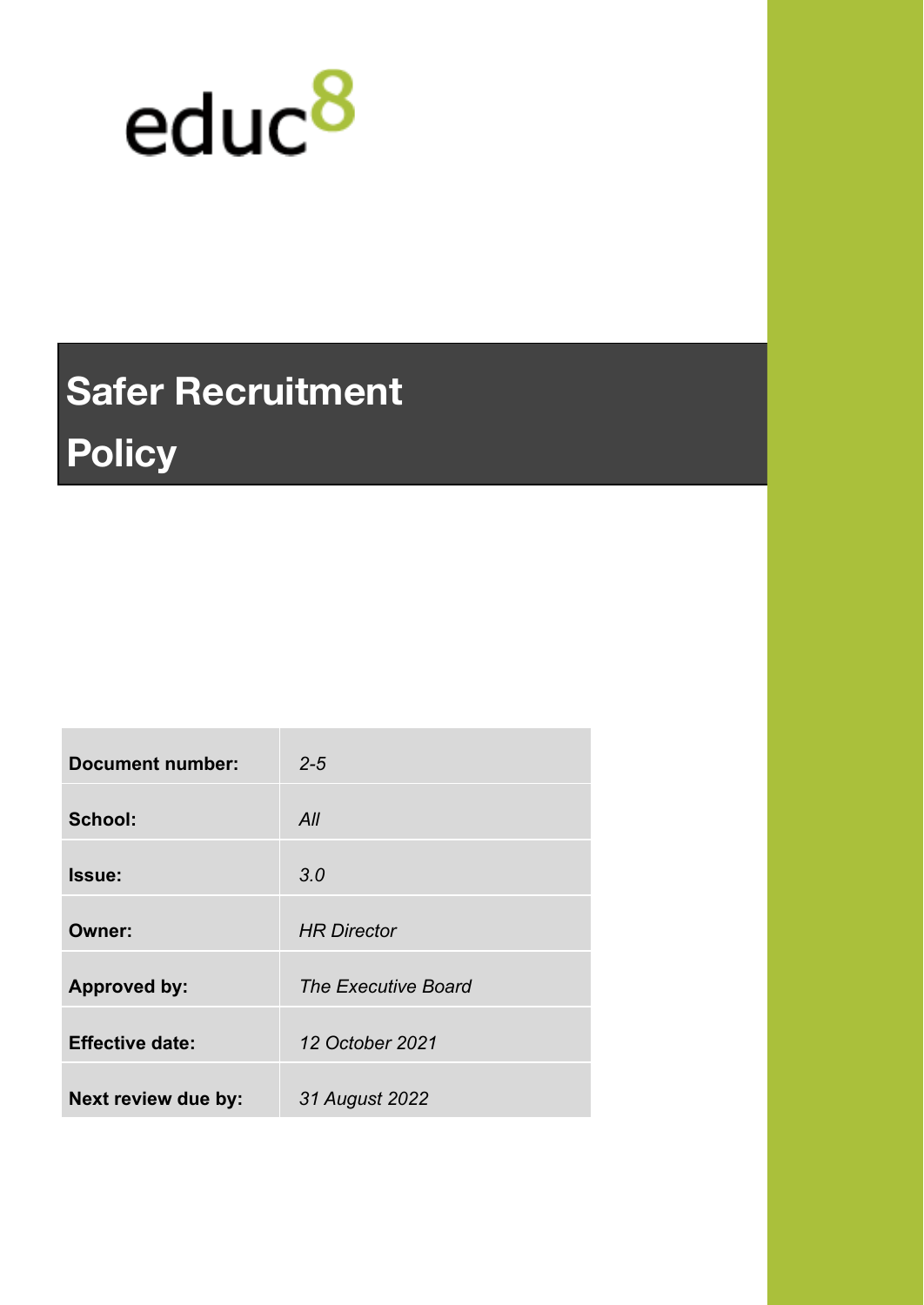| <b>Sub-Policy</b>                         | Document#: | lssue:             |
|-------------------------------------------|------------|--------------------|
| Educ <sub>8</sub>                         | $2 - 5$    | 3.0                |
| Title:<br><b>Safer Recruitment Policy</b> |            | Page #:<br>2 of 41 |

<span id="page-1-0"></span>**1. Contents**

| <b>Contents</b>                                               | $\mathbf{2}$ |
|---------------------------------------------------------------|--------------|
| <b>Issue and Revision History</b>                             | 4            |
| <b>Summary</b>                                                | 4            |
| <b>Document Release</b>                                       | 6            |
| <b>Purpose</b>                                                | 6            |
| <b>Scope</b>                                                  | 6            |
| <b>Definitions and Acronyms</b>                               | 7            |
| <b>Policy</b>                                                 | 7            |
| 8.1 Aims and Objectives                                       | 7            |
| 8.2 Roles & Responsibilities                                  | 9            |
| 8.3 Definition of Regulated Activity and Frequency            | 9            |
| 9. Recruitment and Selection Procedure                        | 10           |
| 9.1 Vacancy Determination and Initiating Recruitment Activity | 10           |
| 9.1.1 Job Descriptions and Person Specifications              | 11           |
| 9.2 Planning for Recruitment                                  | 11           |
| 9.3 Advertising                                               | 11           |
| 9.4 Shortlisting and Selection Processes                      | 12           |
| 9.4.1 Applications                                            | 13           |
| 9.4.2 References                                              | 14           |
| 9.4.3 Interviews                                              | 15           |
| 9.5 Outcome of Selection Processes                            | 16           |
| 9.6 Offers of Employment                                      | 16           |
| 10. Pre-employment Checks                                     | 16           |
| 10.1 New Employee Vetting Process                             | 18           |
| 10.2 The Rehabilitation of Offenders Act 1974                 | 20           |
| 10.3 DBS (Disclosure and Barring Service) Check               | 20           |
| 10.3.1 Portability of DBS Certificate Checks                  | 21           |
| 10.3.2 DBS Certificate                                        | 21           |
| 10.3.3 Dealing with Convictions                               | 22           |
| 10.4 Induction                                                | 23           |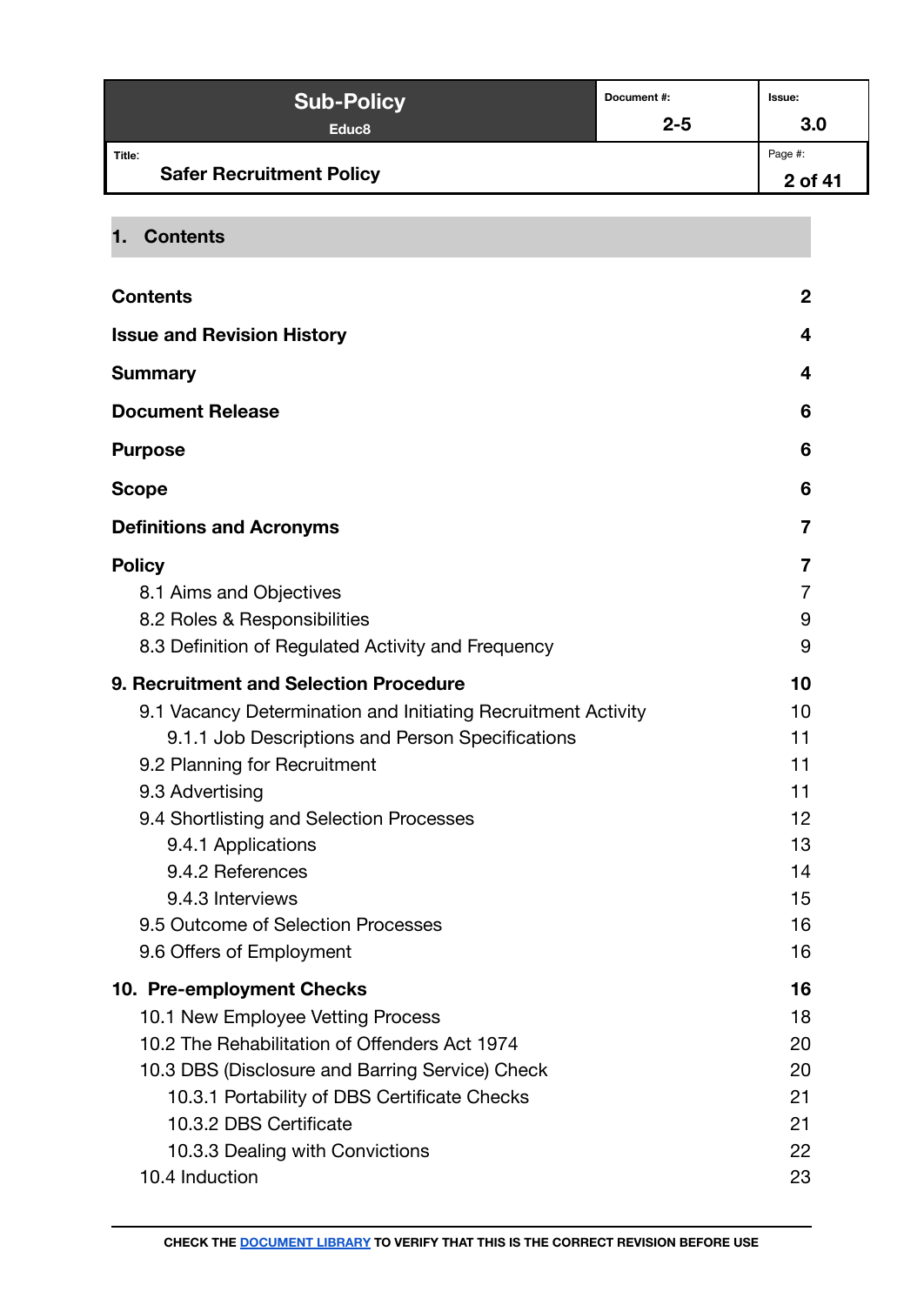| <b>Sub-Policy</b>                                          | Document#: | Issue:  |
|------------------------------------------------------------|------------|---------|
| Educ <sub>8</sub>                                          | $2 - 5$    | 3.0     |
| Title:                                                     |            | Page #: |
| <b>Safer Recruitment Policy</b>                            |            | 3 of 41 |
|                                                            |            |         |
| 10.4.1 Single Central Register (SCR)                       |            | 24      |
| 10.4.2 Probationary Period                                 |            | 24      |
| 10.5 Visiting Speakers (and Prevent Duty)                  |            | 24      |
| 10.6 Ongoing Employment                                    |            | 25      |
| 10.7 Leaving Employment                                    |            | 25      |
| 10.8 Agency and third-party workers                        |            | 26      |
| 10.9 Contractors                                           |            | 26      |
| 10.10 Trainee/student teachers                             |            | 27      |
| 10.11 Volunteers                                           |            | 27      |
| 10.12 Staff acting in a Governance Role:                   |            | 27      |
| 10.13 Staff working in alternative provision settings      |            | 28      |
| 10.14 Adults who supervise learners on work experience     |            | 28      |
| 10.15 Existing Staff                                       |            | 28      |
| <b>Metrics</b>                                             |            | 29      |
| <b>Quality Records</b>                                     |            | 29      |
| <b>Appendix 'A' ID Checking Guidelines</b>                 |            | 31      |
| <b>Identity Checking Documentation</b>                     |            | 31      |
| What you must do as part of the ID checking process        |            | 32      |
| Three routes of ID checking                                |            | 33      |
| Right to Work in the UK                                    |            | 37      |
| <b>APPENDIX 'B' Safer Recruitment Evaluation Checklist</b> |            | 40      |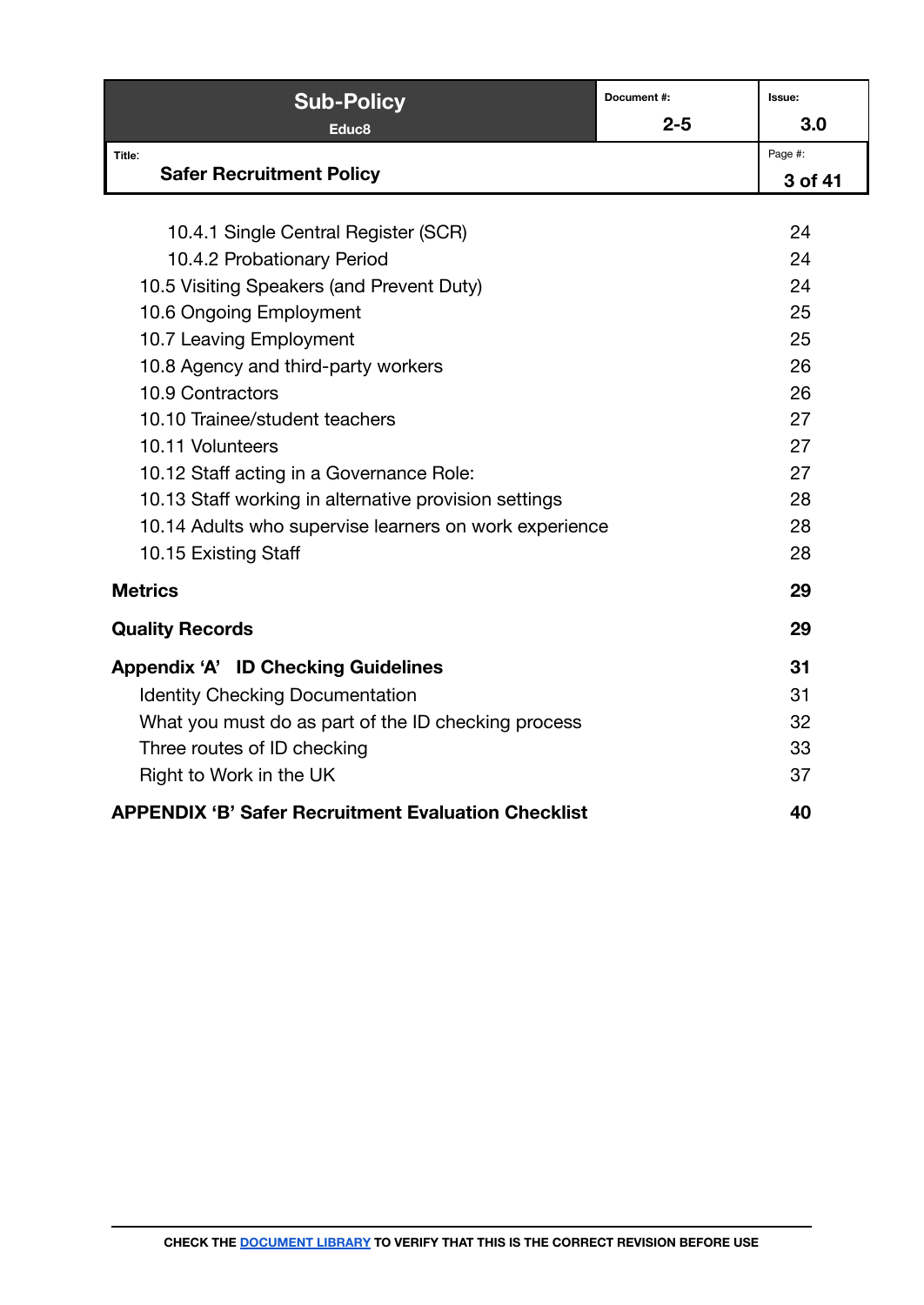| <b>Sub-Policy</b>                         | Document #: | Issue:             |
|-------------------------------------------|-------------|--------------------|
| Educ <sub>8</sub>                         | $2 - 5$     | 3.0                |
| Title:<br><b>Safer Recruitment Policy</b> |             | Page #:<br>4 of 41 |

#### <span id="page-3-0"></span>**2. Issue and Revision History**

| <b>Issue</b> | <b>Description</b>                                                     | <b>Author</b>           | <b>Effective</b><br><b>Date</b> |
|--------------|------------------------------------------------------------------------|-------------------------|---------------------------------|
| 1.0          | <b>Initial Release</b>                                                 | T. Warner               | 01/06/11                        |
| 1.1          | Review                                                                 | T. Warner               | 01/09/12                        |
| 2.0          | <b>Annual Review</b>                                                   | T. Warner / J.<br>Payne | 26/08/13                        |
| 2.1          | <b>Annual Review</b>                                                   | T. Warner               | 02/09/14                        |
| 2.2          | <b>Annual Review</b>                                                   | D. Payne                | 27/08/15                        |
| 2.3          | <b>Annual Review</b>                                                   | D. Payne / T.           | 09/02/17                        |
|              | Renamed Policy to Safer Recruitment<br>Policy                          | Warner                  |                                 |
|              | <b>Updated Summary</b>                                                 |                         |                                 |
|              | Inclusion of KCSIE, SCR                                                |                         |                                 |
|              | Inclusion of Rehab of Offenders Act 1974                               |                         |                                 |
|              | Inclusion of Prevent duty                                              |                         |                                 |
|              | <b>Removal of Training</b>                                             |                         |                                 |
| 2.4          | <b>Annual Review</b>                                                   | T. Warner               | 14/03/18                        |
| 2.5          | <b>Annual Review</b>                                                   | T. Warner               | 19/03/19                        |
| 2.6          | Annual Review.                                                         | T. Warner               | 05/08/20                        |
|              | Reword final paragraph 7.2                                             |                         |                                 |
|              | Addition of DBS Update Service to 7.5.2                                |                         |                                 |
|              | 7.5.4.1 Inclusion of HR Director approval                              |                         |                                 |
|              | Addition of 7.6.2 and reference to<br>F0013HR Probationary Review Form |                         |                                 |
| 3.0          | <b>Annual Review</b>                                                   | T. Warner               | 12/10/2021                      |
|              | Rewrite in line with ISS and OfSTED<br>standards. All sections.        |                         |                                 |

## <span id="page-3-1"></span>**3. Summary**

The recruitment and selection of staff will be conducted in a professional, timely and responsive manner and in compliance with current employment legislation, and relevant safeguarding legislation and statutory guidance (including KCSIE and Prevent Duty Guidance).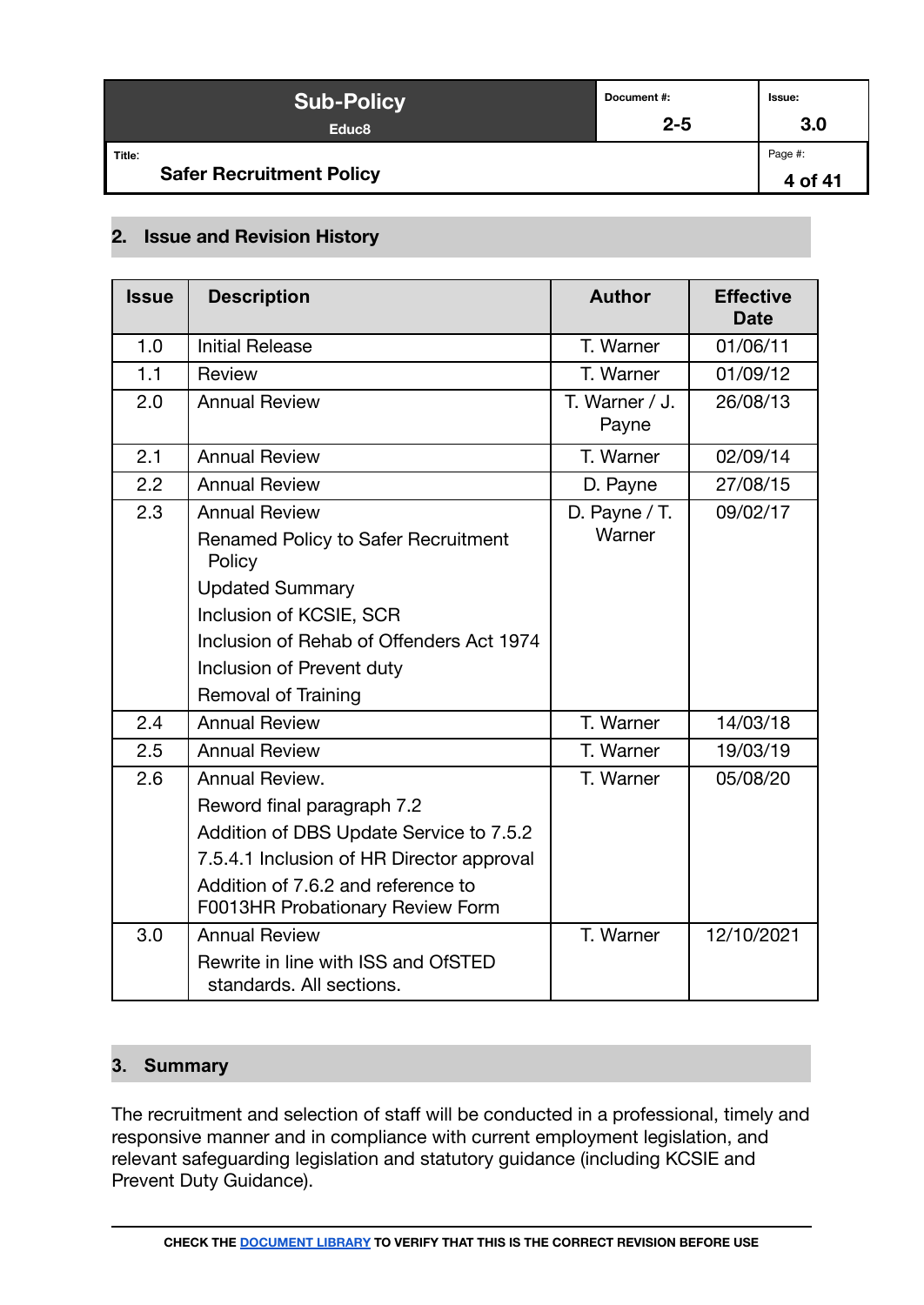| <b>Sub-Policy</b>                         | Document #: | Issue:             |
|-------------------------------------------|-------------|--------------------|
| Educ <sub>8</sub>                         | $2 - 5$     | 3.0                |
| Title:<br><b>Safer Recruitment Policy</b> |             | Page #:<br>5 of 41 |

Prior to undertaking recruitment activity for vacancies other than the Head of School, the Head of School will, working with a senior manager as appropriate, ensure that there is a review of the job description and person specification and ensure that this document is an accurate reflection of the role to be filled.

To ensure equality of opportunity, Educ8 will advertise all vacant posts to encourage as wide a field of applicants as possible, normally this entails an external advertisement. Those wishing to apply are sent a Recruitment Pack containing a job description, person specification and details of the completing the Educ8 Application form. Application forms make it clear that positions applied for are exempt from the provision of the Rehabilitation of Offenders Act 1974.

During the shortlisting process all applications will be assessed equally against the same criteria, without exception or variation. The shortlisting and interview panels will normally be made up of the same members of staff to ensure consistency and fairness.

References will be requested prior to interview, to enable the panel to compare the information received against the candidate's application form and their answers at interview, as well as allowing for any discrepancies to be explored at interview.

The selection process for shortlisted candidates will, as a minimum, consist of a face-to-face selection interview with an interview panel, with other selection activities (such as classroom observation; group activities; written work) determined by the nature and duties of the vacant post. Other selection activities may also be conducted in a 2nd stage interview such as classroom observation; group activities; written work etc. This will be determined by the nature and duties of the vacant post.

Any offer of employment made to the preferred candidate will be made conditionally, in writing, subject to satisfactory completion of pre-employment checks. The candidate will not normally commence employment until all relevant pre-employment checks have been completed and must not start until at least the candidate's identity and right to work in the UK have been established.

All new employees will be given an induction programme which will clearly identify Educ8's key policies and procedures (1 Health and Safety Policy, 2 Safeguarding & Child Protection, 3 Equality & Diversity). A key element of the induction is to make clear the expectations which will govern how staff carry out their roles and responsibilities.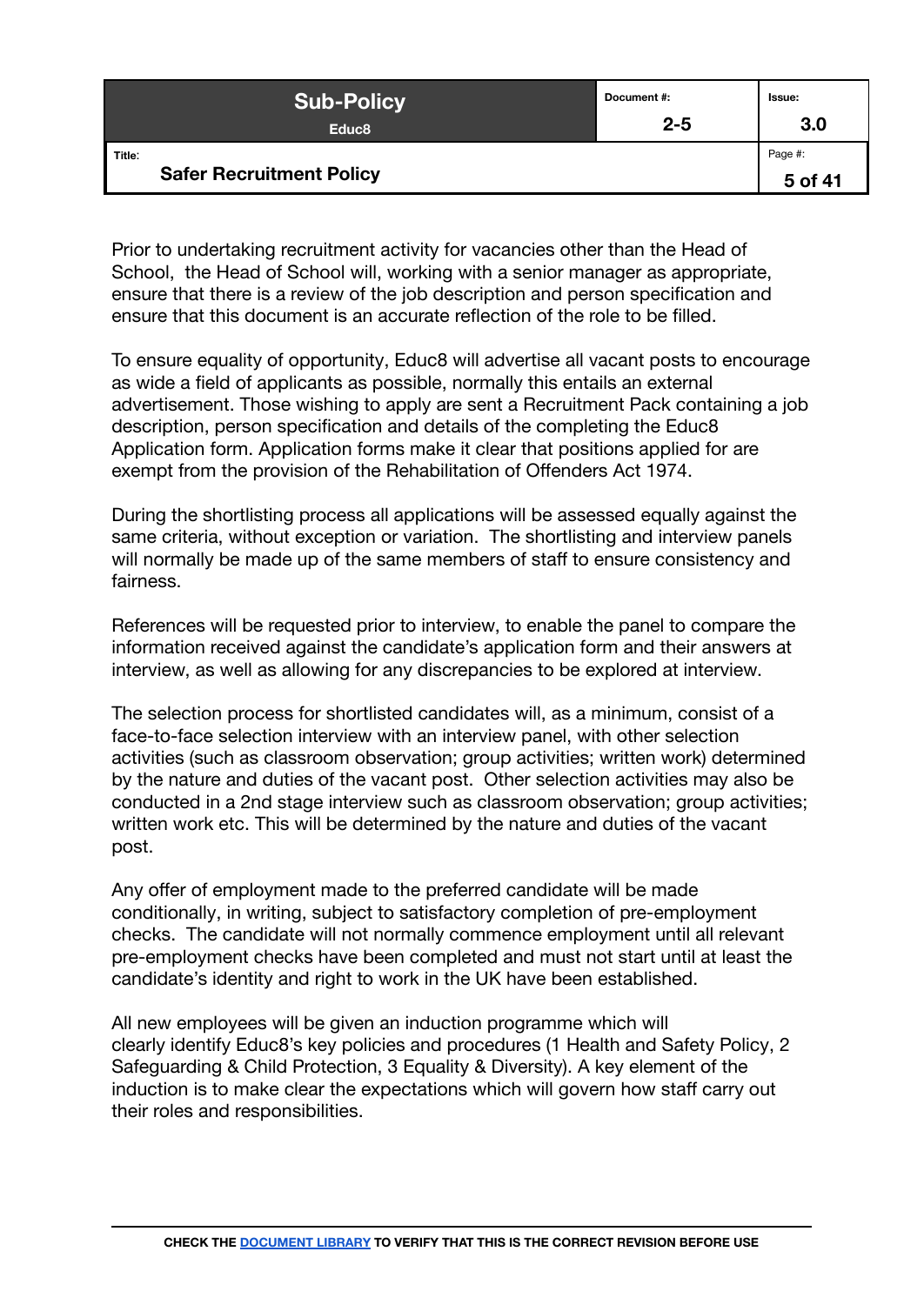| <b>Sub-Policy</b>                         | Document#: | Issue:             |
|-------------------------------------------|------------|--------------------|
| Educ <sub>8</sub>                         | $2 - 5$    | 3.0                |
| Title:<br><b>Safer Recruitment Policy</b> |            | Page #:<br>6 of 41 |

In addition to the various staff records kept on individual personnel files, a Single Centralised Record (SCR) of recruitment and vetting checks is kept. This will include information about staff, the executive board, volunteers and subcontractors.

#### <span id="page-5-0"></span>**4. Document Release**

This document has been reviewed in accordance with the Educ8 Quality System and the requirements of this policy/procedure. Staff have been made aware of its issue, including any updates/amendments to its contents and where necessary appropriate training has been provided to those staff.

Where policies are available for download online, the previous version is removed and this new version replaces it.

The release of this document is indicated by the effective date.

#### <span id="page-5-1"></span>**5. Purpose**

The purpose of this policy is to help deter, reject or identify people who might abuse learners or are otherwise unsuited to working with them by having appropriate procedures for appointing staff.

This policy complies with the recommendations in the following documents:

- DfE Guidance "[Keeping Children Safe in Education:](https://www.gov.uk/government/publications/keeping-children-safe-in-education--2?utm_source=0a6e0ddb-4e4d-4b90-9cfa-70600f6fbbfd&utm_medium=email&utm_campaign=govuk-notifications&utm_content=immediate) for schools and colleges" (KCSIE) (updated January 2021),
- DfE '[Working Together to Safeguard Children'](https://assets.publishing.service.gov.uk/government/uploads/system/uploads/attachment_data/file/942454/Working_together_to_safeguard_children_inter_agency_guidance.pdf) 2018b,
- [Prevent Duty Guidance](https://www.gov.uk/government/publications/prevent-duty-guidance),
- Safer Recruitment Consortium ['Guidance for safer working](https://c-cluster-110.uploads.documents.cimpress.io/v1/uploads/13ecce28-e8f2-49e9-83c6-c29337cd8071~110/original?tenant=vbu-digital) practice for those [working with children and young people in education settings'](https://c-cluster-110.uploads.documents.cimpress.io/v1/uploads/13ecce28-e8f2-49e9-83c6-c29337cd8071~110/original?tenant=vbu-digital)
- NSPCC [Safer Recruitment Guidance](https://learning.nspcc.org.uk/safeguarding-child-protection/safer-recruitment?_ga=2.239818243.1875801751.1620644543-1215900508.1620644543#heading-top)

#### <span id="page-5-2"></span>**6. Scope**

This policy applies to all Educ8 staff and volunteers including senior managers and the Executive Board. All aspects of recruitment including position profiling,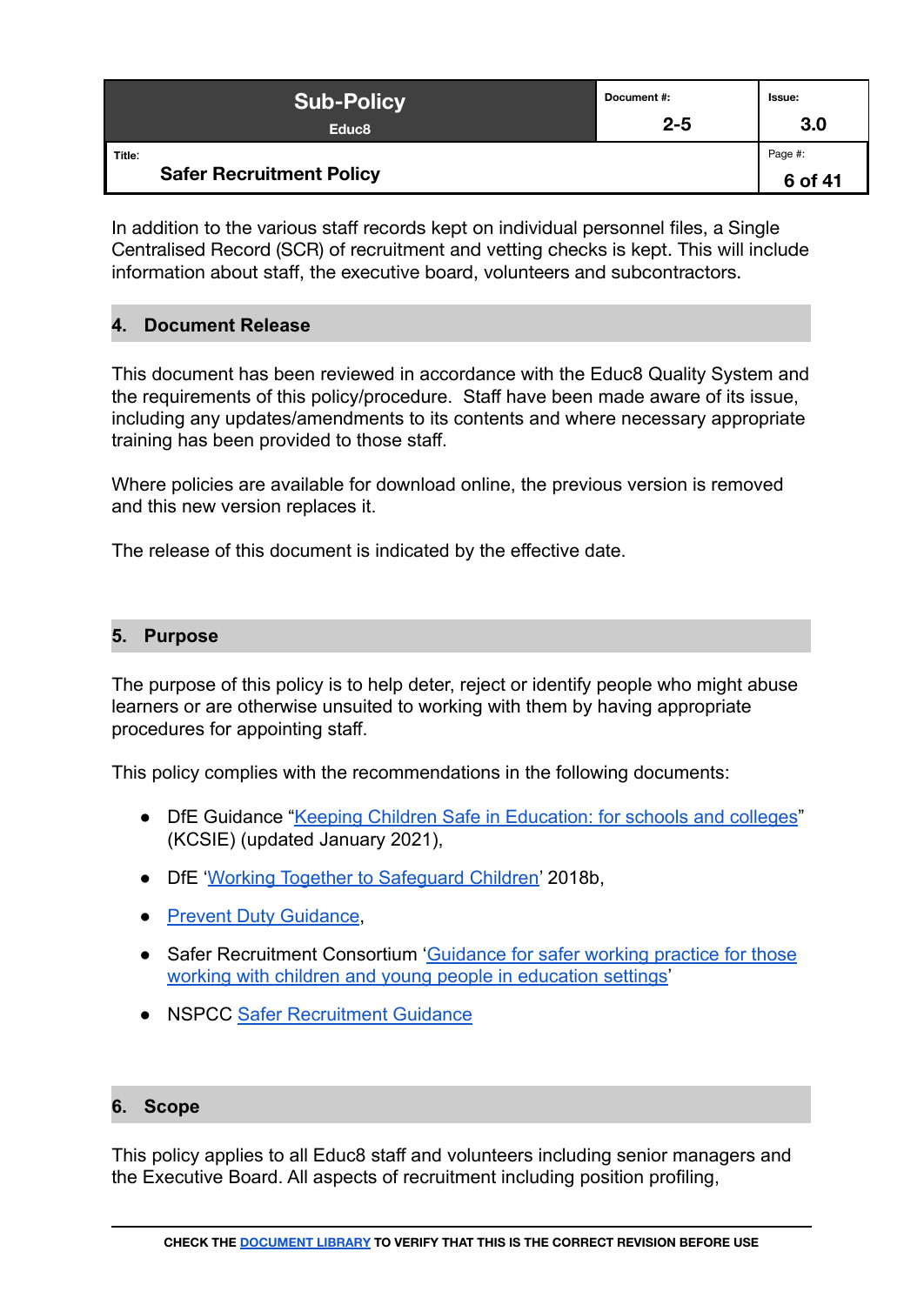| <b>Sub-Policy</b>                         | Document#: | Issue:             |
|-------------------------------------------|------------|--------------------|
| Educ <sub>8</sub>                         | $2 - 5$    | 3.0                |
| Title:<br><b>Safer Recruitment Policy</b> |            | Page #:<br>7 of 41 |

advertising, selection, appointment, vetting, induction and probation are within the scope of this policy.

Employees involved in the recruitment and selection of staff are responsible for familiarising themselves with and complying with the provisions of this policy.

# <span id="page-6-0"></span>**7. Definitions and Acronyms**

| <b>Delivery Staff</b> | Staff employed by Educ8 to provide instruction and<br>tutoring services                                                 |
|-----------------------|-------------------------------------------------------------------------------------------------------------------------|
| <b>DBS</b>            | Disclosure & Barring Service                                                                                            |
| <b>DSP</b>            | Designated Senior Person(s) for Child Protection                                                                        |
| Learners              | All students, participants and users of Educ8<br>learning programmes. Generally these are under 18<br>years of age.     |
| <b>KCSIE</b>          | DfE Document: 'Keeping Children Safe in Education:<br>for schools and colleges' (see GOV.UK for most<br>recent version) |
| <b>SCR</b>            | Single Central Register                                                                                                 |
| DPA                   | Data Protection Act                                                                                                     |
| <b>TRA</b>            | <b>Teaching Regulation Agency</b>                                                                                       |
| School                | Educ8 Alternative Education Site registered with<br>OfSTED as an independent school.                                    |
| <b>Head of School</b> | Educ8 Staff member with management and<br>leadership responsibility for an Educ8 Alternative<br><b>Education School</b> |
| Executive Board       | Directors/Senior staff with Governance<br>responsibilities for the school(s)                                            |

# <span id="page-6-2"></span><span id="page-6-1"></span>**8. Policy**

8.1 Aims and Objectives

The aims of Educ8's Safer Recruitment policy are as follows: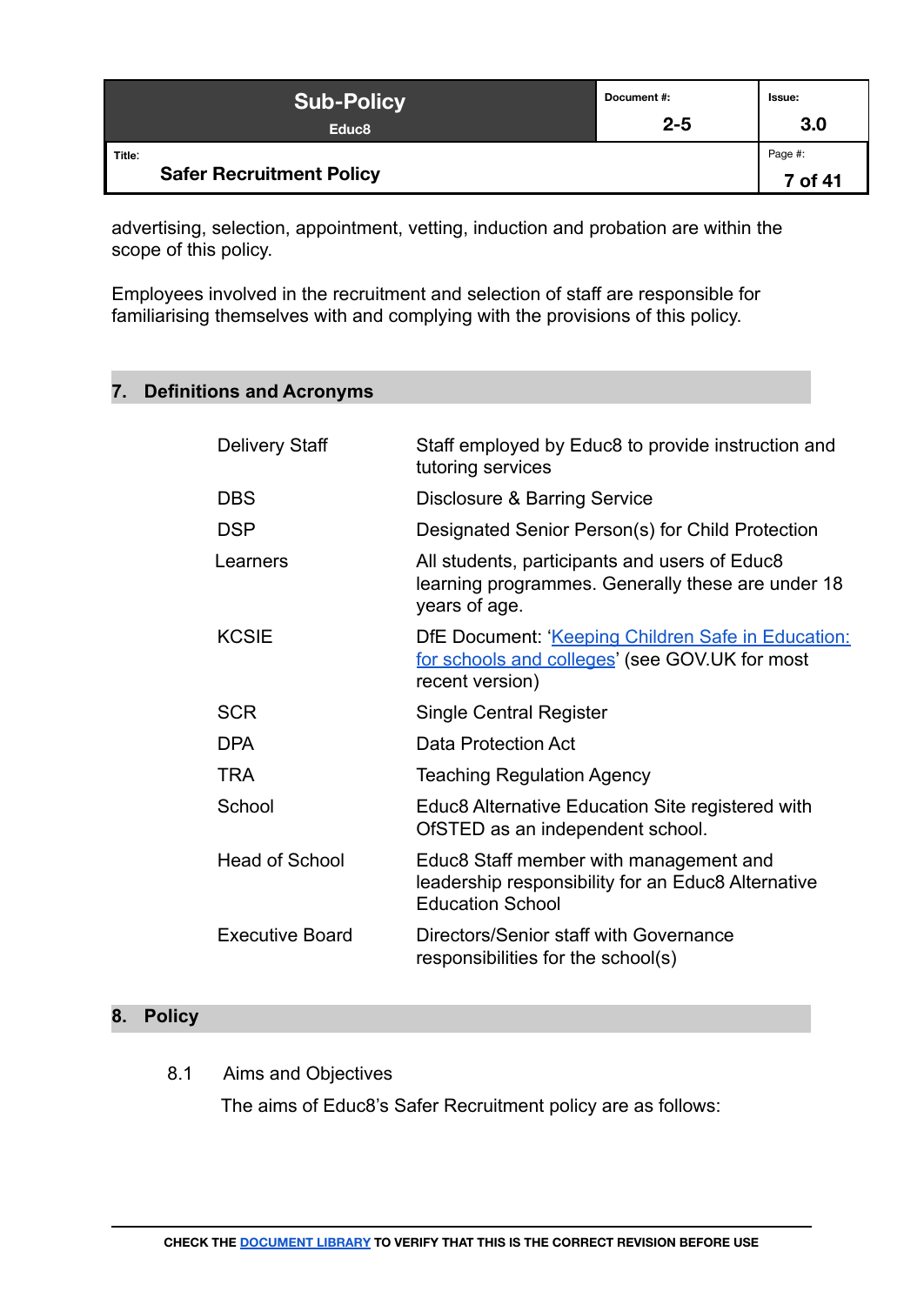| <b>Sub-Policy</b>                         | Document #: | Issue:             |
|-------------------------------------------|-------------|--------------------|
| Educ <sub>8</sub>                         | $2 - 5$     | 3.0                |
| Title:<br><b>Safer Recruitment Policy</b> |             | Page #:<br>8 of 41 |

- to ensure that the best possible staff are recruited on the basis of their merits, abilities and suitability for the position;
- to ensure that all job applicants are considered equally and consistently;
- to ensure that no job applicant is treated unfairly on any grounds including race, colour,nationality, ethnic or national origin, religion or religious belief, sex or sexual orientation, marital or civil partner status, disability or age;
- to ensure compliance with all relevant legislation, recommendations and guidance including the statutory guidance published by the Department for Education (DfE), Keeping Children Safe in Education (KCSIE), the Prevent Duty Guidance and any guidance or code of practice published by the Disclosure and Barring Service (DBS); and
- to ensure that the school meets its commitment to safeguarding and promoting the welfare of children and young people by carrying out all necessary pre-employment checks.

The school has a principle of open competition in its approach to recruitment and will seek to recruit the best applicant for the job. The recruitment and selection process should ensure the identification of the person best suited to the job at the school based on the applicant's abilities, qualification, experience and merit as measured against the job description and person specification.

The recruitment and selection of staff will be conducted in a professional, timely and responsive manner and in compliance with current employment legislation, and relevant safeguarding legislation and statutory guidance (including KCSIE and Prevent Duty Guidance).

If a member of staff involved in the recruitment process has a close personal or familial relationship with an applicant they must declare it as soon as they are aware of the individual's application and avoid any involvement in the recruitment and selection decision-making process.

The school aims to operate this procedure consistently and thoroughly while obtaining, collating, analysing and evaluating information from and about applicants applying for job vacancies at any and all Educ8 schools.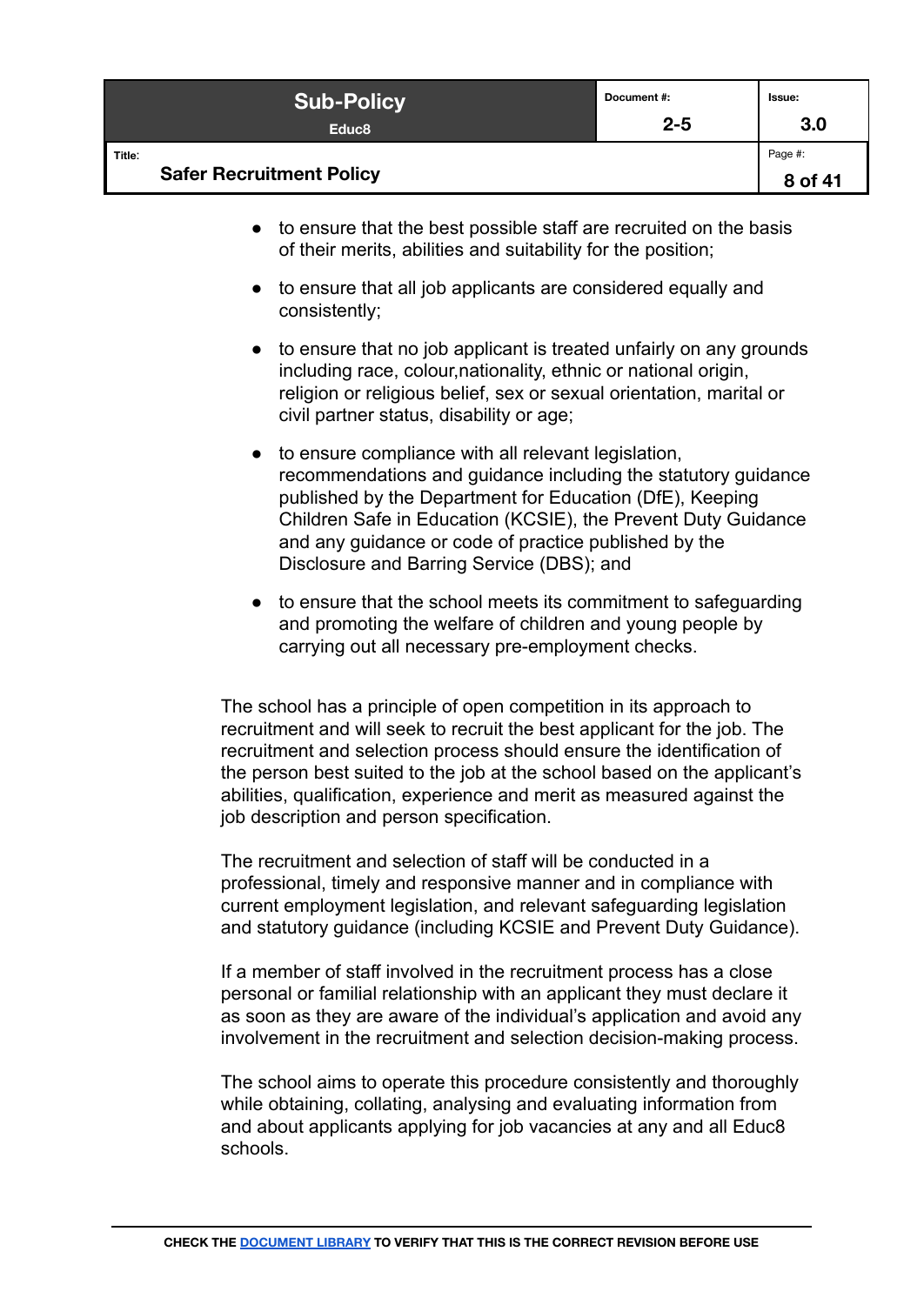| <b>Sub-Policy</b>                         | Document #: | Issue:             |
|-------------------------------------------|-------------|--------------------|
| Educ <sub>8</sub>                         | $2 - 5$     | 3.0                |
| Title:<br><b>Safer Recruitment Policy</b> |             | Page #:<br>9 of 41 |

#### <span id="page-8-0"></span>**8.2 Roles & Responsibilities**

It is the responsibility of the Executive Board to:

- Ensure the school has effective policies and procedures in place for recruitment of all staff and volunteers in accordance with DfE guidance and legal requirements.
- Monitor the school's compliance with them.

It is the responsibility of the Head of School and Deputy Head of School to:

- Ensure that the school operates safe recruitment procedures and makes sure all appropriate checks are carried out on all staff and volunteers who work at the school.
- To monitor contractors' and agencies' compliance with this document.
- Promote welfare of children and young people at every stage of the procedure.

The Executive Board has delegated responsibility to the Head of School (teaching staff) to lead in all appointments. Senior Leaders may be involved in staff appointments but the final decision will rest with the Head of School.

#### <span id="page-8-1"></span>**8.3 Definition of Regulated Activity and Frequency**

Any position undertaken at, or on behalf of the school will amount to "regulated activity" if it is carried out:

- frequently, meaning once a week or more; or
- overnight, meaning between 2.00 am and 6.00 am; or
- satisfies the "period condition", meaning four times or more in a 30-day period; and
- provides the opportunity for contact with children.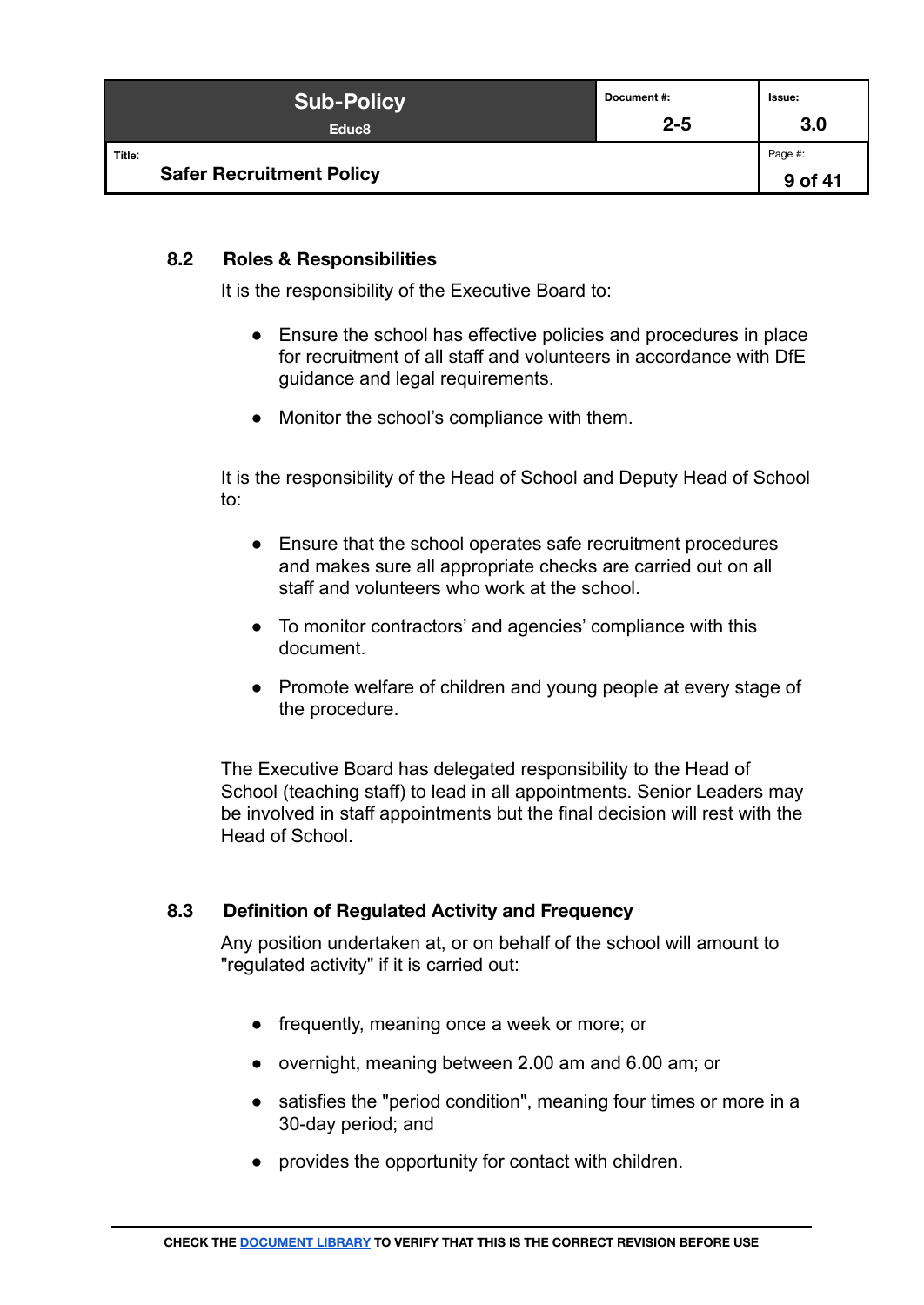| <b>Sub-Policy</b>                         | Document #: | Issue:              |
|-------------------------------------------|-------------|---------------------|
| Educ <sub>8</sub>                         | $2 - 5$     | 3.0                 |
| Title:<br><b>Safer Recruitment Policy</b> |             | Page #:<br>10 of 41 |

Roles which are carried out on an unpaid/voluntary basis will only amount to regulated activity if, in addition to the above, they are carried out on an unsupervised basis.

Educ8 schools are not permitted to check the Children's Barred List unless an individual will be engaging in "regulated activity".

Educ8 is required to carry out an enhanced DBS check for all staff, supply staff\* and Executive Board Members who will be engaging in regulated activity. However, Educ8 can also carry out an enhanced DBS check on a person who would be carrying out regulated activity but for the fact that they do not carry out their duties frequently enough i.e. roles which would amount to regulated activity if carried out more frequently.

\*Supply staff provided by an agency or contractor are required to demonstrate their compliance with Safer Recruitment Procedures. Such compliance will be monitored every 3 years and will be maintained on a separate tab of the SCR.

#### <span id="page-9-0"></span>**9. Recruitment and Selection Procedure**

#### <span id="page-9-1"></span>**9.1 Vacancy Determination and Initiating Recruitment Activity**

Where a Head of School vacancy arises, the Executive Head will notify the Executive Board that such a vacancy exists. Liaison with Educ8's HR Department will normally take place at the outset of this process.

The Executive Board will review such a leadership vacancy in accordance with the current needs of the school, including the Head of Schools pay range, job description/person specification and the key tasks the new Head of School will need to address, having regard to improvement strategies.

Where a vacancy relates to any other position within the schools existing staffing structure, it is the Head of Schools responsibility to determine that a vacancy exists and to review whether any such vacancy is to be filled or reviewed before initiating any recruitment activity.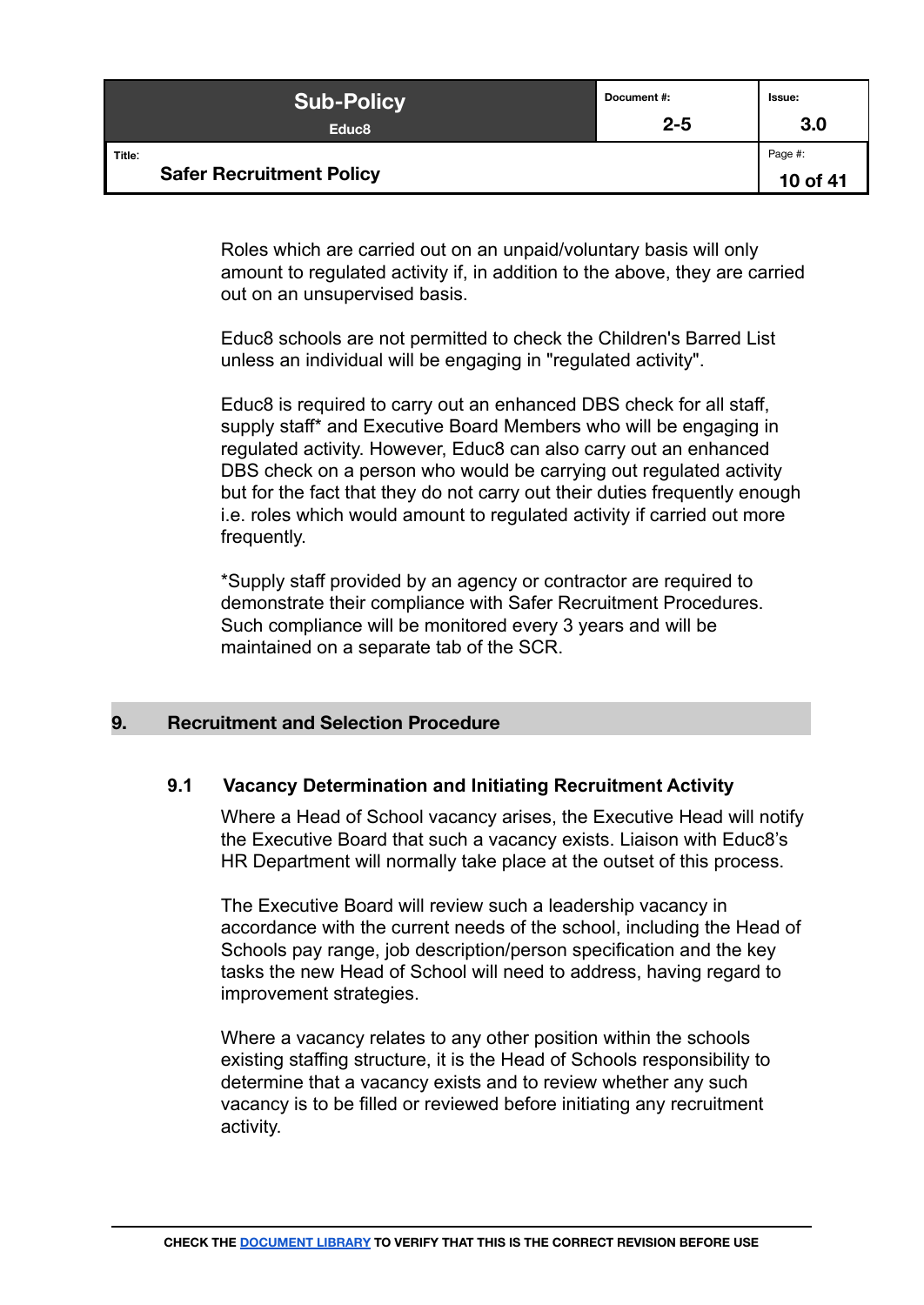| <b>Sub-Policy</b>                         | Document #: | Issue:              |
|-------------------------------------------|-------------|---------------------|
| Educ <sub>8</sub>                         | $2 - 5$     | 3.0                 |
| Title:<br><b>Safer Recruitment Policy</b> |             | Page #:<br>11 of 41 |

Where the Head of School wishes to create a new position which is in addition to the agreed staffing structure of the school, he or she will present a case for such a position to the Executive Head for approval. Once approved, the Head of school can initiate recruitment activity.

#### <span id="page-10-0"></span>9.1.1 Job Descriptions and Person Specifications

A job description is a key document in the recruitment process, and must be finalised prior to taking any other steps in the process. It will clearly and accurately set out the duties and responsibilities of the job role.

The person specification is of equal importance and informs the selection decision. It details the skills, experience, abilities and expertise that are required to do the job. The person specification will include a specific reference to suitability to work with children.

Both of these documents are contained within **[T0073HR](https://docs.google.com/document/d/1v_gsHIUMw9IbpaVfNmAHHYk4d4MEjONqcfvJHEbhIHA/edit) [Recruitment Pack Template](https://docs.google.com/document/d/1v_gsHIUMw9IbpaVfNmAHHYk4d4MEjONqcfvJHEbhIHA/edit)**

#### <span id="page-10-1"></span>**9.2 Planning for Recruitment**

Prior to undertaking recruitment activity for vacancies other than the Head of School, the Head of School will, working with a senior manager as appropriate, ensure that there is a review of the job description and person specification and ensure that this document is an accurate reflection of the role to be filled.

The Head of School alongside the Executive Head will make a determination as to whether a role is to be filled on a permanent, fixed-term, temporary or any other basis, taking into account any advice received from the Educ8 HR department.

#### <span id="page-10-2"></span>**9.3 Advertising**

If any form of advertising is used to recruit staff, it should reflect:

- The responsibilities of the role;
- The level of experience or qualification required;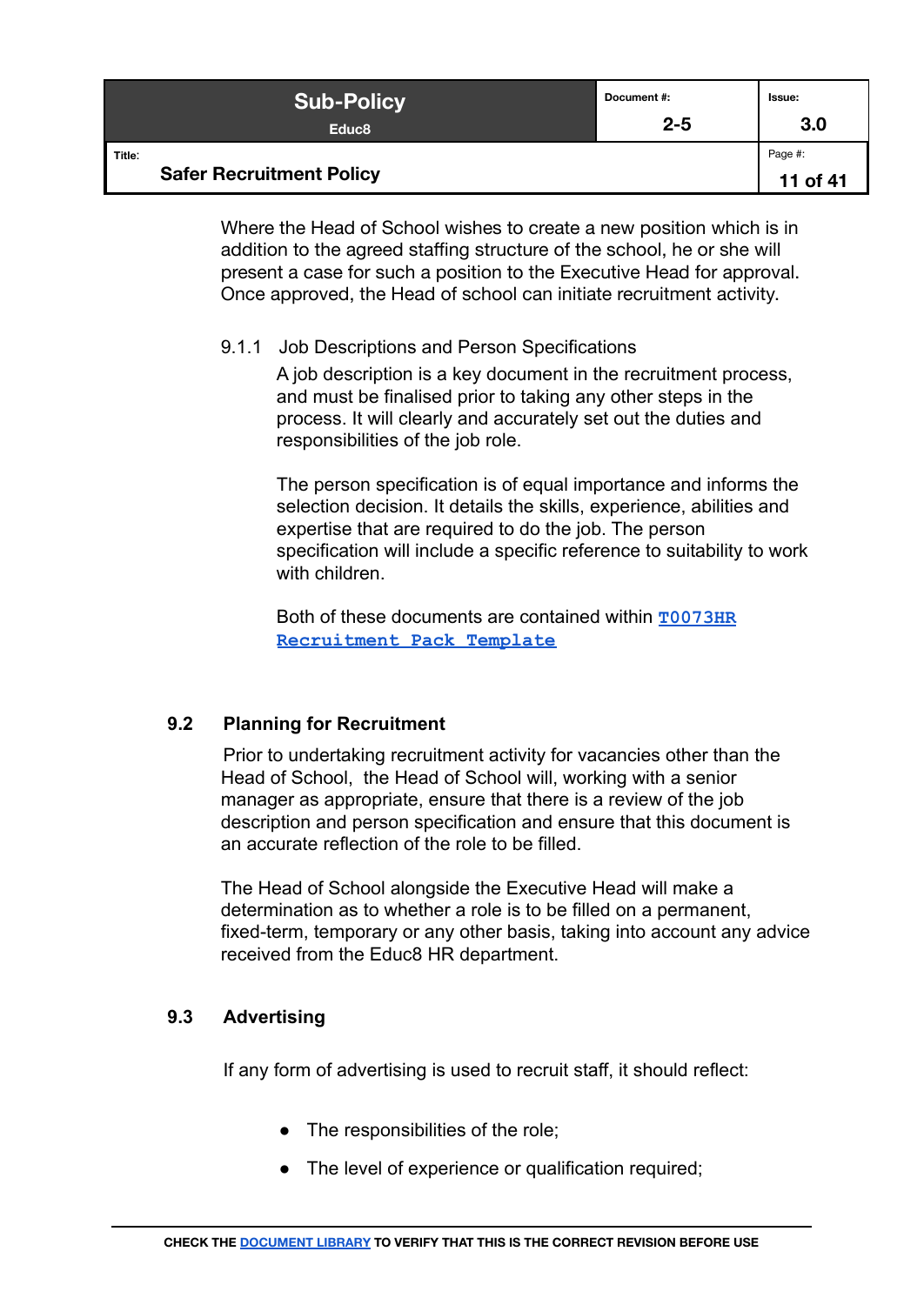| <b>Sub-Policy</b>                         | Document#: | lssue:              |
|-------------------------------------------|------------|---------------------|
| Educ <sub>8</sub>                         | $2 - 5$    | 3.0                 |
| Title:<br><b>Safer Recruitment Policy</b> |            | Page #:<br>12 of 41 |

- Essential and desirable attributes are clearly identified
- Educ8's commitment to safeguarding and promoting the welfare of children and young people
- The requirement for all staff to go through robust vetting procedures including an Enhanced DBS.
- A statement informing all potential applicants that it is a criminal offence to apply for this position if they have been barred from teaching or working in any educational setting, school, college or Early Years setting.

To ensure equality of opportunity, Educ8 will advertise all vacant posts to encourage as wide a field of applicants as possible, normally this entails an external advertisement.

All documentation relating to applicants will be treated confidentially in accordance with the DPA.

#### <span id="page-11-0"></span>**9.4 Shortlisting and Selection Processes**

Educ8 recognises that it is a legislative requirement (School Staffing (England) Regulations 2009) that at least one member of a selection panel must have completed safer recruitment training. A selection panel will not be convened without at least one panel member having been appropriately trained in safer recruitment.

For the position of Head of School or Executive Head, the selection panel will consist of a minimum of three Executive Board members. For all other posts the panel will normally consist of at least two senior members of staff

The shortlisting and interview panels will normally be made up of the same members of staff to ensure consistency and fairness.

During the shortlisting process all applications will be assessed equally against the same criteria, without exception or variation. All applications will be carefully scrutinised, with particular care paid to any gaps in employment; repeated and/or regular/frequent changes in employment; and anomalies or discrepancies in information contained within the form. Any such concerns will be taken up with the candidate at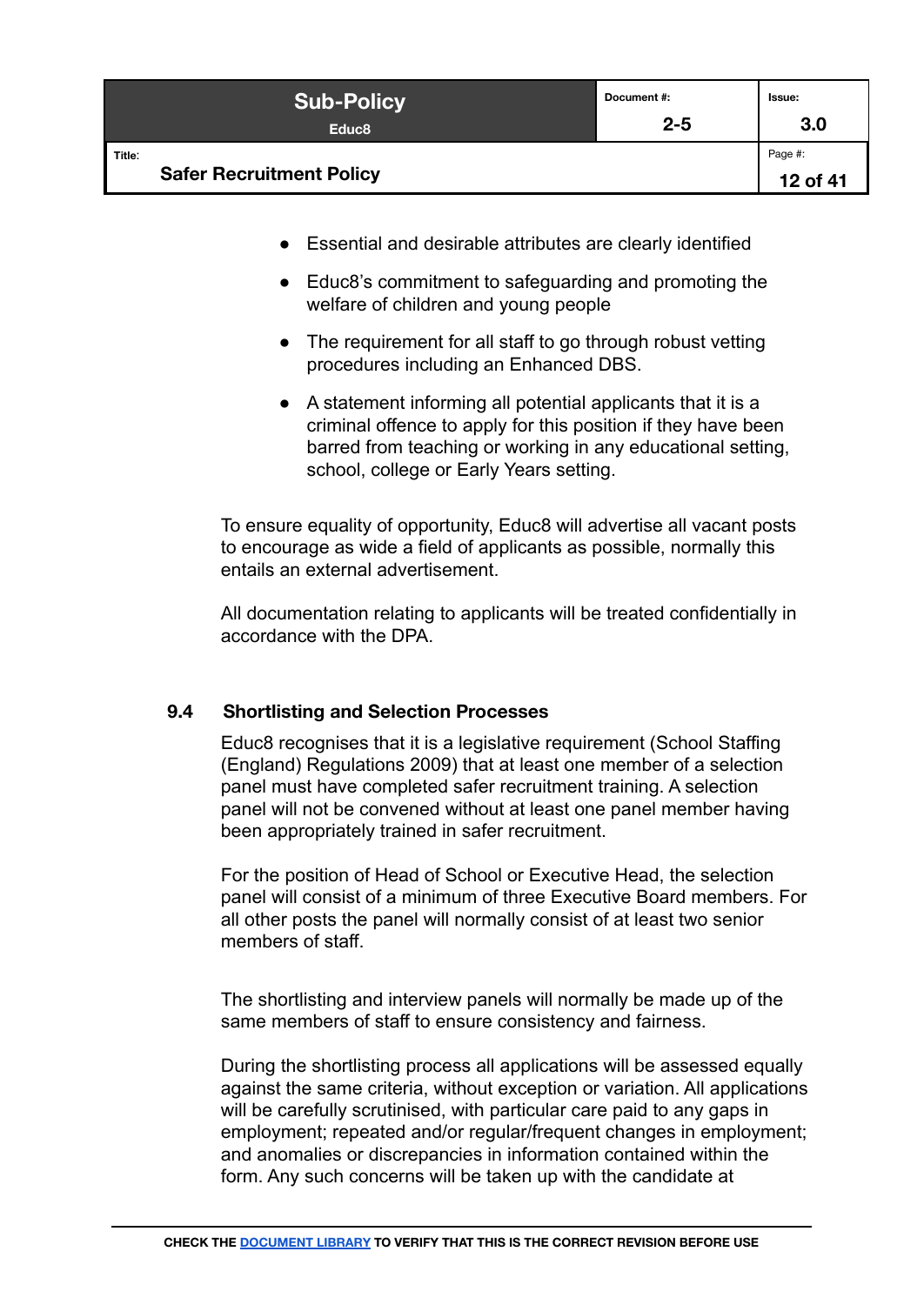| <b>Sub-Policy</b>                         | Document #: | Issue:              |
|-------------------------------------------|-------------|---------------------|
| Educ <sub>8</sub>                         | $2 - 5$     | 3.0                 |
| Title:<br><b>Safer Recruitment Policy</b> |             | Page #:<br>13 of 41 |

interview and will be satisfactorily resolved before any firm offer of employment is made.

Applicants will be shortlisted (using [F0070 Recruitment](https://docs.google.com/document/d/12WIUjJh-LcxNpSm4KJI8XXDxkMtUtg1VUxZBpLQ-NFA/edit#) **[Shortlist Form](https://docs.google.com/document/d/12WIUjJh-LcxNpSm4KJI8XXDxkMtUtg1VUxZBpLQ-NFA/edit#)**) by cross referencing the Job Description and Person Specification for the role against the completed **[F0003HR](https://form.jotformeu.com/80994686684378) [Application for Employment Form](https://form.jotformeu.com/80994686684378)**.

#### <span id="page-12-0"></span>9.4.1 Applications

Educ8 uses its own application form and all applicants for employment will be required to complete an **[F0003HR](https://form.jotformeu.com/80994686684378) [Application for Employment Form](https://form.jotformeu.com/80994686684378)** containing questions about their academic and full employment history and their suitability for the role (in addition all applicants are required to account for any gaps or discrepancies in employment history). **Applicants submitting an incomplete application form will not be shortlisted.**

Application forms make it clear that positions applied for are exempt from the provision of the Rehabilitation of Offenders Act 1974.

It is unlawful for Educ8 to employ anyone who is barred from working with children. It is a criminal offence for any person who is barred from working with children to apply for a position with Educ8.

All applicants are made aware through a statement displayed on the **[F0003HR Application for Employment Form](https://form.jotformeu.com/80994686684378)**

'*...that providing false information is an offence and could result in the application being rejected or summary dismissal if the applicant has been selected, and referral to the police and/or the DBS and TRA*'.

Further details concerning referrals to the DBS and TRA can be found at [9.7\)](#page-24-1)

Photographic ID along with proof of address are stored within personnel files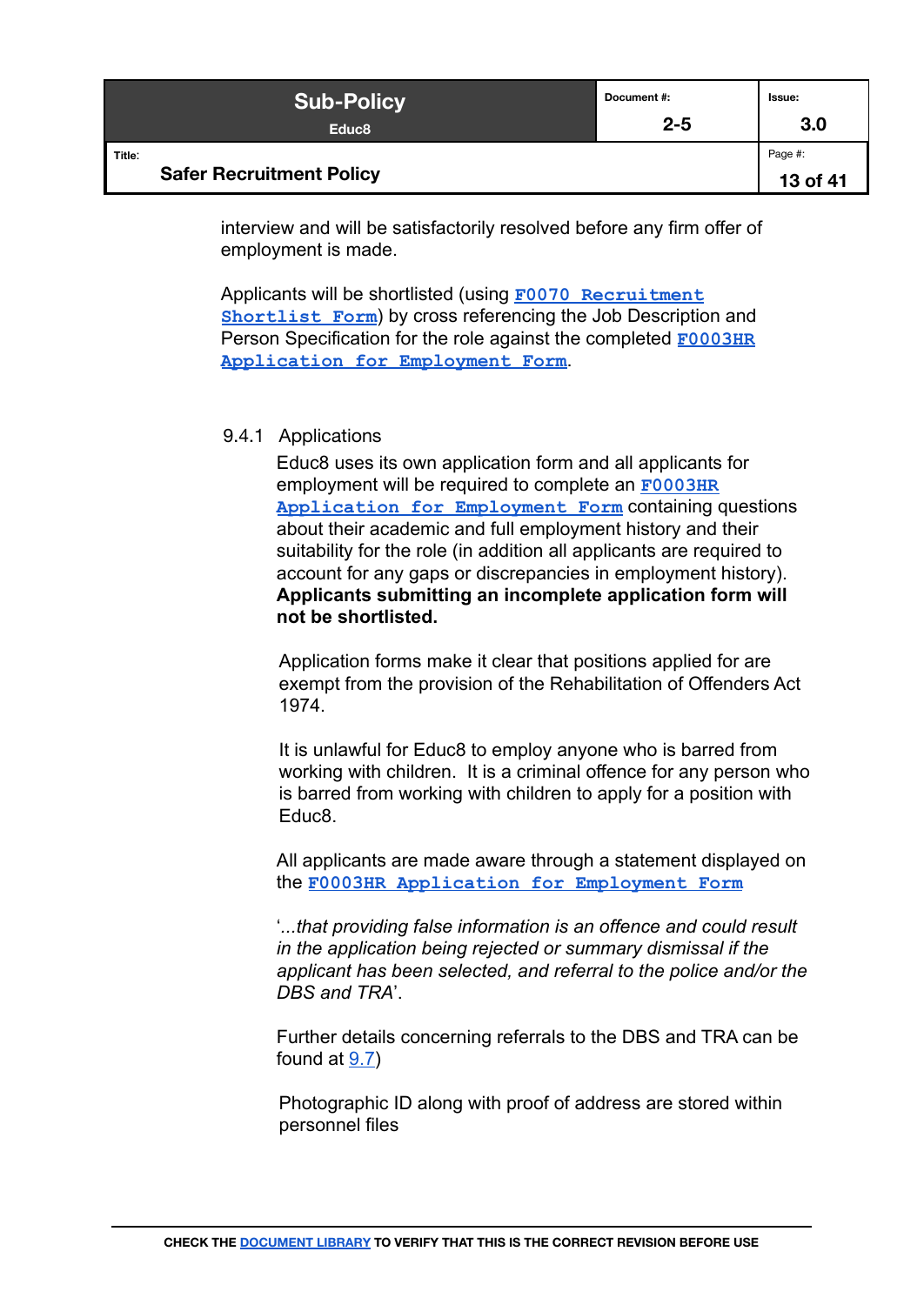| <b>Sub-Policy</b>                         | Document#: | Issue:              |
|-------------------------------------------|------------|---------------------|
| Educ <sub>8</sub>                         | $2 - 5$    | 3.0                 |
| Title:<br><b>Safer Recruitment Policy</b> |            | Page #:<br>14 of 41 |

#### <span id="page-13-0"></span>9.4.2 References

References will be requested prior to interview, to enable the panel to compare the information received against the candidate's application form and their answers at interview, as well as allowing for any discrepancies to be explored at interview. References requested at this stage of the process will exclude requests for health information.

All offers of employment will be subject to the receipt of a minimum of two references which are considered satisfactory by the school. One of the references must be from the applicant's current or most recent employer. If the current/most recent employment does/did not involve work with children, then the second reference should be from the employer with whom the applicant most recently worked with children. The referee should not be a relative. References will always be sought and obtained directly from the referee and their purpose is to provide objective and factual information to support appointment decisions.

All referees will be asked whether they believe the applicant is suitable for the job for which they have applied and whether they have any reason to believe that the applicant is unsuitable to work with children. Referees will also be asked to confirm that the applicant has not been radicalised, so that they do not support terrorism or any form of "extremism".

#### 9.4.2.1 References are requested by email using **[F0031HR](https://form.jotformeu.com/62423866865366) New [Employee Reference Alt Ed](https://form.jotformeu.com/62423866865366)**

References are verified by telephone if there is a doubt as to their authenticity.

Please note that no questions will be asked about health or medical fitness prior to any offer of employment being made.

Any discrepancies or anomalies will be followed up.

Where an applicant has indicated on their application form that they do not wish their current employer to be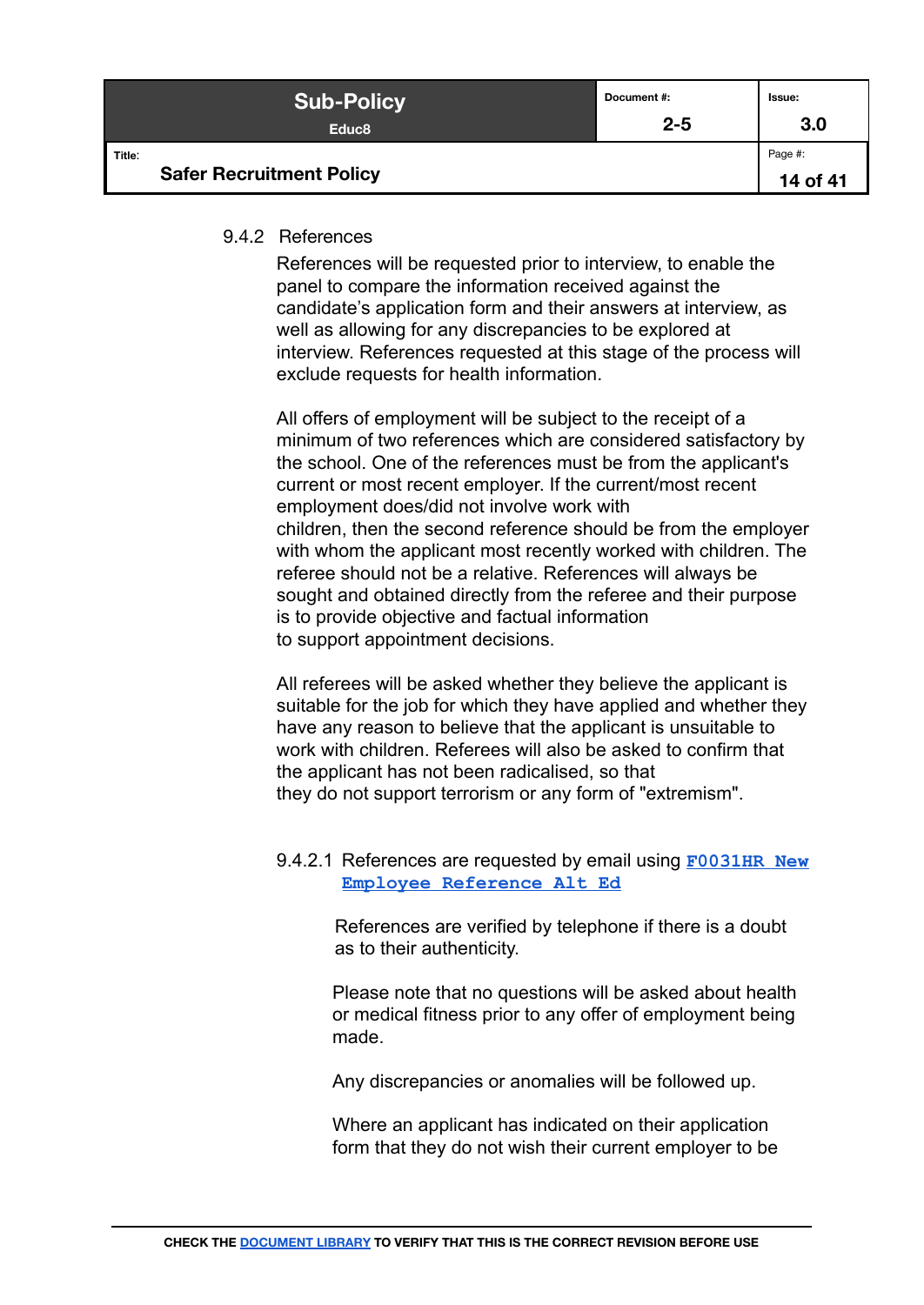| <b>Sub-Policy</b>                         | Document #: | Issue:              |
|-------------------------------------------|-------------|---------------------|
| Educ <sub>8</sub>                         | $2 - 5$     | 3.0                 |
| Title:<br><b>Safer Recruitment Policy</b> |             | Page #:<br>15 of 41 |

contacted at that stage, this reference will be taken up immediately after interview.

#### <span id="page-14-0"></span>9.4.3 Interviews

The selection process for shortlisted candidates will, as a minimum, consist of a face-to-face selection interview with an interview panel, with other selection activities (such as classroom observation; group activities; written work) determined by the nature and duties of the vacant post.

There will be a face-to-face interview wherever possible, and a minimum of two interviewers will see the applicants for the vacant position. The interview process will explore the applicant's ability to carry out the job description and meet the person specification. It will enable the panel to explore any anomalies or gaps which have been identified in order to satisfy themselves that the chosen applicant can meet the safeguarding criteria (in line with Safer Recruitment Training).

Any information in regard to past disciplinary action or allegations, cautions or convictions will be discussed and considered in the circumstance of the individual case during the interview process, if it has been disclosed on the application form.

At least one member of any interviewing panel will have undertaken safer recruitment training or refresher training as applicable.

All applicants who are invited to an interview will be required to bring evidence of their identity, address and qualifications. Original documents will only be accepted and photocopies will be taken. Unsuccessful applicant documents will be destroyed 6 months after the recruitment programme.

Other selection activities may also be conducted in a 2nd stage interview such as classroom observation; group activities; written work etc. This will be determined by the nature and duties of the vacant post.

Interviews will be documented using **[F0068HR Interview](https://docs.google.com/document/d/1FftZI-Ijyx_DhKqd7DWVyivznbUKoq-zC3LXbmsnF4E/edit) [Assessment Form](https://docs.google.com/document/d/1FftZI-Ijyx_DhKqd7DWVyivznbUKoq-zC3LXbmsnF4E/edit)** and selection made and recorded using **[F0069HR Interview Summary Sheet](https://docs.google.com/document/d/1NRbTk2GhEW1PbiAscrPuAYgLD2dBTcarbE2SyGNvt6U/edit)**.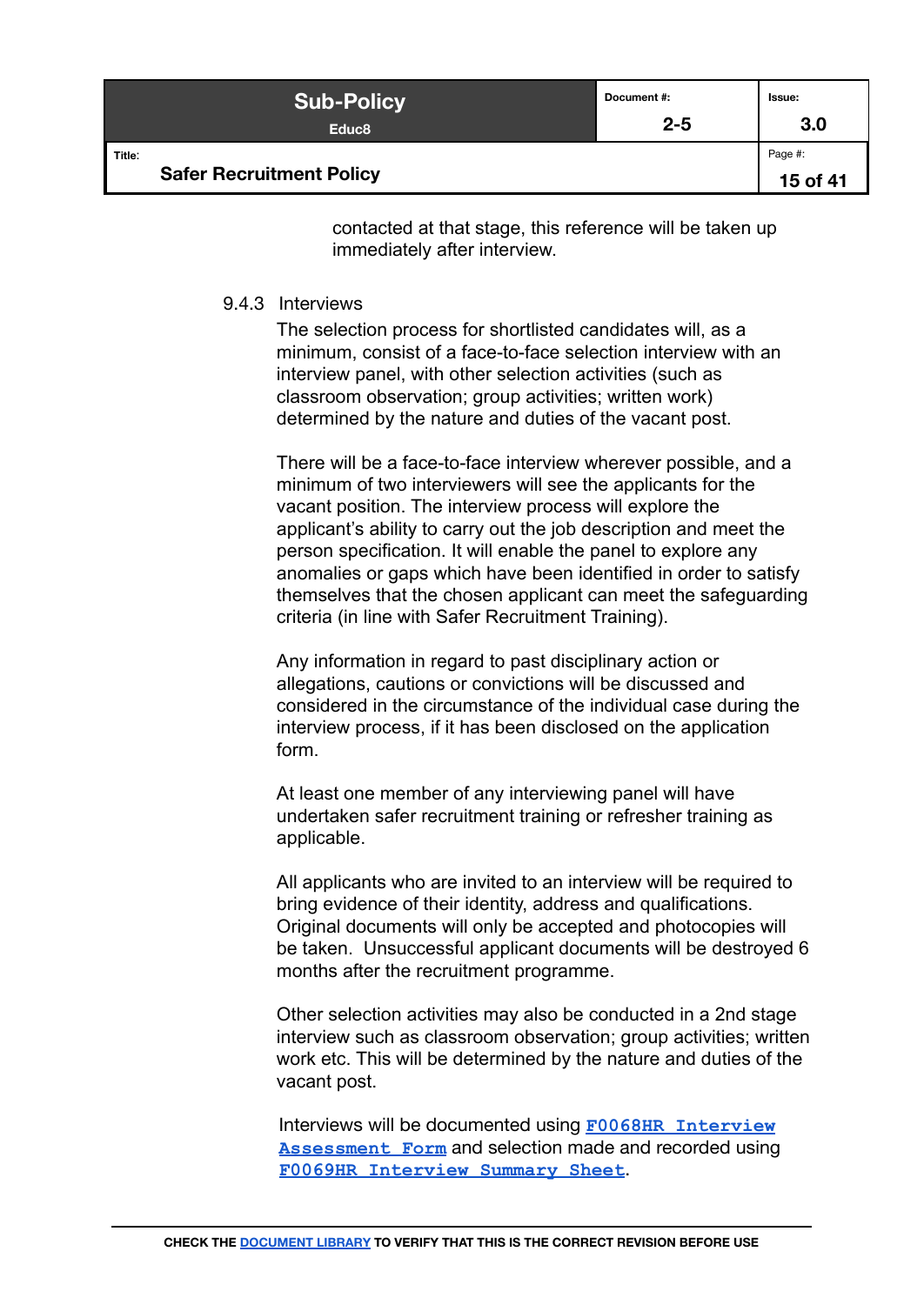| <b>Sub-Policy</b>                         | Document #: | Issue:              |
|-------------------------------------------|-------------|---------------------|
| Educ <sub>8</sub>                         | $2 - 5$     | 3.0                 |
| Title:<br><b>Safer Recruitment Policy</b> |             | Page #:<br>16 of 41 |

#### <span id="page-15-0"></span>**9.5 Outcome of Selection Processes**

A selection decision will be made based on a fair and thorough assessment of the skills and abilities demonstrated by all the candidates against the requirements of the person specification/job description during the selection process.

Any offer of employment made to the preferred candidate will be made conditionally, in writing, subject to satisfactory completion of pre-employment checks (see 8.6).

In Head of School and Executive Head recruitment, the selection panel will make a recommendation to the Executive Board for the appointment of one of the applicants, with the determination of whether to appoint sitting with the Executive Board and not the selection panel.

For all other appointments relating to school staff, the power to appoint will rest with the Head of School.

#### <span id="page-15-1"></span>**9.6 Offers of Employment**

Offers made prior to satisfactory completion of pre-employment checks must be made on a conditional basis. Conditional offers of employment must only be confirmed once all pre-employment checks have been satisfactorily completed.

Contracts of employment will be received by the individual within 8 weeks of the first day of their employment and therefore pre-employment checks are required to be satisfactorily completed within 8 weeks. Where such checks are not completed within this timeframe, and the withdrawal of a conditional offer of employment is being considered, the Fitness and Suitability for Work policy will be followed.

#### <span id="page-15-2"></span>**10. Pre-employment Checks**

Educ8 recognises its statutory responsibility to carry out pre-employment checks for all new staff as well as to update the SCR prior to new staff commencing employment.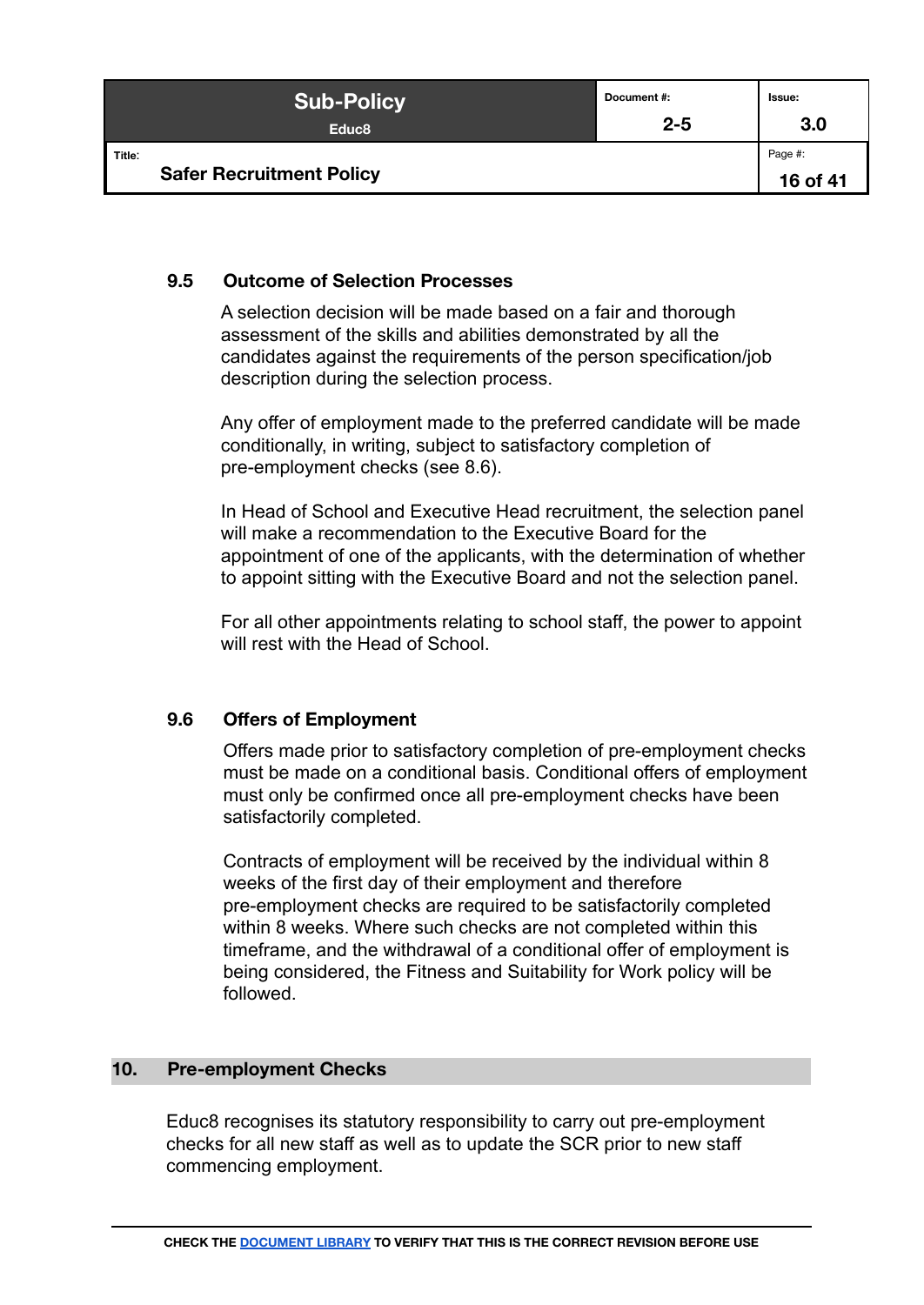| <b>Sub-Policy</b>                         | Document #: | Issue:              |
|-------------------------------------------|-------------|---------------------|
| Educ <sub>8</sub>                         | $2 - 5$     | 3.0                 |
| Title:<br><b>Safer Recruitment Policy</b> |             | Page #:<br>17 of 41 |

The selection panel alongside Educ8's HR Department will act reasonably in making decisions about the suitability of prospective employees based on checks and evidence, which will include the following where appropriate:

- DBS checks
- barred list checks
- prohibition checks
- right to work and identity checks
- health declaration
- references
- application forms
- interview information
- checks of relevant academic and professional qualifications

Any unsatisfactory pre-employment checks may lead to the consideration of withdrawal of a conditional offer of employment. Where consideration is being given to withdrawing an offer on the basis of pre-employment checks, advice will be sought from Educ8's HR Department.

The candidate will not normally commence employment until all relevant pre-employment checks have been completed and must not start until at least the candidate's identity and right to work in the UK have been established.

In exceptional circumstances, the Head of School may determine to allow an individual to commence employment in regulated activity prior to the receipt of a DBS check. In these circumstances, all other checks, including a separate barred list check where appropriate, must have been completed and he or she will not be left to work unsupervised. A risk assessment (using **[F0021HR](https://docs.google.com/document/d/1BJFBr0fa24pCs_gB0gr3UPVTbIpKUoeUS4hMaUUx0LU/edit#) [Starting Work Prior to DBS Form](https://docs.google.com/document/d/1BJFBr0fa24pCs_gB0gr3UPVTbIpKUoeUS4hMaUUx0LU/edit#)**) will also be carried out to determine whether other safeguarding measures may need to be put in place.

Individuals who have lived or worked outside of the UK will be subject to the same pre-employment checks as all other staff. In addition, further appropriate checks, such as an overseas police check, will be made as necessary in order to sufficiently establish the individual's suitability to be appointed.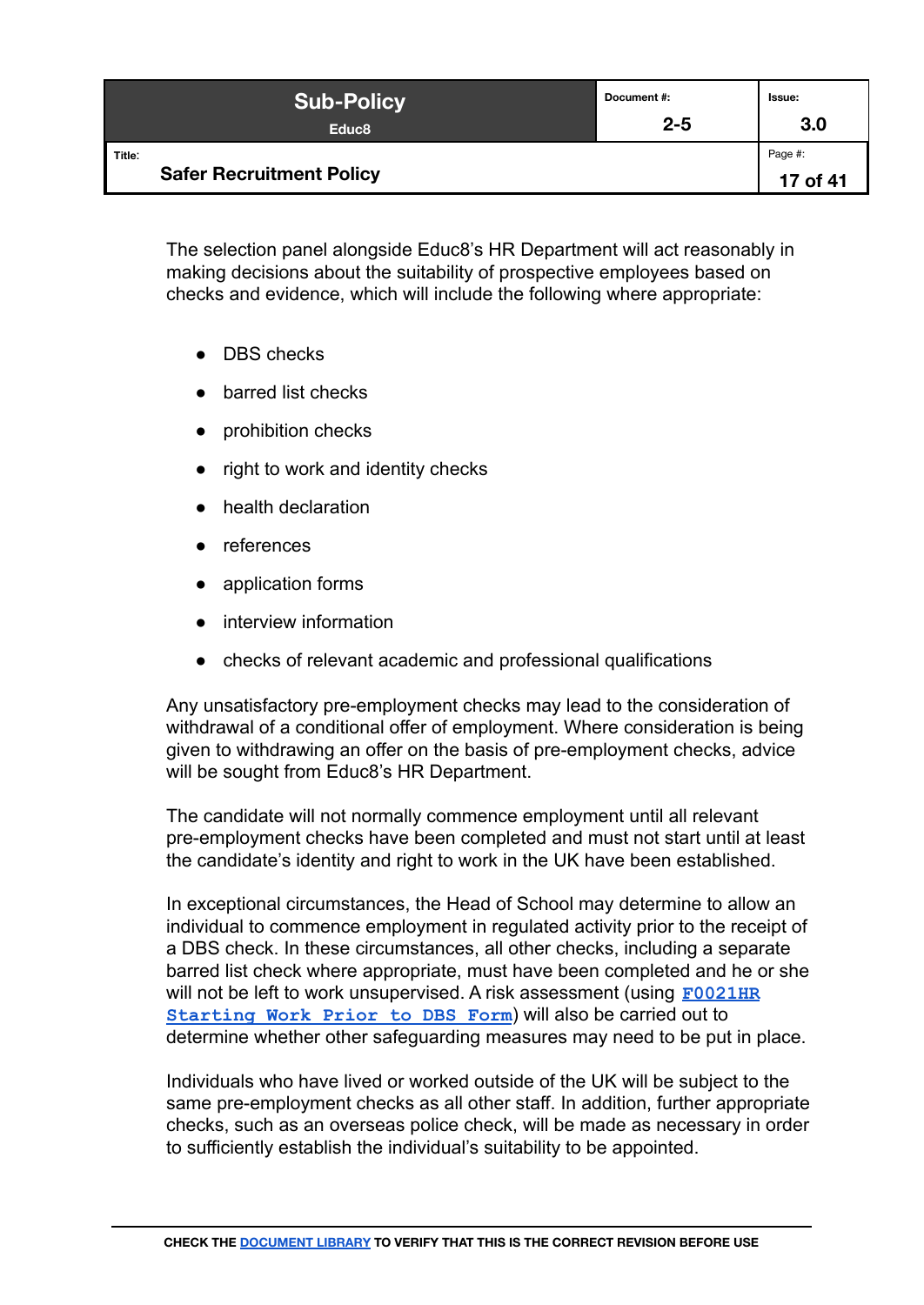| <b>Sub-Policy</b>                         | Document #: | Issue:              |
|-------------------------------------------|-------------|---------------------|
| Educ <sub>8</sub>                         | $2 - 5$     | 3.0                 |
| Title:<br><b>Safer Recruitment Policy</b> |             | Page #:<br>18 of 41 |

For individuals who work at the school via an employment agency, the school will obtain written notification from the agency that the necessary checks that the school would normally otherwise perform have been carried out, prior to engaging the individual. The school will also check that the individual arriving at the school for work is the same person on whom the checks have been made.

For trainee/student teachers who are salaried by the school, the school will ensure that all necessary checks are carried out. For other trainee/student teachers, it is the responsibility of the initial teacher training provider to carry out the necessary checks and for the school to ensure that such checks have been undertaken prior to deployment within the school.

#### <span id="page-17-0"></span>**10.1 New Employee Vetting Process**

If it is decided to make an offer of employment following the formal interview, any such offer will be conditional on the following:

- the agreement of a mutually acceptable start date and the signing of a contract incorporating Educ8's standard terms and conditions of employment;
- verification of the applicant's identity (if not previously been verified);
- the receipt of two references (one of which must be from the applicant's most recent employer) which Educ8 considers to be satisfactory;
- for positions which involve "teaching work":
	- 1. the school being satisfied that the applicant is not, and has never been, the subject of a sanction, restriction or prohibition issued by the Teaching Regulation Agency (formerly National College for Teaching and Leadership), or any predecessor or successor body, or by a regulator of the teaching profession in any other European Economic Area country which prevents the applicant working at the school or which, in the Educ8's opinion, renders the applicant unsuitable to work at the school; and
	- 2. the school being satisfied that the applicant is not, and has never been, the subject of any proceedings before a professional conduct panel or equivalent body in the UK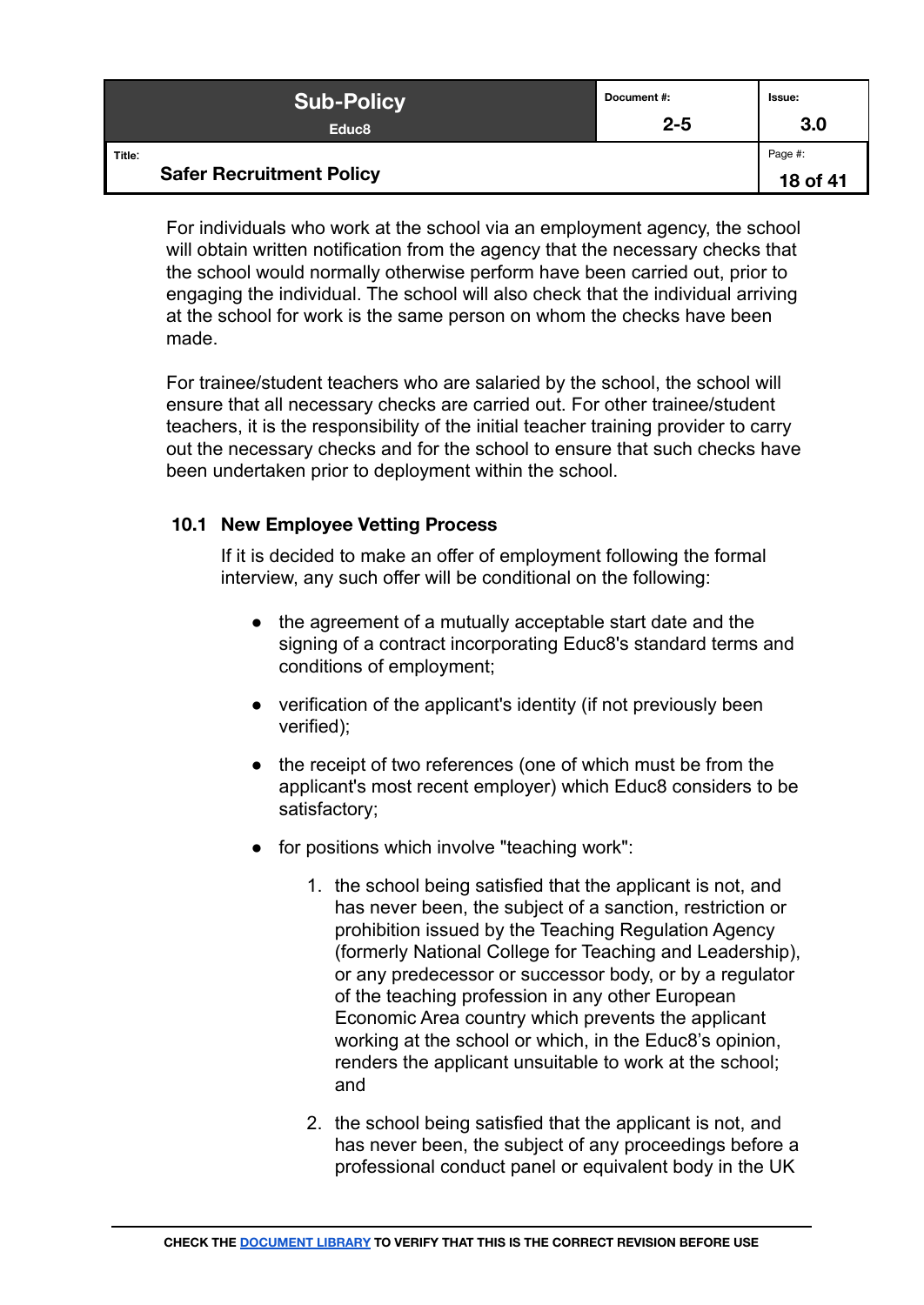| <b>Sub-Policy</b>                         | Document#: | Issue:              |
|-------------------------------------------|------------|---------------------|
| Educ <sub>8</sub>                         | $2 - 5$    | 3.0                 |
| Title:<br><b>Safer Recruitment Policy</b> |            | Page #:<br>19 of 41 |

or any other country for any reason which prevents the applicant working at the school or which, in Educ8's opinion, renders the applicant unsuitable to work at the school;

- where the position amounts to "regulated activity the receipt of an enhanced disclosure from the DBS which the school considers to be satisfactory;
- where the position amounts to "regulated activity" confirmation that the applicant is not named on the Children's Barred List;
- confirmation that the applicant is not subject to a direction under section 142 of the Education Act 2002 which prohibits, disqualifies or restricts them from providing education at a school, taking part in the management of an independent school or working in a position which involves regular contact with children;
- confirmation that the applicant is not subject to a direction under section 128 of the Education and Skills Act 2008 which prohibits, disqualifies or restricts them from being involved in the management of an independent school;
- verification of the applicant's medical fitness for the role;
- verification of the applicant's right to work in the UK;
- any further checks which are necessary as a result of the applicant having lived or worked outside of the UK; and
- verification of professional qualifications which the school deems a requirement for the post, or which the applicant otherwise cites in support of their application (where not previously verified).

Whether a position amounts to "regulated activity" must therefore be considered by the school in order to decide which checks are appropriate. It is however likely that in nearly all cases Educ8 will be able to carry out an enhanced DBS check and a Children's Barred List check.

Educ8 is not permitted to check the Children's Barred List unless an individual will be engaging in "regulated activity". Educ8 is required to carry out an enhanced DBS check for all staff, supply staff and Executive Board Members who will be engaging in regulated activity.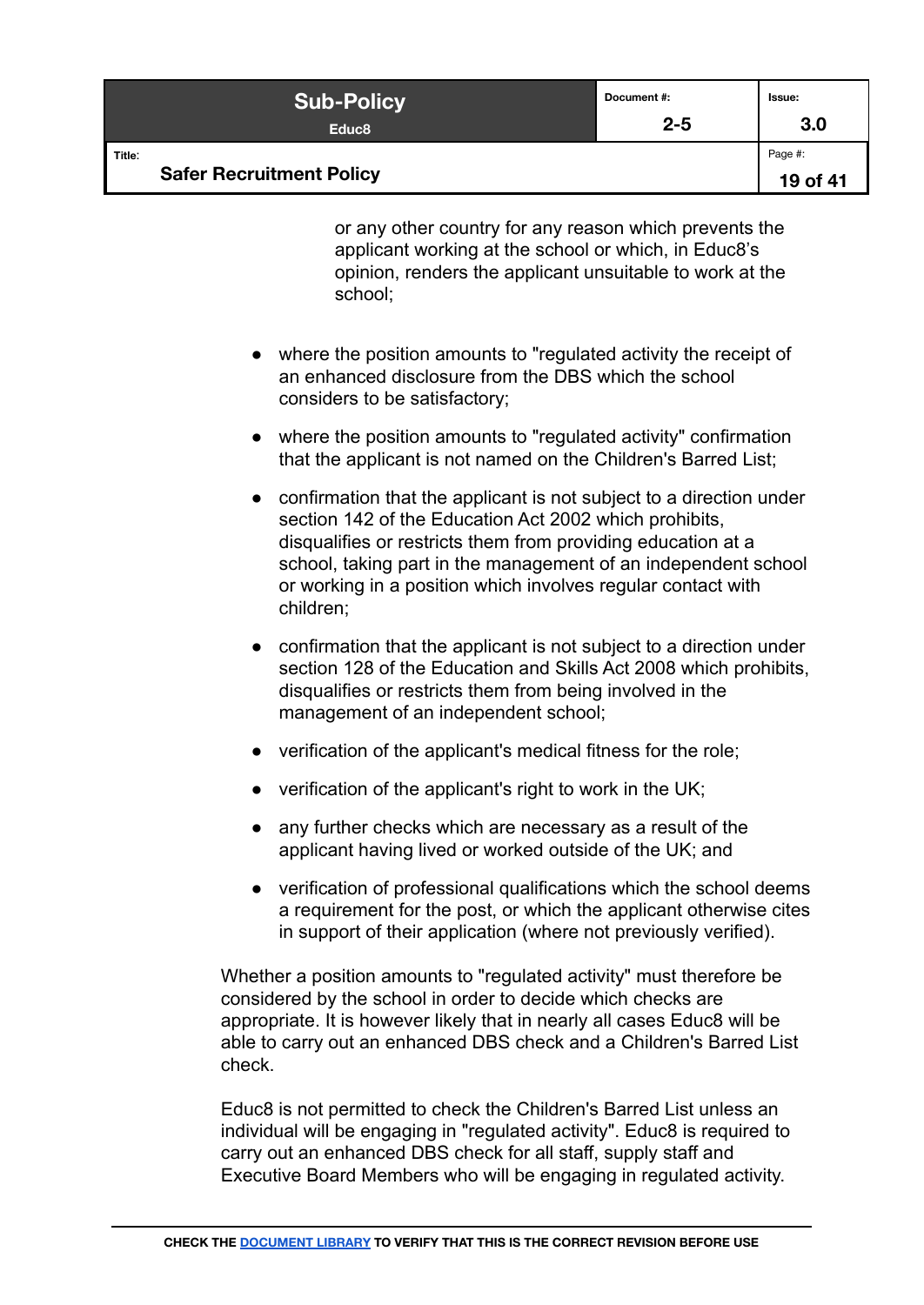| <b>Sub-Policy</b>                         | Document #: | Issue:              |
|-------------------------------------------|-------------|---------------------|
| Educ <sub>8</sub>                         | $2 - 5$     | 3.0                 |
| Title:<br><b>Safer Recruitment Policy</b> |             | Page #:<br>20 of 41 |

However, Educ8 can also carry out an enhanced DBS check on a person who would be carrying out regulated activity but for the fact that they do not carry out their duties frequently enough i.e. roles which would amount to regulated activity if carried out more frequently.

A personal file checklist will be used to track and audit paperwork obtained in accordance with Safer Recruitment Training. The checklist will be retained electronically.

#### <span id="page-19-0"></span>**10.2 The Rehabilitation of Offenders Act 1974**

The Rehabilitation of Offenders Act 1974 does not apply to positions which involve working with, or having access to pupils.

Therefore, any convictions and cautions that would normally be considered 'SPENT' **must be** declared when applying for any position within Educ8. This is clearly stated on the **F0003HR [Application](https://form.jotformeu.com/80994686684378) [for Employment Form](https://form.jotformeu.com/80994686684378)** and forms the basis of **[T0028SA](https://docs.google.com/document/d/1LXE-rSn5kRn1_F390ka-ypEotptourbGEjZCxx0ODB4/edit) [Statement of Suitability](https://docs.google.com/document/d/1LXE-rSn5kRn1_F390ka-ypEotptourbGEjZCxx0ODB4/edit)** which all staff are required to complete at induction.

#### <span id="page-19-1"></span>**10.3 DBS (Disclosure and Barring Service) Check**

Educ8 applies for an enhanced disclosure from the DBS and a check of the Children's Barred List (now known as an Enhanced Check for Regulated Activity) in respect of all positions at within Educ8 which amount to "regulated activity" as defined in the Safeguarding Vulnerable Groups Act 2006 (as amended). The purpose of carrying out an Enhanced Check for Regulated Activity is to identify whether an applicant is barred from working with children by inclusion on the Children's Barred List and to obtain other relevant suitability information. All applicants applying for a DBS check should read the DBS Code of Practice, this can be found at:

<https://www.gov.uk/government/publications/dbs-codeof-practice> or alternatively a copy can be requested from Educ8's HR Department.

It is Educ8's policy that the DBS disclosure must be obtained before the commencement of employment of any new employee, unless in exceptional circumstances (see section 9).

It is Educ8's policy to re-check employees' DBS Certificates every three years and in addition any employee who takes leave for more than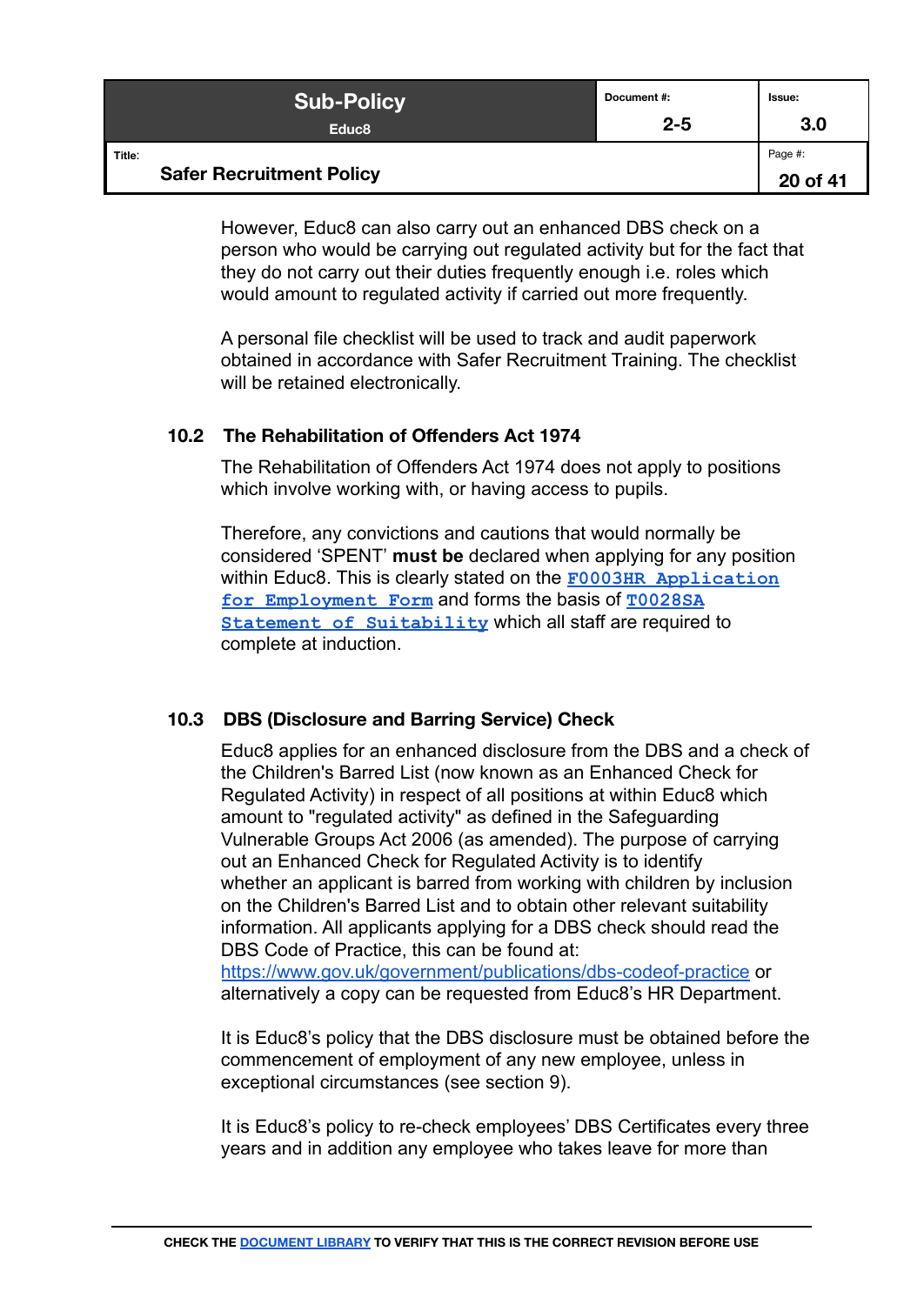| <b>Sub-Policy</b>                         | Document #: | Issue:              |
|-------------------------------------------|-------------|---------------------|
| Educ <sub>8</sub>                         | $2 - 5$     | 3.0                 |
| Title:<br><b>Safer Recruitment Policy</b> |             | Page #:<br>21 of 41 |

three months (ie maternity leave, career break etc) must be re-checked before they return back to work.

Members of staff at Educ8 are aware of their obligation to inform the Head of School or the HR Department of any cautions or convictions that arise between these checks taking place.

DBS checks will still be requested for applicants with recent periods of overseas residence and those with little or no previous UK residence.

<span id="page-20-0"></span>10.3.1 Portability of DBS Certificate Checks

Staff may wish to join the DBS Update Service if they are likely to require another check in the future. Applicants may sign up to the Service for a fee of £13 per annum, which is payable by the applicant. This allows for portability of a Certificate across employers.

Educ8 will:

- Obtain consent from the applicant to carry out an update search.
- Confirm the Certificate matches the individual's identity.
- Examine the original certificate to ensure that it is for the appropriate workforce and level of check, ie enhanced certificate/enhanced including barred list information.

The Update check would identify and advise whether there has been any change to the information recorded, since the initial Certificate was issued.

Applicants will be able to see a full list of those organisations that have carried out a status check on their account.

#### <span id="page-20-1"></span>10.3.2 DBS Certificate

The DBS no longer issue Disclosure Certificates to employers, therefore employees/applicants should bring their original Certificate to their Head of School or directly to the HR Department of Educ8 (for employees within 7 days of issue or applicants before they commence work or any project involving regulated activity).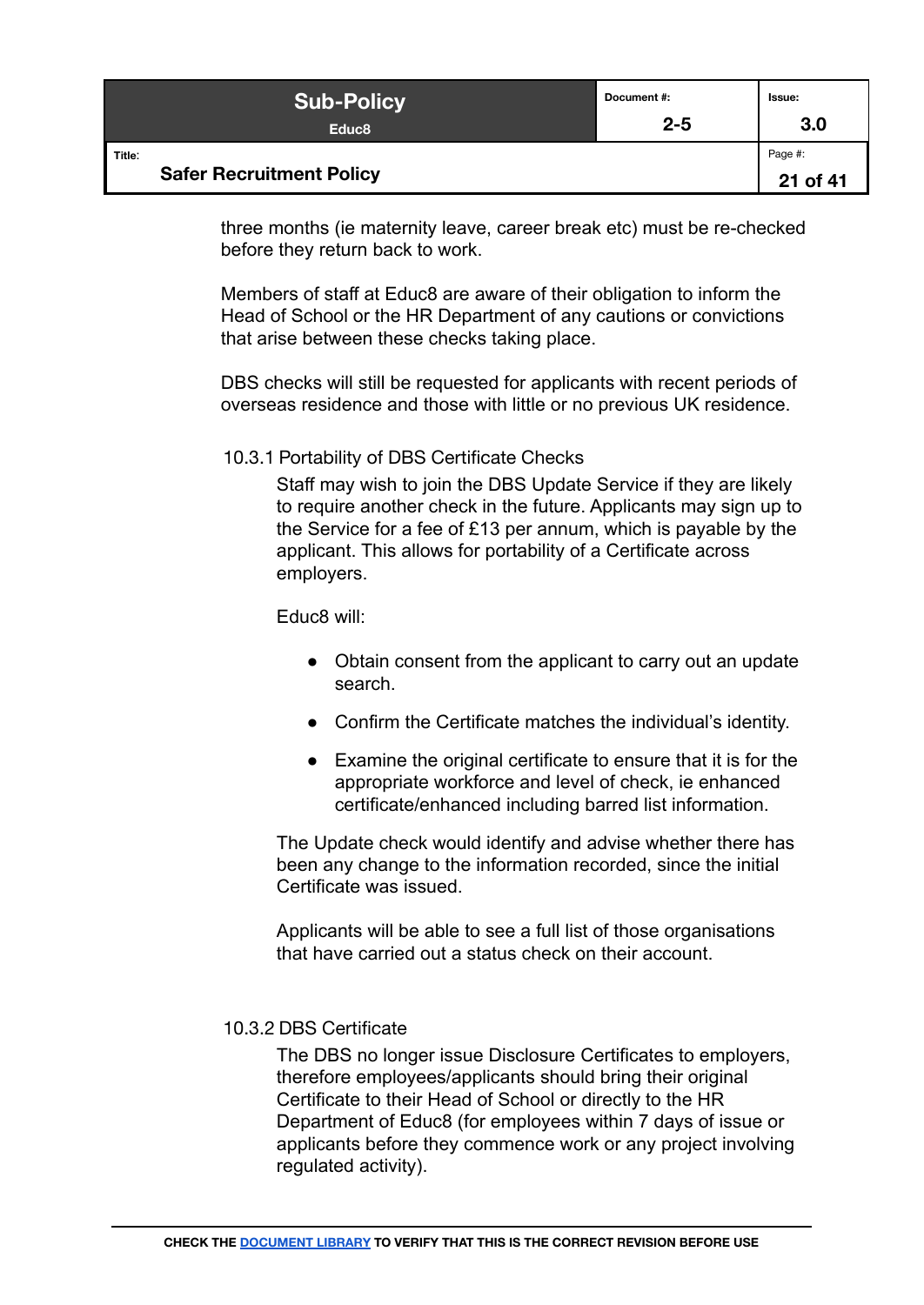| <b>Sub-Policy</b>                         | Document #: | Issue:              |
|-------------------------------------------|-------------|---------------------|
| Educ <sub>8</sub>                         | $2 - 5$     | 3.0                 |
| Title:<br><b>Safer Recruitment Policy</b> |             | Page #:<br>22 of 41 |

#### <span id="page-21-0"></span>10.3.3 Dealing with Convictions

Educ8 operates a formal procedure if a DBS Certificate is returned with details of convictions. Consideration will be given to the Rehabilitation of Offenders Act 1974 and also:

- the nature, seriousness and relevance of the offence;
- how long ago the offence occurred;
- one-off or history of offences;
- changes in circumstances,
- decriminalisation and remorse.
- 10.3.3.1 A formal meeting will take place face-to-face to establish the facts with the Line Manager. A decision will be made following this meeting. In the event that relevant information (whether in relation to previous convictions or otherwise) is volunteered by an applicant during the recruitment process or obtained through a disclosure check, the Line Manager will evaluate all of the risk factors above before a position is offered or confirmed. This is documented using the **[F0007HR Positive DBS Disclosure](https://docs.google.com/document/d/1wyxKsbs1iG1oXwJH-2kckefaIZdsYc1vCujdJVakxXA/) [Decision Form](https://docs.google.com/document/d/1wyxKsbs1iG1oXwJH-2kckefaIZdsYc1vCujdJVakxXA/)**. Any decision must be approved by the HR Director.
- 10.3.3.2 If an applicant wishes to dispute any information contained in a disclosure, they may do so by contacting the DBS. In cases where the applicant would otherwise be offered a position were it not for the disputed information, Educ8 may, where practicable and at its discretion, defer a final decision about the appointment until the applicant has had a reasonable opportunity to challenge the disclosure information.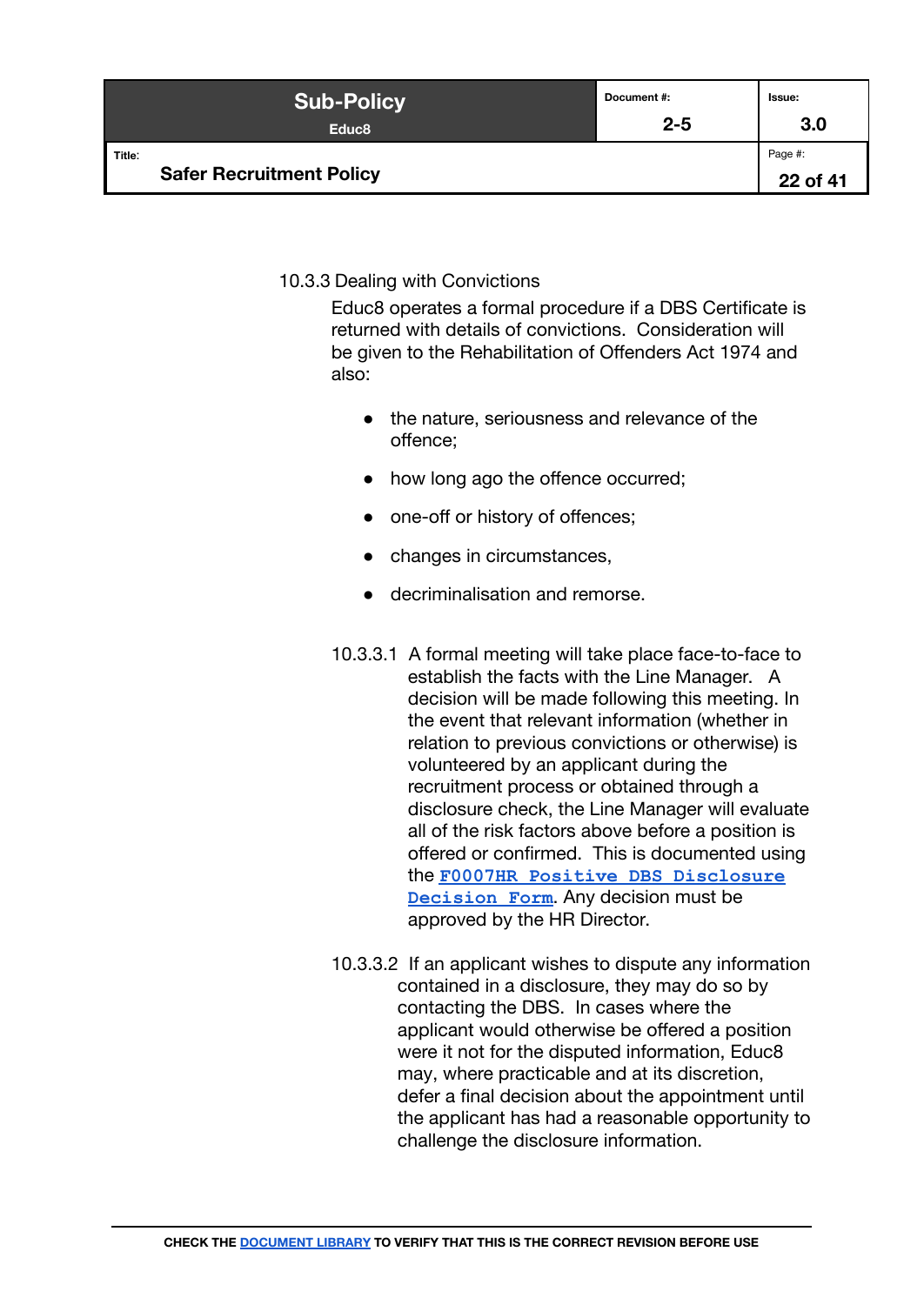| <b>Sub-Policy</b>                         | Document #: | Issue:              |
|-------------------------------------------|-------------|---------------------|
| Educ <sub>8</sub>                         | $2 - 5$     | 3.0                 |
| Title:<br><b>Safer Recruitment Policy</b> |             | Page #:<br>23 of 41 |

#### <span id="page-22-0"></span>**10.4 Induction**

All new employees will be given an induction programme which will clearly identify Educ8's key policies and procedures (**[1 Health and](https://docs.google.com/document/d/10OmrxBp2KubXnYuNcXW2Fqonw8wxlknqCbuRV_1vMfM) [Safety Policy](https://docs.google.com/document/d/10OmrxBp2KubXnYuNcXW2Fqonw8wxlknqCbuRV_1vMfM)**, **[2 Safeguarding & Child Protection](https://docs.google.com/document/d/1s7wkQaX23VOxEF91eQCd8P3e3xE2LWCf06c26ehRaw8/edit#)**, **[3](https://docs.google.com/document/d/1Q4W0hBw-4ncleQ1RCMhjJGu0Ri7RwXsV4omTMNZ4EXY/edit) [Equality & Diversity](https://docs.google.com/document/d/1Q4W0hBw-4ncleQ1RCMhjJGu0Ri7RwXsV4omTMNZ4EXY/edit)**). A key element of the induction is to make clear the expectations which will govern how staff carry out their roles and responsibilities.

All staff (paid or voluntary) will have an induction conducted by their line manager using **[WI0001HR Induction Checklist](https://docs.google.com/document/d/1MfT0oJSQqYjJR8NqiUon7WmqqFuaxDuA8ru1daKAiOc)** in which:

- An **[F0020HR Employee Induction Form](https://form.jotformeu.com/90344262715353)** is completed
- The roles, responsibilities and expectations of the job are clarified referring to an appropriate *Position Profile*
- Company procedures are explained and training needs established – this is recorded using SMART objectives on the **[F0013HR Probationary Review](https://docs.google.com/document/d/1SK9DpKIiXX7SGZKbmtP-SU08syxrOg3jTL7cRzHOj_0/edit) [Form](https://docs.google.com/document/d/1SK9DpKIiXX7SGZKbmtP-SU08syxrOg3jTL7cRzHOj_0/edit)**
- Qualifications and Identity are verified and copies placed within their personnel file
- **[D0006HR Staff & Volunteers Code of](https://docs.google.com/document/d/1qV_gwj8alYDYEu3bSf_WTMQc6SWrXl8_7fill8uDAMo/edit) [Conduct](https://docs.google.com/document/d/1qV_gwj8alYDYEu3bSf_WTMQc6SWrXl8_7fill8uDAMo/edit)** is issued and signed electronically
- **[T0028SA Statement of Suitability to Work](https://docs.google.com/document/d/1LXE-rSn5kRn1_F390ka-ypEotptourbGEjZCxx0ODB4/edit) [with Young People](https://docs.google.com/document/d/1LXE-rSn5kRn1_F390ka-ypEotptourbGEjZCxx0ODB4/edit)** is issued and signed electronically
- **[F0014SA KCSIE & Safeguarding Declaration](https://docs.google.com/document/d/1rSfWc9E9HucrJZu4LSSuZHGlOvbzK6zwJYSGvnR62Ck/edit)** understood and signed
- A copy of **[D0013HR Educ8 Staff Handbook](https://docs.google.com/document/d/1X_Eigo0Trga46F36tP6Uk5LsE2CzPVMP1WPFuTAohuw/edit#)** is provided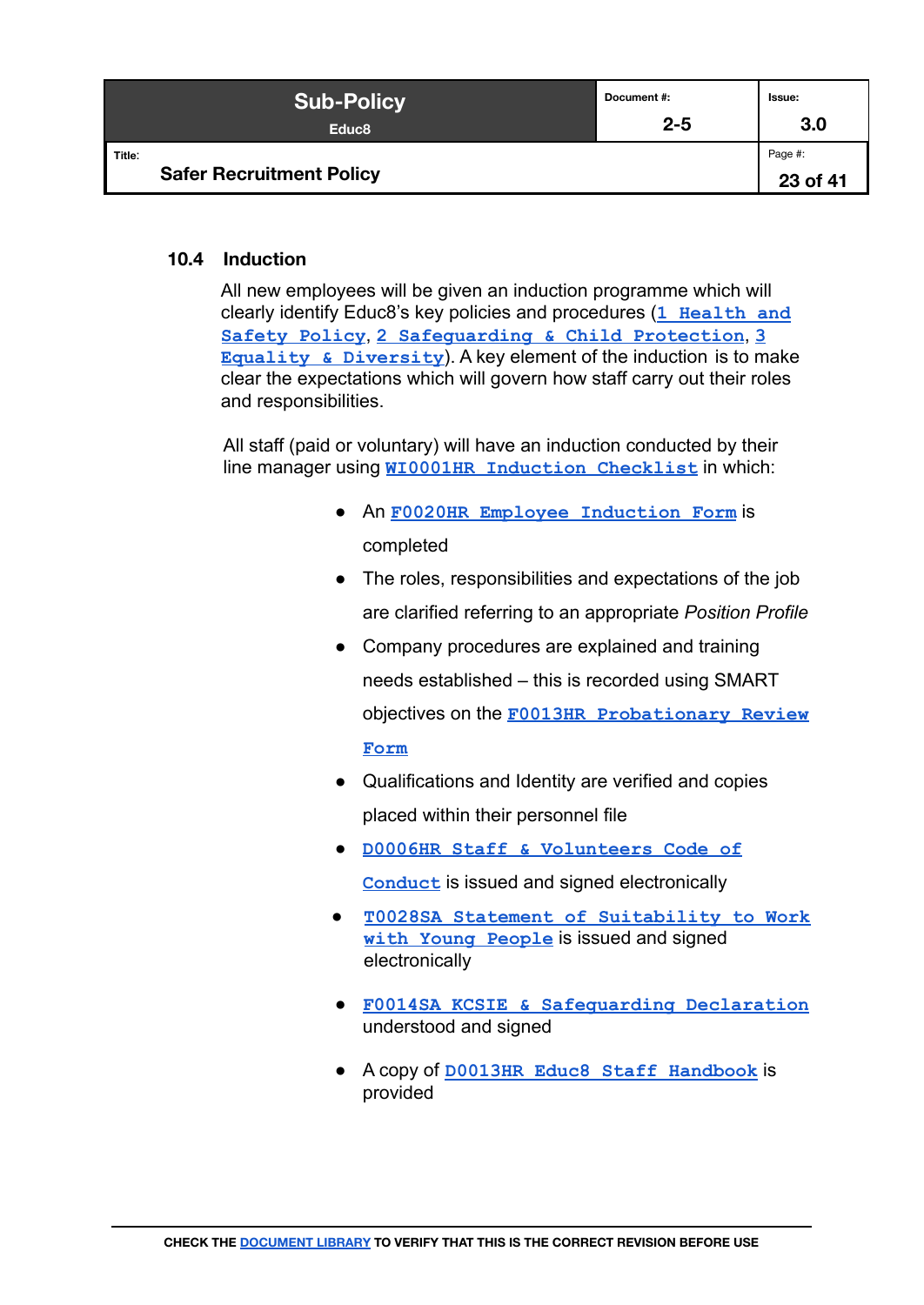| <b>Sub-Policy</b>                         | Document#: | Issue:              |
|-------------------------------------------|------------|---------------------|
| Educ <sub>8</sub>                         | $2 - 5$    | 3.0                 |
| Title:<br><b>Safer Recruitment Policy</b> |            | Page #:<br>24 of 41 |

#### <span id="page-23-0"></span>10.4.1 Single Central Register (SCR)

In addition to the various staff records kept on individual personnel files, a single centralised record of recruitment and vetting checks is kept. This is kept up-to-date and retained by the HR Director. The SCR will contain details of the following:

- All employees who are employed to work at Educ8
- all employees who are employed as supply staff to Educ8 whether employed directly or through an agency
- all others who have been chosen by Educ8 to work in regular contact with children. This will cover volunteers, Governors, peripatetic staff and people brought into Educ8 to provide additional teaching or instruction for pupils but who are not staff members eg: sports coaches etc.

#### <span id="page-23-1"></span>10.4.2 Probationary Period

As part of their induction and probationary period all new employees will be reviewed. A **[F0013HR Probationary](https://docs.google.com/document/d/1SK9DpKIiXX7SGZKbmtP-SU08syxrOg3jTL7cRzHOj_0/edit) [Review Form](https://docs.google.com/document/d/1SK9DpKIiXX7SGZKbmtP-SU08syxrOg3jTL7cRzHOj_0/edit)** will be used to set objectives and record review meetings with the ultimate aim of enabling new employees to be competent in their roles to a satisfactory standard by the end of their probationary period.

#### <span id="page-23-2"></span>**10.5 Visiting Speakers (and Prevent Duty)**

The Prevent Duty Guidance requires Educ8 to have clear protocols for ensuring that any visiting speakers, whether invited by staff or by pupils, are suitable and appropriately supervised.

Educ8 is not permitted to obtain a DBS disclosure or Children's Barred List information on any visiting speaker who does not engage in regulated activity within Educ8 or perform any other regular duties for or on behalf of Educ8.

All visiting speakers will be subject to Educ8's usual visitors signing in protocol. This will include signing in and out, and being escorted by a fully vetted member of staff between appointments.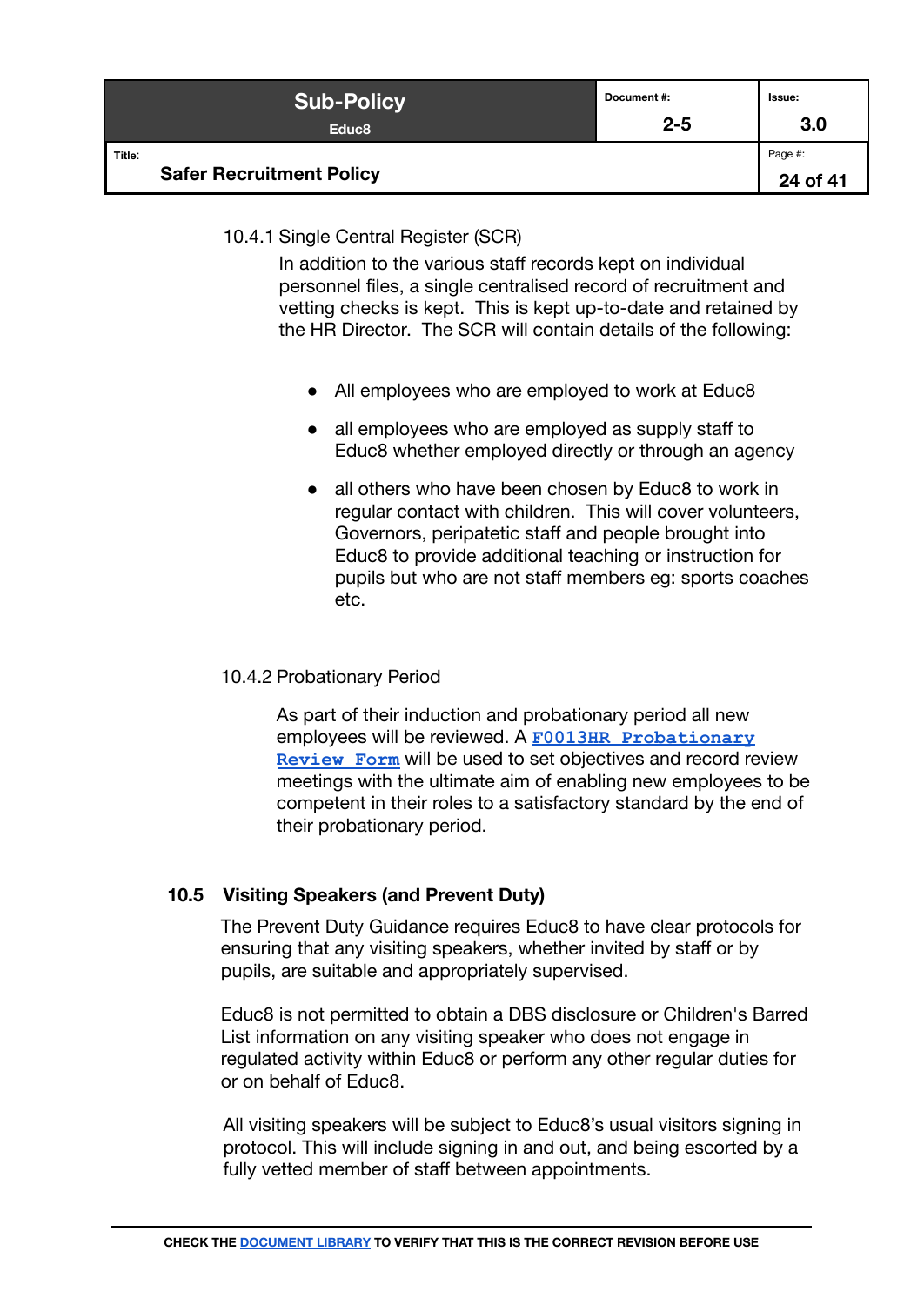| <b>Sub-Policy</b>                         | Document#: | Issue:              |
|-------------------------------------------|------------|---------------------|
| Educ <sub>8</sub>                         | $2 - 5$    | 3.0                 |
| Title:<br><b>Safer Recruitment Policy</b> |            | Page #:<br>25 of 41 |

Educ8 will also obtain such formal or informal background information about a visiting speaker as is reasonable in the circumstances to decide whether to invite and/or permit a speaker to attend the site. In doing so Educ8 will always have regard the Prevent Duty Guidance and the definition of "extremism" set out in KCSIE which states:

> *"'Extremism' is vocal or active opposition to fundamental British values, including democracy, the rule of law, individual liberty and mutual respect and tolerance of different faiths and beliefs. We also include in our definition of extremism calls for the death of members of our armed forces, whether in this country or overseas. Terrorist groups very often draw on extremist ideas developed by extremist organisations."*

In fulfilling its Prevent Duty obligations Educ8 does not discriminate on the grounds of race, colour, nationality, ethnic or national origin, religion or religious belief, sex or sexual orientation, marital or civil partner status, disability or age.

#### <span id="page-24-0"></span>**10.6 Ongoing Employment**

Educ8 recognises that safer recruitment and selection is not just about the start of employment, but should be part of a larger policy framework for all staff. Educ8 will therefore provide ongoing training and support for all staff, as identified through the Annual Review/appraisal procedure.

#### <span id="page-24-1"></span>**10.7 Leaving Employment**

Despite the best efforts to recruit safely there will be occasions when allegations of serious misconduct or abuse against children and young people are raised. This policy is primarily concerned with the promotion of safer recruitment and details the pre employment checks that will be undertaken prior to employment being confirmed. Whilst these are pre-employment checks Educ8 also has a legal duty to make a referral to the DBS in circumstances where an individual:

• has applied for a position with Educ8 despite being barred from working with children; or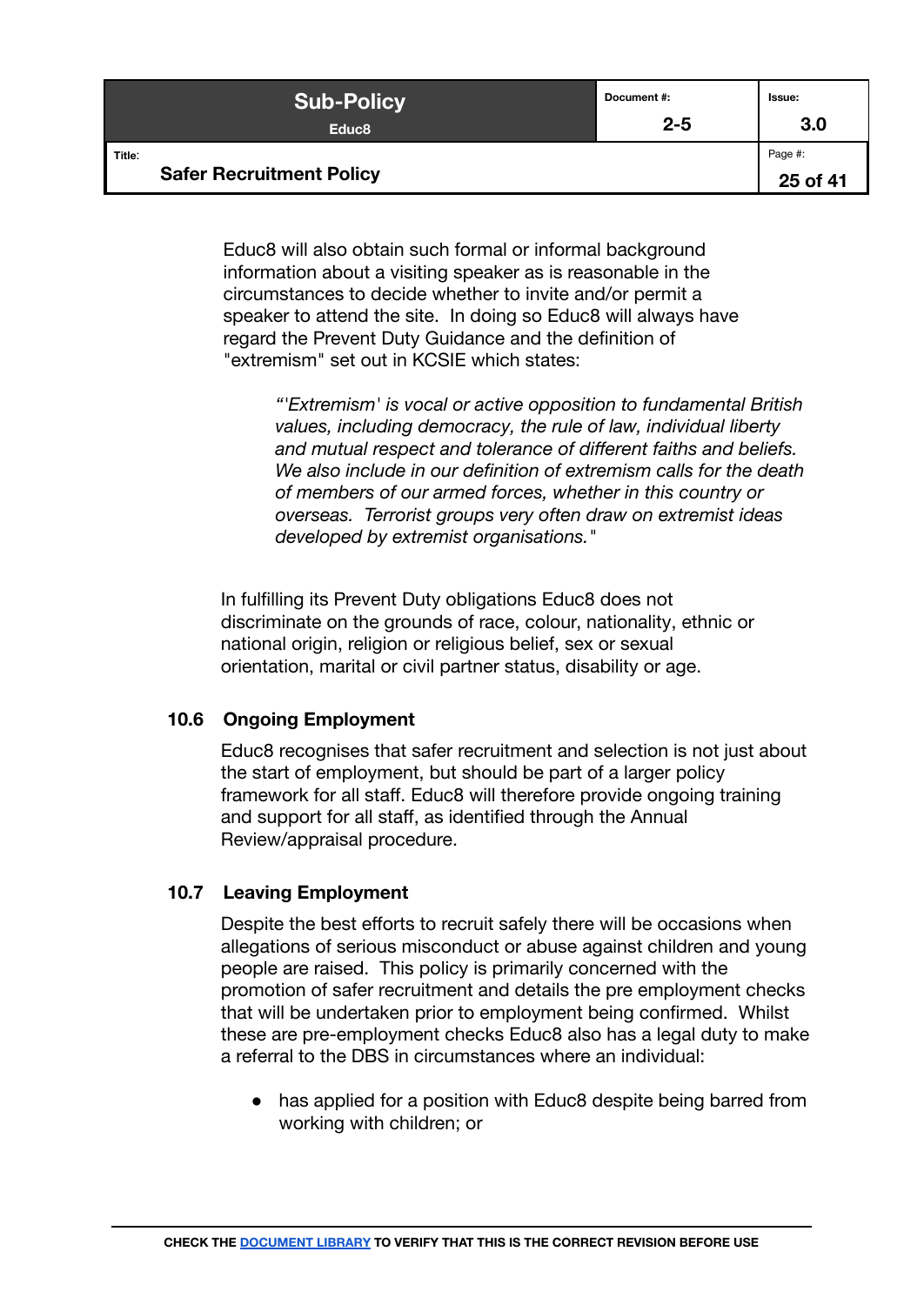| <b>Sub-Policy</b>               | Document#: | Issue:   |
|---------------------------------|------------|----------|
| Educ <sub>8</sub>               | $2 - 5$    | 3.0      |
| Title:                          |            | Page #:  |
| <b>Safer Recruitment Policy</b> |            | 26 of 41 |

• has been removed by Educ8 from working in regulated activity (whether paid or unpaid), or has resigned prior to being removed, because they have harmed, or pose a risk of harm to, a child.

**To make a referral to the DBS** a **DBS** Barring Referral Form must be used. This form contains further information and details of how to complete the form.

If the individual referred to the DBS is a teacher, Educ8 may also decide to *make a referral to the TRA*. Referrals to the TRA must be made using the [Teacher misconduct referral form for](https://www.gov.uk/government/publications/teacher-misconduct-referral-form) employers. Further details on how to complete the form can be obtained from [GOV.UK](https://www.gov.uk/guidance/teacher-misconduct-referring-a-case#referrals-by-employers)

#### <span id="page-25-0"></span>**10.8 Agency and third-party workers**

We will obtain written notification from any agency or third-party organisation that it has carried out the necessary safer recruitment checks that we would otherwise perform. When using agency workers we will add them to the SCR. We will also check that the person presenting themselves for work is the same person on whom the checks have been made.

#### <span id="page-25-1"></span>**10.9 Contractors**

We will ensure that any contractor, or any employee of the contractor, who is to work at the site has had the appropriate level of DBS check this will be:

- An enhanced DBS check with barred list information for contractors engaging in regulated activity
- An enhanced DBS check, not including barred list information, for all other contractors who are not in regulated activity but whose work provides them with an opportunity for regular contact with children

We will obtain the DBS check for self-employed contractors.

We will not keep copies of such checks for longer than 6 months.

Contractors who have not had any checks will not be allowed to work unsupervised or engage in regulated activity under any circumstances.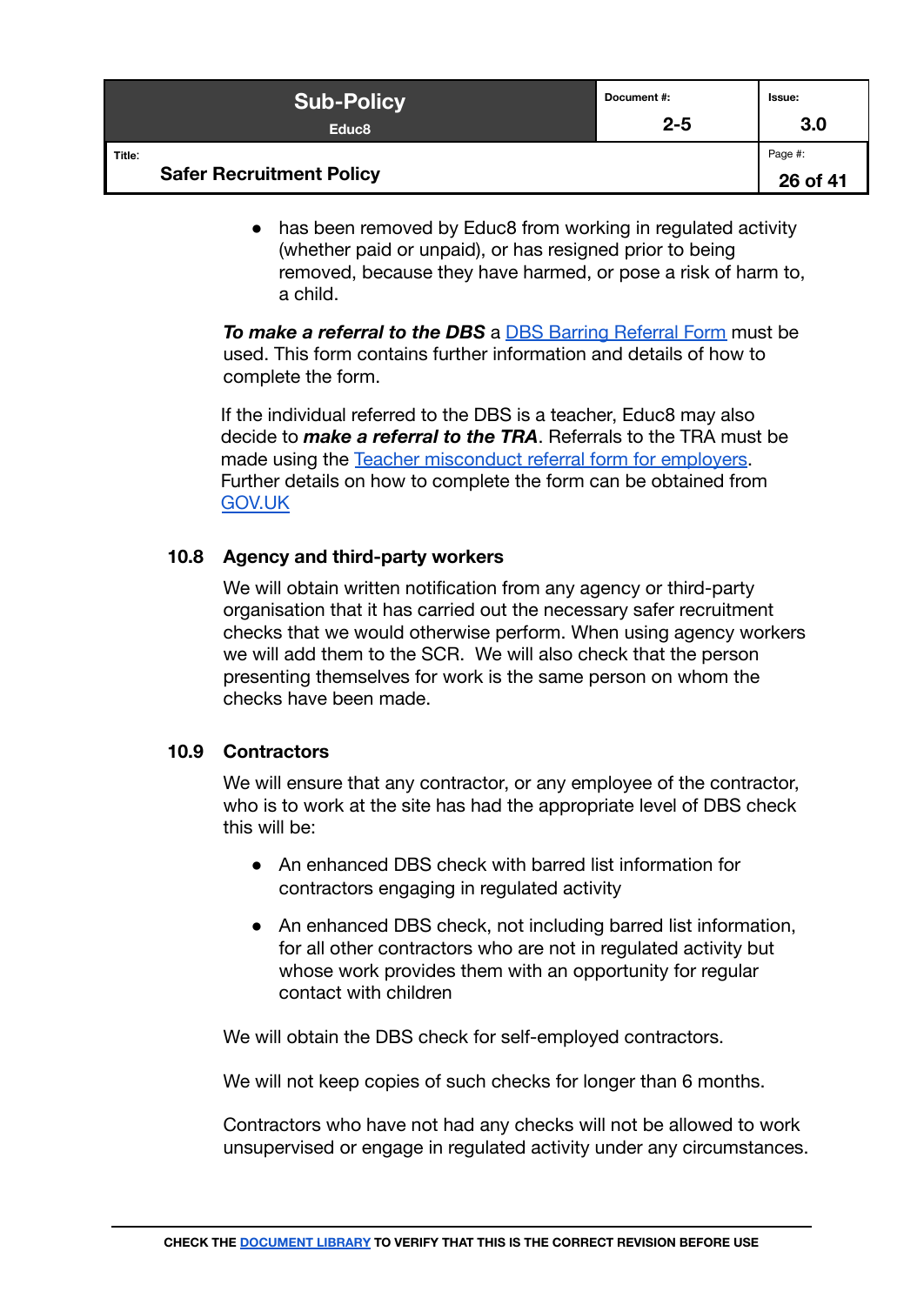| <b>Sub-Policy</b>                         | Document#: | Issue:              |
|-------------------------------------------|------------|---------------------|
| Educ <sub>8</sub>                         | $2 - 5$    | 3.0                 |
| Title:<br><b>Safer Recruitment Policy</b> |            | Page #:<br>27 of 41 |

We will check the identity of all contractors and their staff on arrival at the site.

#### <span id="page-26-0"></span>**10.10 Trainee/student teachers**

Where applicants for initial teacher training are salaried by us, we will ensure that all necessary checks are carried out.

Where trainee teachers are fee-funded, we will obtain written confirmation from the training provider that necessary checks have been carried out and that the trainee has been judged by the provider to be suitable to work with children.

#### <span id="page-26-1"></span>**10.11 Volunteers**

We will:

- Never leave an unchecked volunteer unsupervised or allow them to work in regulated activity
- Obtain an enhanced DBS check with barred list information for all volunteers who are new to working in regulated activity
- Carry out a risk assessment when deciding whether to seek an enhanced DBS check without barred list information for any volunteers not engaging in regulated activity. We will retain a record of this risk assessment

#### <span id="page-26-2"></span>**10.12 Staff acting in a Governance Role:**

Will have an enhanced DBS check without barred list information.

They will have an enhanced DBS check with barred list information if working in regulated activity.

The chair of the board will have their DBS check countersigned by the secretary of state. All governors/executive board members will also have the following checks:

- Identity
- Right to work in the UK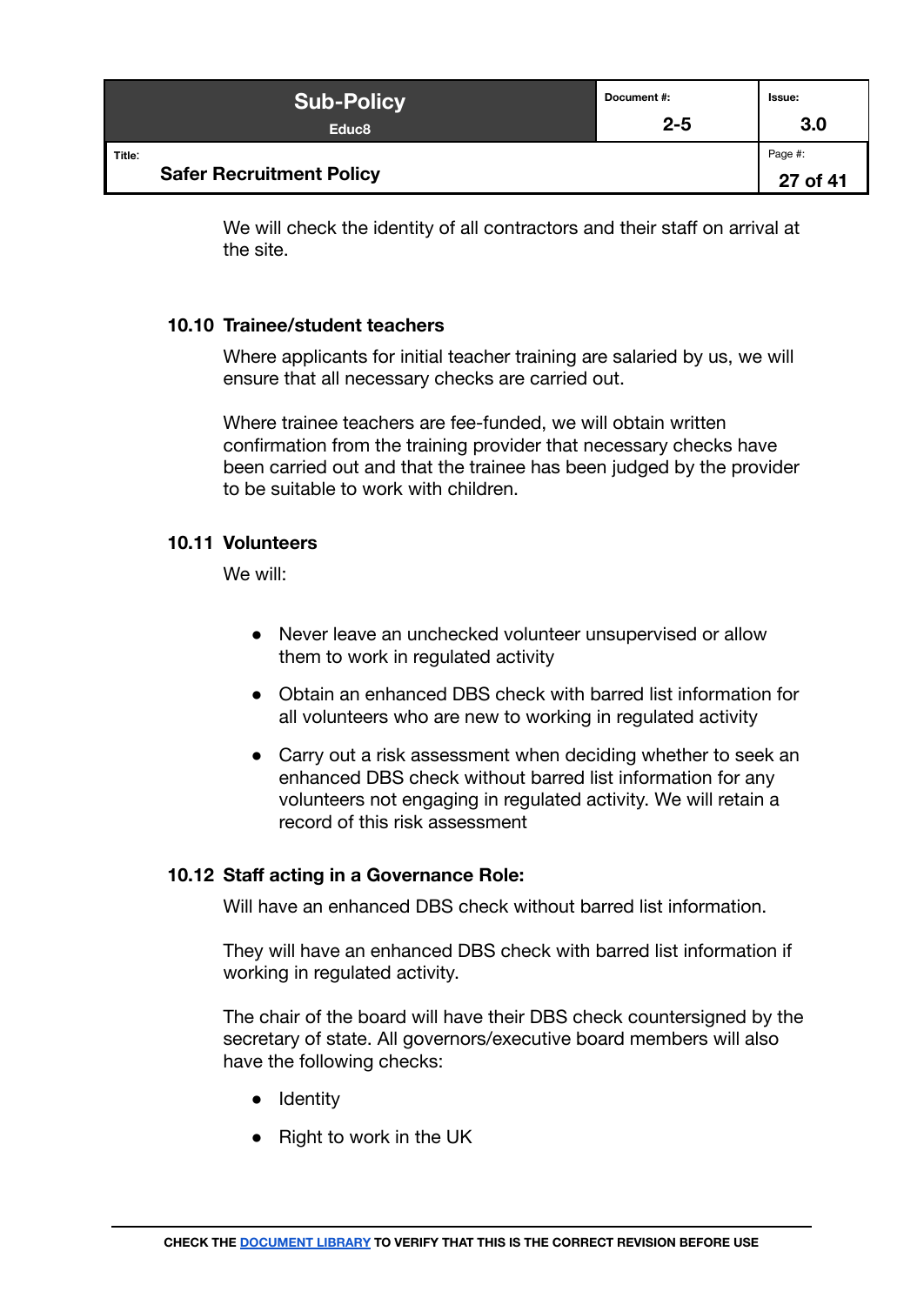| <b>Sub-Policy</b>                         | Document#: | Issue:              |
|-------------------------------------------|------------|---------------------|
| Educ <sub>8</sub>                         | $2 - 5$    | 3.0                 |
| Title:<br><b>Safer Recruitment Policy</b> |            | Page #:<br>28 of 41 |

• Other checks deemed necessary if they have lived or worked outside the UK

#### <span id="page-27-0"></span>**10.13 Staff working in alternative provision settings**

Where we place children/young people with an alternative provision provider, we obtain written confirmation from the provider that they have carried out the appropriate safeguarding checks on individuals working there that we would otherwise perform

#### <span id="page-27-1"></span>**10.14 Adults who supervise learners on work experience**

When organising work experience, we will ensure that policies and procedures are in place to protect children from harm.

We will also consider whether it is necessary for barred list checks to be carried out on the individuals who supervise a child under 16 on work experience. This will depend on the specific circumstances of the work experience, including the nature of the supervision, the frequency of the activity being supervised, and whether the work is regulated activity.

#### <span id="page-27-2"></span>**10.15 Existing Staff**

If allegations have been made about an existing member of staff's suitability to work with children, we will carry out all the relevant checks as if the individual was a new member of staff. We will also do this if an individual moves from a post that is not regulated activity to one that is.

We will refer to the DBS anyone who has harmed, or poses a risk of harm, to a child or vulnerable adult where:

- We believe the individual has engaged in relevant conduct; or
- The individual has received a caution or conviction for a relevant offence, or there is reason to believe the individual has committed a listed relevant offence, under the Safeguarding Vulnerable Groups Act 2006 (Prescribed Criteria and Miscellaneous Provisions) Regulations 2009; or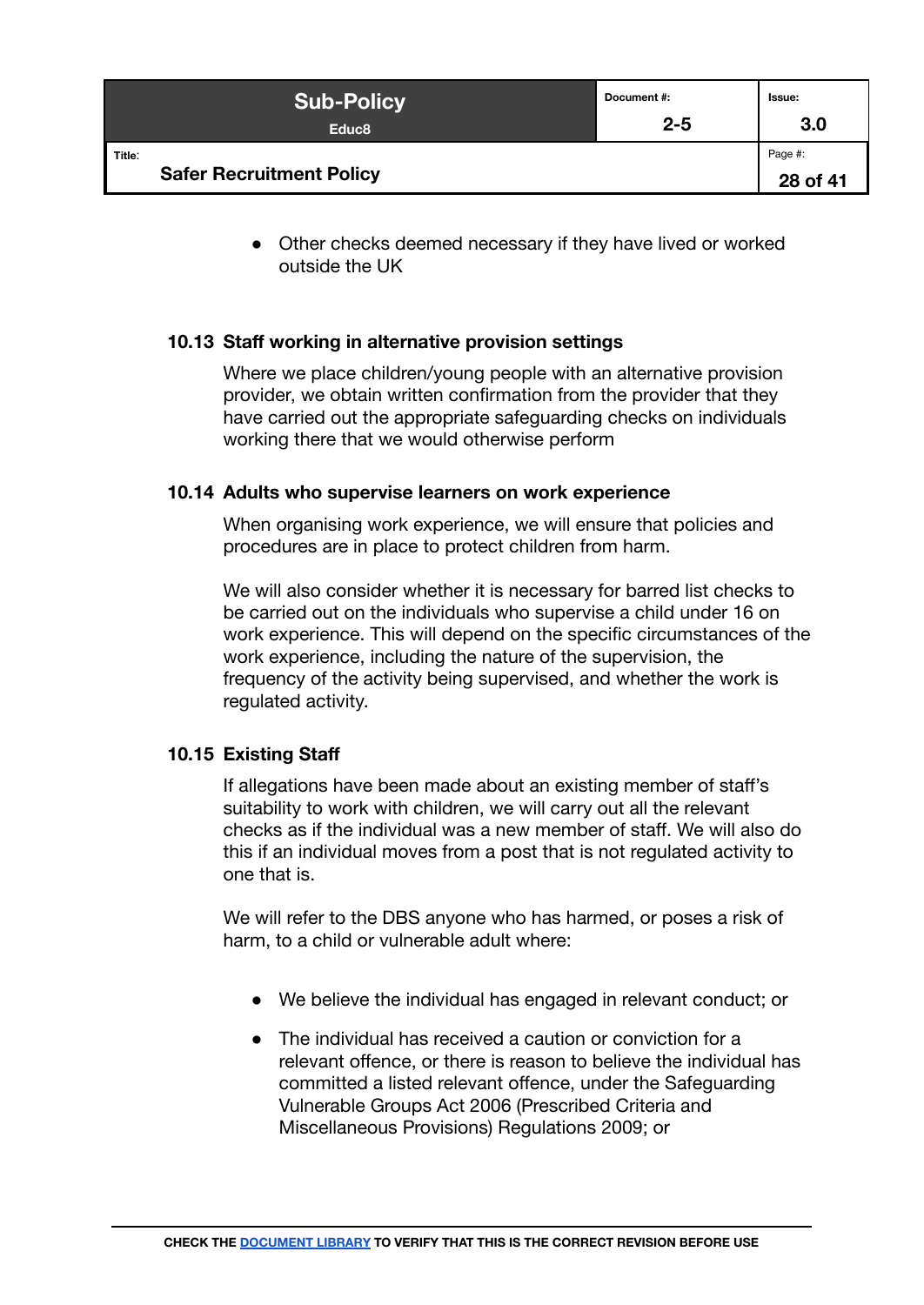| <b>Sub-Policy</b>                         | Document #: | <b>Issue:</b>       |
|-------------------------------------------|-------------|---------------------|
| Educ <sub>8</sub>                         | $2 - 5$     | 3.0                 |
| Title:<br><b>Safer Recruitment Policy</b> |             | Page #:<br>29 of 41 |

- The 'harm test' is satisfied in respect of the individual (i.e. they may harm a child or vulnerable adult or put them at risk of harm); and
- The individual has been removed from working in regulated activity (paid or unpaid) or would have been removed if they had not left

#### <span id="page-28-0"></span>**11. Metrics**

The HR Director will be responsible for ensuring that this policy is monitored and evaluated. This will be undertaken through formal audits of job vacancies and a yearly Safer Recruitment Evaluation audit which will be presented to the governing body. This will include:

- SCR Overview & Completeness number of entries per school, numbers per role etc.
- Starters & Leavers
- Adverts, Applications, Interviews, Appointments
- Reports to DBS & TRA
- Training completed
- Allegations against staff

#### <span id="page-28-1"></span>**12. Quality Records**

The following Quality Records shall be generated and managed in accordance with Doc. 10:

| <b>Required Record</b>                    | <b>Custodian</b>   |
|-------------------------------------------|--------------------|
| <b>Completed Statement of Suitability</b> | <b>HR Director</b> |
| <b>Completed Staff Code of Conduct</b>    | <b>HR Director</b> |
| <b>Completed KCSIE Declaration</b>        | <b>HR Director</b> |
| Completed DBS Disclosure Record Form      | <b>HR Director</b> |
| <b>Completed Induction Form</b>           | <b>HR Director</b> |
| <b>Completed Application Form</b>         | <b>HR Director</b> |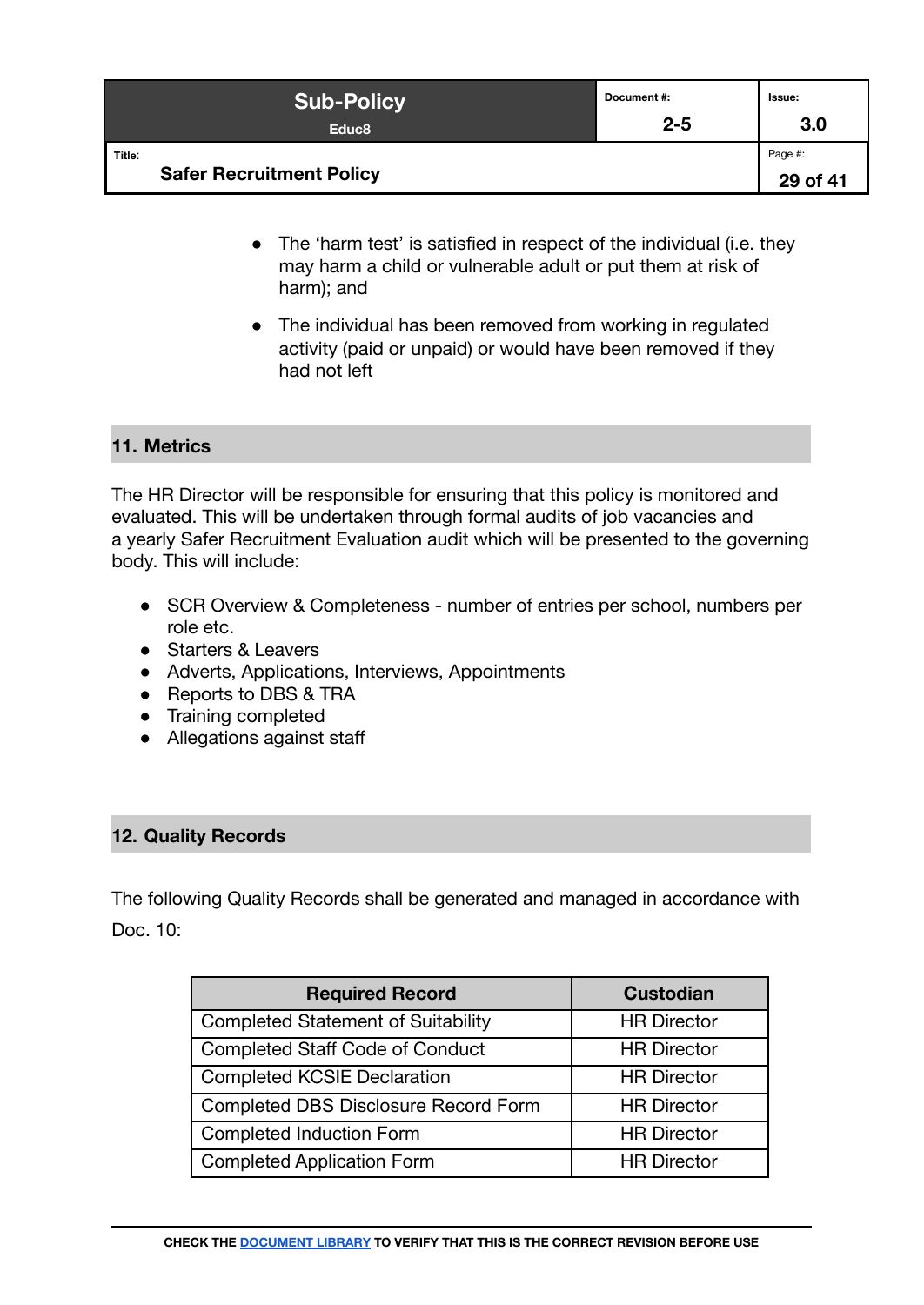| <b>Sub-Policy</b>                         | Document #: | Issue:              |
|-------------------------------------------|-------------|---------------------|
| Educ <sub>8</sub>                         | $2 - 5$     | 3.0                 |
| Title:<br><b>Safer Recruitment Policy</b> |             | Page #:<br>30 of 41 |

| <b>Completed Probationary Review Form</b>         | <b>HR Director</b> |
|---------------------------------------------------|--------------------|
| <b>Completed Interview Assessment Forms</b>       | <b>HR Director</b> |
| <b>Completed Interview Summary Sheets</b>         | <b>HR Director</b> |
| <b>Completed New Employee Reference Alt</b><br>Ed | <b>HR Director</b> |
| <b>Completed Recruitment Shortlist Forms</b>      | <b>HR Director</b> |

# **13. Form(s)/Template(s)**

There following form(s)/template(s) are required for this document:

| <b>Form Number</b> | Title                                                               |
|--------------------|---------------------------------------------------------------------|
| F0020HR            | <b>Employee Induction Form</b>                                      |
| F0013HR            | <b>Probationary Review Form</b>                                     |
| F0003HR            | <b>Application for Employment Form</b>                              |
| T0028SA            | <b>Statement of Suitability to Work with Young</b><br><b>People</b> |
| F0021HR            | <b>Starting Work Prior to DBS Form</b>                              |
| <b>D0006HR</b>     | <b>Staff &amp; Volunteers Code of Conduct</b>                       |
| F0014SA            | <b>KCSIE &amp; Safequarding Declaration</b>                         |
| F0068HR            | <b>Interview Assessment Form</b>                                    |
| F0069HR            | <b>Interview Summary Sheet</b>                                      |
| F0031HR            | <b>New Employee Reference Alt Ed</b>                                |
| <b>F0070HR</b>     | <b>Recruitment Shortlist Form</b>                                   |
| F0073HR            | <b>Recruitment Pack Template</b>                                    |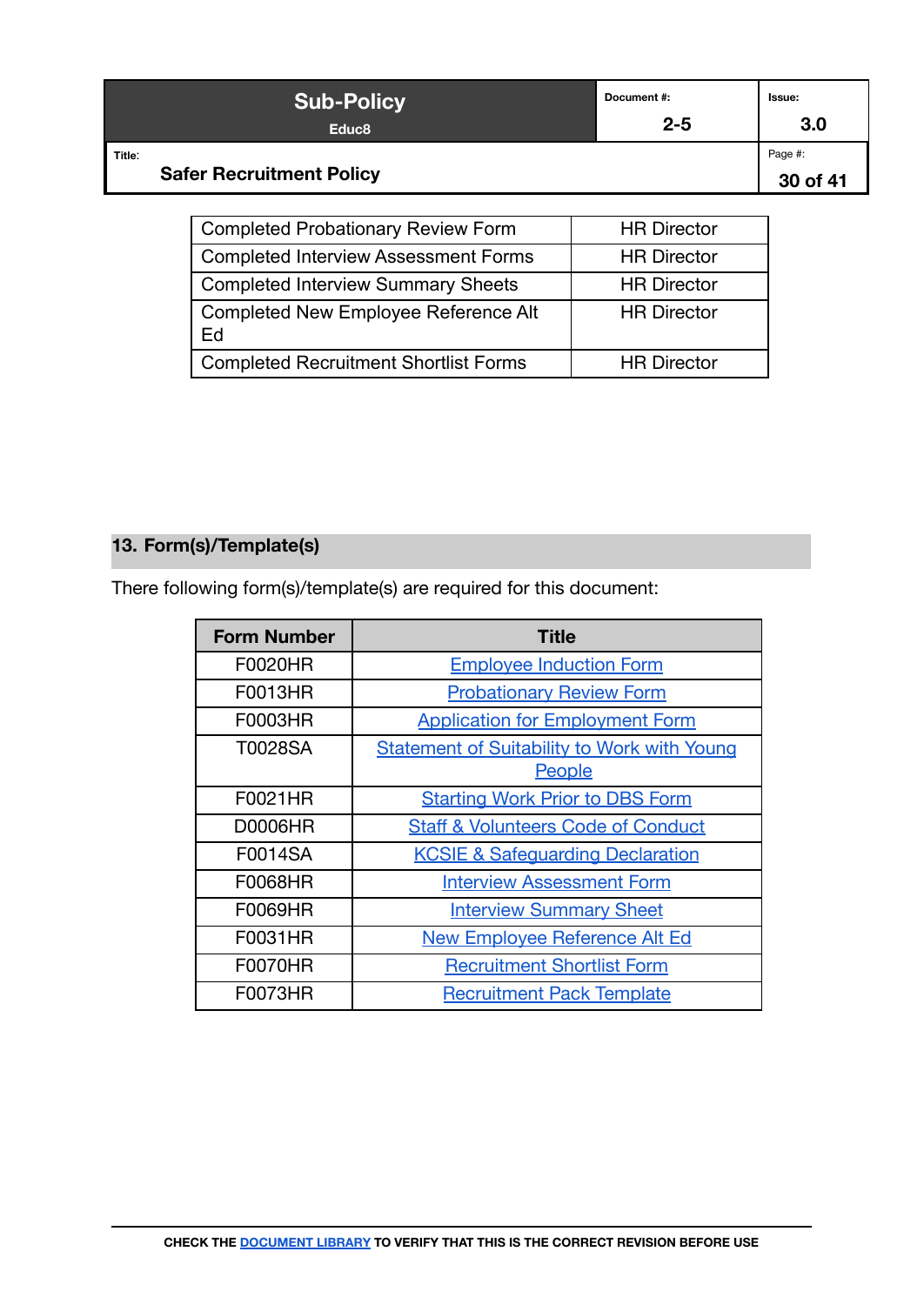| <b>Sub-Policy</b>                         | Document #: | Issue:              |
|-------------------------------------------|-------------|---------------------|
| Educ <sub>8</sub>                         | $2 - 5$     | 3.0                 |
| Title:<br><b>Safer Recruitment Policy</b> |             | Page #:<br>31 of 41 |

#### <span id="page-30-0"></span>**Appendix 'A' ID Checking Guidelines**

#### <span id="page-30-1"></span>**Identity Checking Documentation**

This appendix outlines the documentation that is required to be seen by Line Managers in order to process new members of staff. It also explains the original documentation requirements for both Right to Work in the UK and DBS checks.

Further information:

[Guidance: ID checking guidelines for standard/enhanced DBS check applications](https://www.gov.uk/government/publications/dbs-identity-checking-guidelines/id-checking-guidelines-for-dbs-check-applications-from-3-september-2018#nonEEA) [from 3 September 2018](https://www.gov.uk/government/publications/dbs-identity-checking-guidelines/id-checking-guidelines-for-dbs-check-applications-from-3-september-2018#nonEEA)

#### **Introduction**

The applicant must provide a range of ID documents as part of the DBS check application process. When checking these documents we must:

- follow the three route ID checking process as outlined
- check and validate the information provided by the applicant on the application form/continuation sheet
- establish the true identity of the applicant through the examination of a range of documents as set out in this guidance
- make sure the applicant provides details of all names by which they have been known
- make sure the applicant provides details of all addresses where they have lived in the last five years
- check that the application form is fully completed and the information it contains is accurate. Failing to do this can result in delays

When checking the validity of the documents it is best practice to carry out this examination face to face. Other alternative methods include via a live video link, for example Skype and FaceTime. In both cases you must be in physical possession of the original documents. *You must not rely on the inspection of the documents via a live video link or by checking a faxed or scanned copy of the documen***t.**

If there are any discrepancies in the information provided by the applicant and/or the identity documents supplied, and fraud is not suspected, please ask the applicant to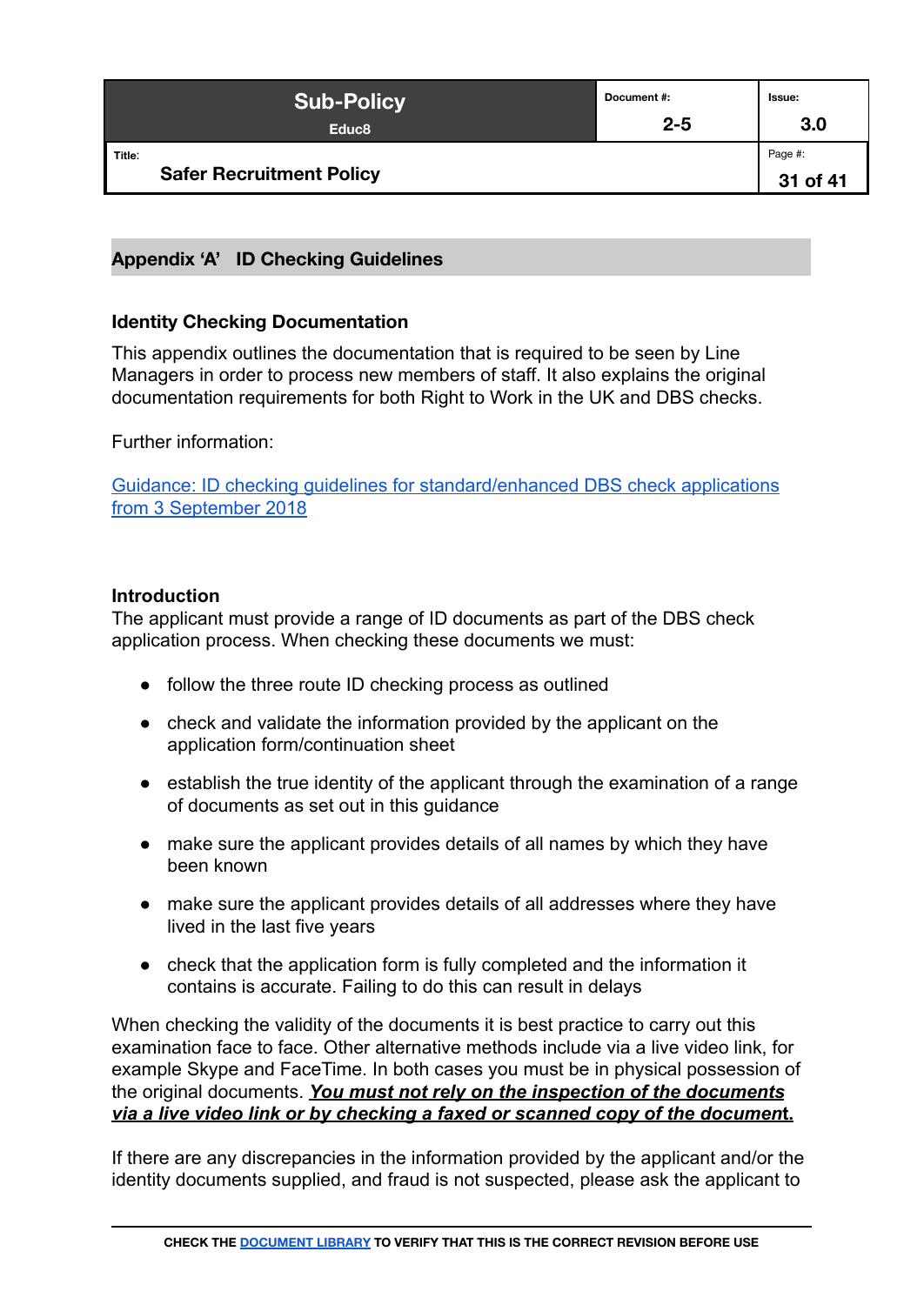| <b>Sub-Policy</b>                         | Document#: | Issue:              |
|-------------------------------------------|------------|---------------------|
| Educ <sub>8</sub>                         | $2 - 5$    | 3.0                 |
| Title:<br><b>Safer Recruitment Policy</b> |            | Page #:<br>32 of 41 |

clarify. If you don't do this it may compromise the integrity of the DBS service and introduce risk to your recruitment or licensing arrangements.

You must not attempt to amend the application form without the applicant's knowledge and agreement. Doing this will invalidate the declaration by the applicant and may breach data protection legislation.

# <span id="page-31-0"></span>**What you must do as part of the ID checking process**

- you must only accept valid, current and original documentation
- you must not accept photocopies
- you must not accept documentation printed from the internet e.g. internet bank statements
- identity information for the applicant's name, date of birth and address recorded in section A and section B on the DBS application form must be validated
- you should in the first instance, seek documents with photographic identity (e.g. passport, new style driving licence, etc.) and for this to be compared against the applicant's likeness
- all documents must be in the applicant's current name as recorded in section A
- one document must confirm the applicant's date of birth as recorded in section A
- you must ensure that the applicant declares all previous name changes, and provides documentary proof to support the change of name. If the applicant is unable to provide proof to support the change of name, you should hold a probing discussion with the applicant about the reasons why before considering to validate their identity
- you must see at least one document to confirm the applicant's current address as recorded in section B, in accordance with the guidance
- you must provide a full and continuous address history covering the last five years. Where possible you should seek documentation to confirm this address history
- you should cross-match the applicant's address history with any other information you have been provided with as part of the recruitment, such as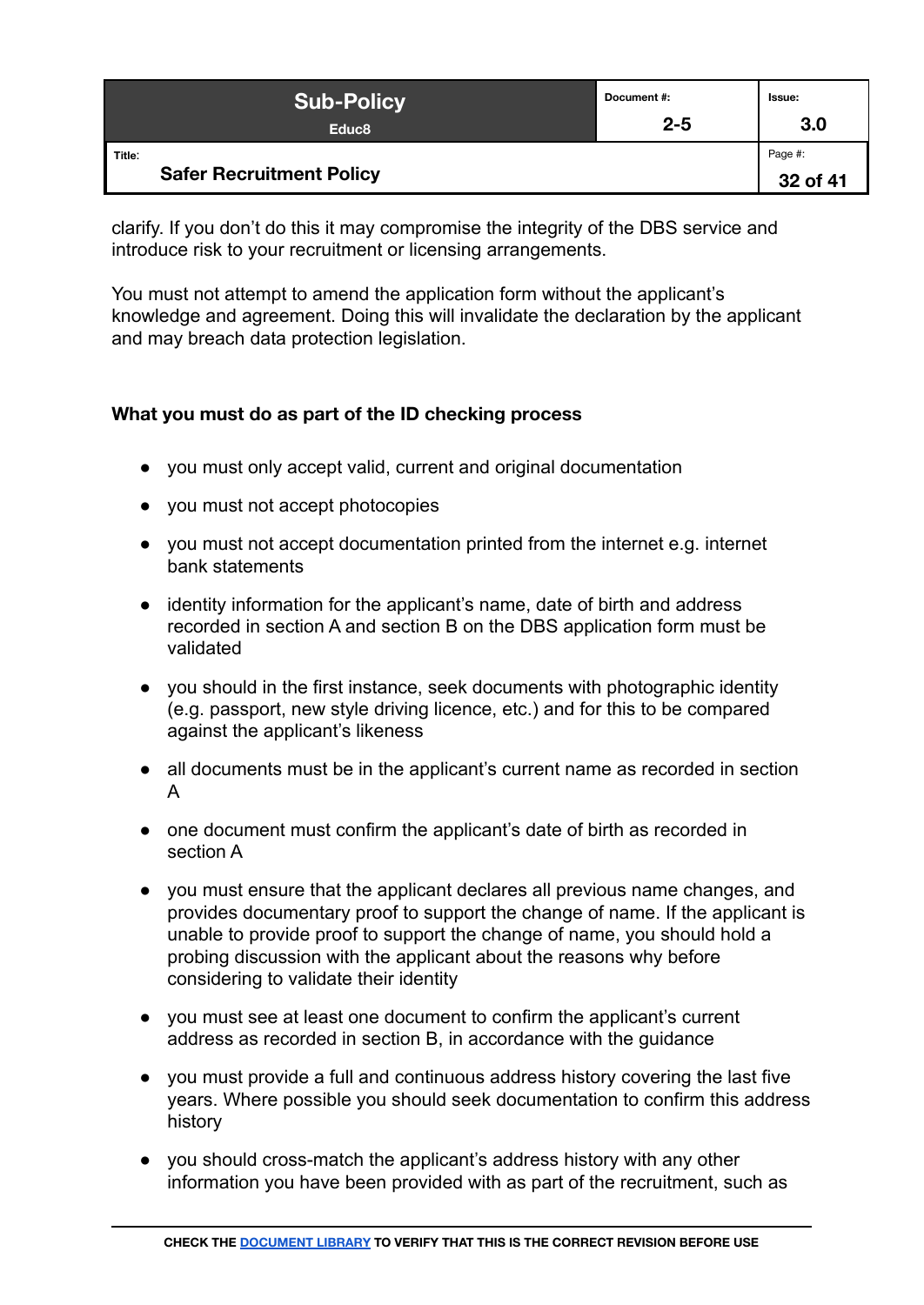| <b>Sub-Policy</b>                         | Document #: | <b>Issue:</b>       |
|-------------------------------------------|-------------|---------------------|
| Educ <sub>8</sub>                         | $2 - 5$     | 3.0                 |
| Title:<br><b>Safer Recruitment Policy</b> |             | Page #:<br>33 of 41 |

their Curriculum Vitae (CV). This can highlight if an address has not been given e.g. if the applicant's CV shows that they have worked in Liverpool in the last five years, but the application form only shows London addresses, you may wish to question the applicant further about this

- a document from each of the groups should be included only once in the document count e.g. don't accept two bank statements as two of the required documents, if they are from the same bank
- you should not accept the foreign equivalent of an identity document if that document is listed as '(UK)' on the list of valid identity documents

The documents needed will depend on the route the application takes. The applicant must try to provide documents from Route 1 first.

#### <span id="page-32-0"></span>**Three routes of ID checking**

#### *Route 1*

The applicant must be able to show:

- *● one document from Group 1, below*
- *● 2 further documents from either Group 1, or Group 2a or 2b, below*

At least one of the documents must show the applicant's current address.

If the applicant isn't a national of the UK or the EEA and is applying for voluntary work they may need to be fingerprinted if they can't show these documents.

#### *Route 2*

Route 2 can only be used if it's impossible to process the application through Route 1.

If the applicant isn't a national of the UK or the EEA and is applying for voluntary work they can't use Route 2. If the applicant doesn't have any of the documents in Group 1, then they must be able to show:

- one document from Group 2a
- 2 further documents from either Group 2a or 2b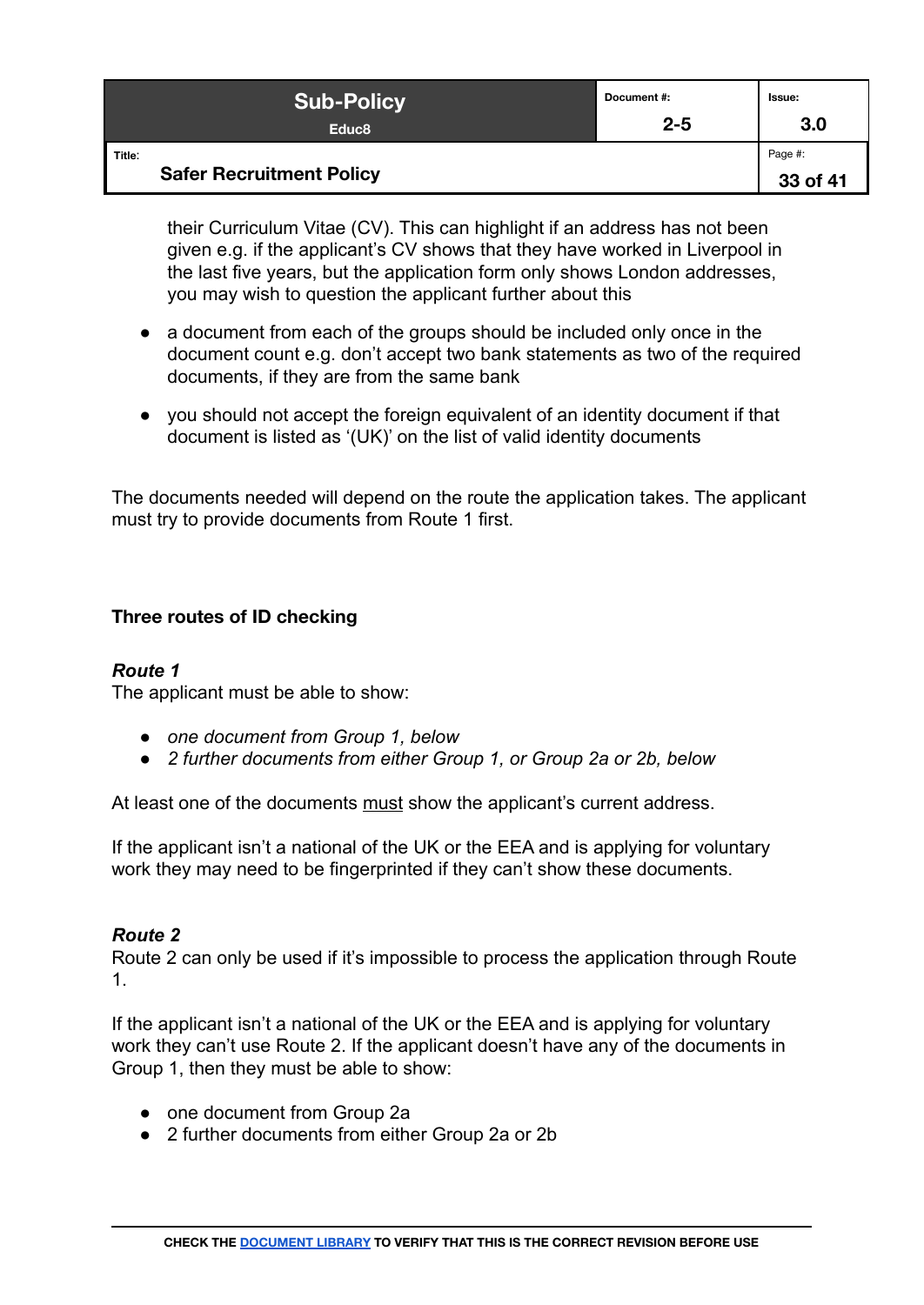| <b>Sub-Policy</b>                         | Document #: | Issue:              |
|-------------------------------------------|-------------|---------------------|
| Educ <sub>8</sub>                         | $2 - 5$     | 3.0                 |
| Title:<br><b>Safer Recruitment Policy</b> |             | Page #:<br>34 of 41 |

At least one of the documents must show the applicant's current address. The organisation conducting their ID check must then also use an appropriate external ID validation service to check the application.

EEA nationals who've been resident in the UK for 5 years or less may need to be fingerprinted if they can't show these documents.

#### *Route 3*

Route 3 can only be used if it's impossible to process the application through Routes 1 or 2.

EEA nationals who've been resident in the UK for 5 years or less can't use Route 3.

For Route 3, the applicant must be able to show: \* a birth certificate issued after the time of birth (UK, Isle of Man and Channel Islands) \* one document from Group 2a \* 3 further documents from Group 2a or 2b

At least one of the documents must show the applicant's current address. If the applicant can't provide these documents they may need to be fingerprinted.

#### *Unusual Addresses*

The address section of the DBS must be completed accurately in order to match the identity documentation provided. If an applicant does not have a straightforward address history further information can be obtained from GOV.UK [Guidance: DBS](https://www.gov.uk/government/publications/dbs-unusual-addresses-guidance/dbs-unusual-addresses-guide) [unusual addresses guide](https://www.gov.uk/government/publications/dbs-unusual-addresses-guidance/dbs-unusual-addresses-guide)

#### **Group 1: Primary identity documents**

| <b>Document</b>                                  | <b>Notes</b>                                                                                                                                                                          |
|--------------------------------------------------|---------------------------------------------------------------------------------------------------------------------------------------------------------------------------------------|
| Passport                                         | Any current and valid passport                                                                                                                                                        |
| Biometric residence permit                       | UK                                                                                                                                                                                    |
| Current driving licence<br>(full or provisional) | UK, Isle of Man, Channel Islands and<br>EEA. From 8 June 2015, the<br>paper counterpart to the photocard<br>driving licence will not be valid and<br>will no longer be issued by DVLA |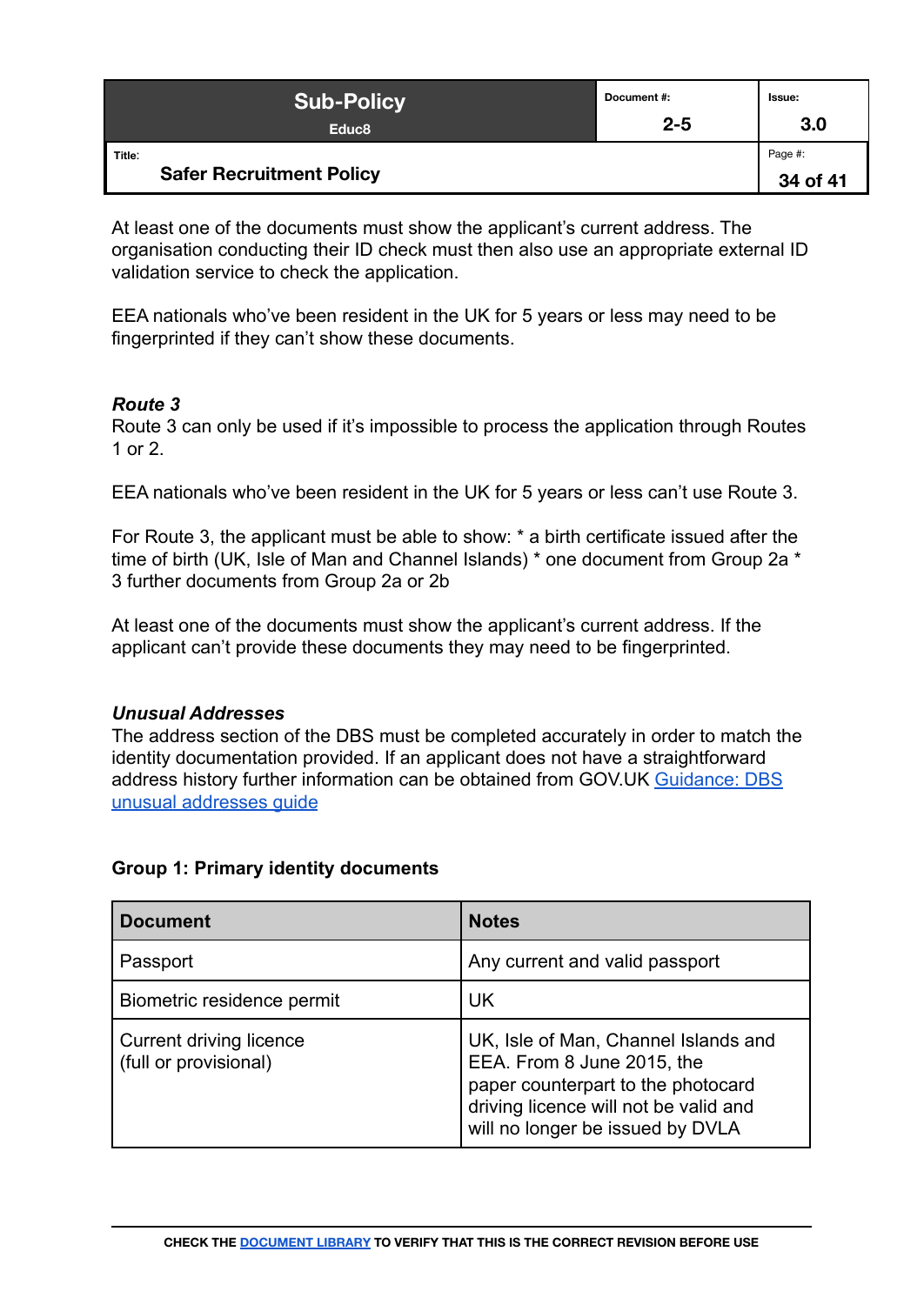| <b>Sub-Policy</b><br>Educ <sub>8</sub>                         |                                                  | Document #:<br>$2 - 5$                                                                                        | Issue:<br>3.0       |
|----------------------------------------------------------------|--------------------------------------------------|---------------------------------------------------------------------------------------------------------------|---------------------|
| Title:<br><b>Safer Recruitment Policy</b>                      |                                                  |                                                                                                               | Page #:<br>35 of 41 |
| <b>Birth Certificate</b><br>(issued within 12 months of birth) | including those issued by UK<br><b>HM Forces</b> | UK, Isle of Man and Channel Islands -<br>authorities overseas, for example<br>embassies, High Commissions and |                     |

# **Group 2a: Trusted government documents**

| <b>Document</b>                                                                             | <b>Notes</b>                                                                                                                                                                                                      |
|---------------------------------------------------------------------------------------------|-------------------------------------------------------------------------------------------------------------------------------------------------------------------------------------------------------------------|
| Current driving licence photocard<br>(full or provisional)                                  | All countries outside the EEA (excluding<br>Isle of Man and Channel<br>Islands)                                                                                                                                   |
| Current driving licence<br>(full or provisional) - paper version (if<br>issued before 1998) | UK, Isle of Man, Channel Islands and<br>EEA                                                                                                                                                                       |
| <b>Birth Certificate</b><br>(Issued after time of birth)                                    | UK, Isle of Man and Channel Islands                                                                                                                                                                               |
| Marriage/civil partnership certificate                                                      | UK and Channel Islands                                                                                                                                                                                            |
| <b>HM Forces ID card</b>                                                                    | <b>UK</b>                                                                                                                                                                                                         |
| <b>Firearms licence</b>                                                                     | UK, Channel Islands and Isle of Man                                                                                                                                                                               |
| Immigration document, visa or work<br>permit                                                | Issued by a country outside the EEA.<br>Valid only for roles whereby<br>the applicant is living and working<br>outside of the UK. Visa/permit<br>must relate to the non EEA country in<br>which the role is based |

# **Group 2b: Financial and social history documents**

| Document | <b>Notes</b> | <b>Issue date and</b><br>validity |
|----------|--------------|-----------------------------------|
|----------|--------------|-----------------------------------|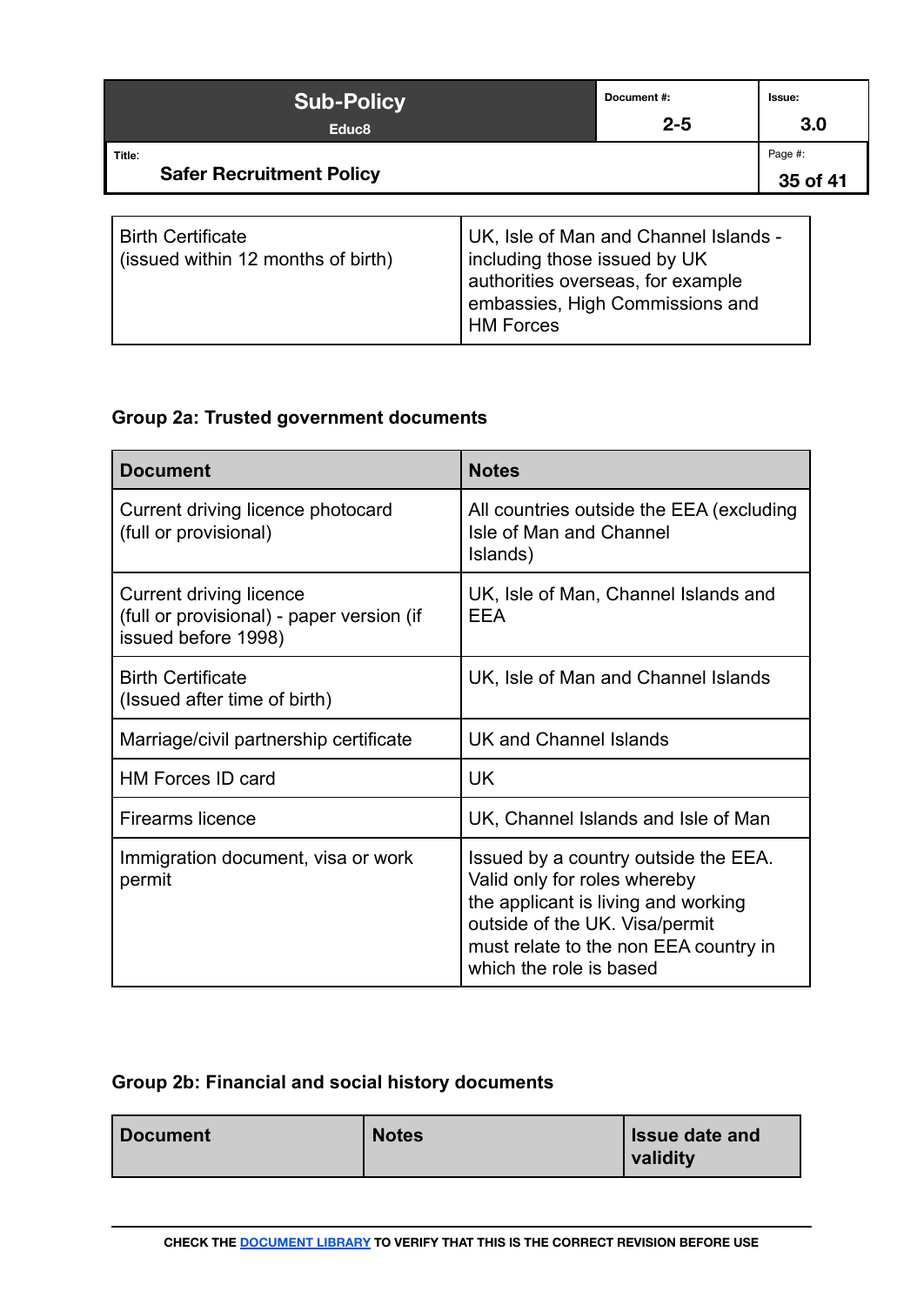| <b>Sub-Policy</b>                         | Document #: | Issue:              |
|-------------------------------------------|-------------|---------------------|
| Educ <sub>8</sub>                         | $2 - 5$     | 3.0                 |
| Title:<br><b>Safer Recruitment Policy</b> |             | Page #:<br>36 of 41 |

| Mortgage Statement                                                                     | UK or EEA                                                                                                     | <b>Issued in last 12</b><br>months                                                                         |
|----------------------------------------------------------------------------------------|---------------------------------------------------------------------------------------------------------------|------------------------------------------------------------------------------------------------------------|
| Bank or building society<br>statement                                                  | UK and Channel Islands or<br><b>EEA</b>                                                                       | <b>Issued in last 3</b><br>months                                                                          |
| Bank or building society<br>statement                                                  | Countries outside the EEA                                                                                     | Issued in last 3<br>months - branch<br>must be in the<br>country where the<br>applicant lives and<br>works |
| Bank or building society<br>account opening<br>confirmation letter                     | <b>UK</b>                                                                                                     | Issued in last 3<br>months                                                                                 |
| Credit card statement                                                                  | UK or EEA                                                                                                     | Issued in last 3<br>months                                                                                 |
| Financial statement, for<br>example pension or<br>endowment                            | <b>UK</b>                                                                                                     | <b>Issued in last 12</b><br>months                                                                         |
| P45 or P60 statement                                                                   | <b>UK and Channel Islands</b>                                                                                 | Issued in last 12<br>months                                                                                |
| <b>Council Tax statement</b>                                                           | <b>UK and Channel Islands</b>                                                                                 | <b>Issued in last 12</b><br>months                                                                         |
| Letter of sponsorship from<br>future employment provider                               | Non-UK or non-EEA only -<br>valid only for applicants<br>residing outside of the UK at<br>time of application | Must still be valid                                                                                        |
| <b>Utility bill</b>                                                                    | UK - not mobile telephone<br>bill                                                                             | Issued in last 3<br>months                                                                                 |
| Benefit statement, for<br>example Child Benefit,<br>Pension                            | <b>UK</b>                                                                                                     | Issued in last 3<br>months                                                                                 |
| Central or local government,<br>government agency, or local<br>council document giving | UK and Channel Islands                                                                                        | Issued in last 3<br>months                                                                                 |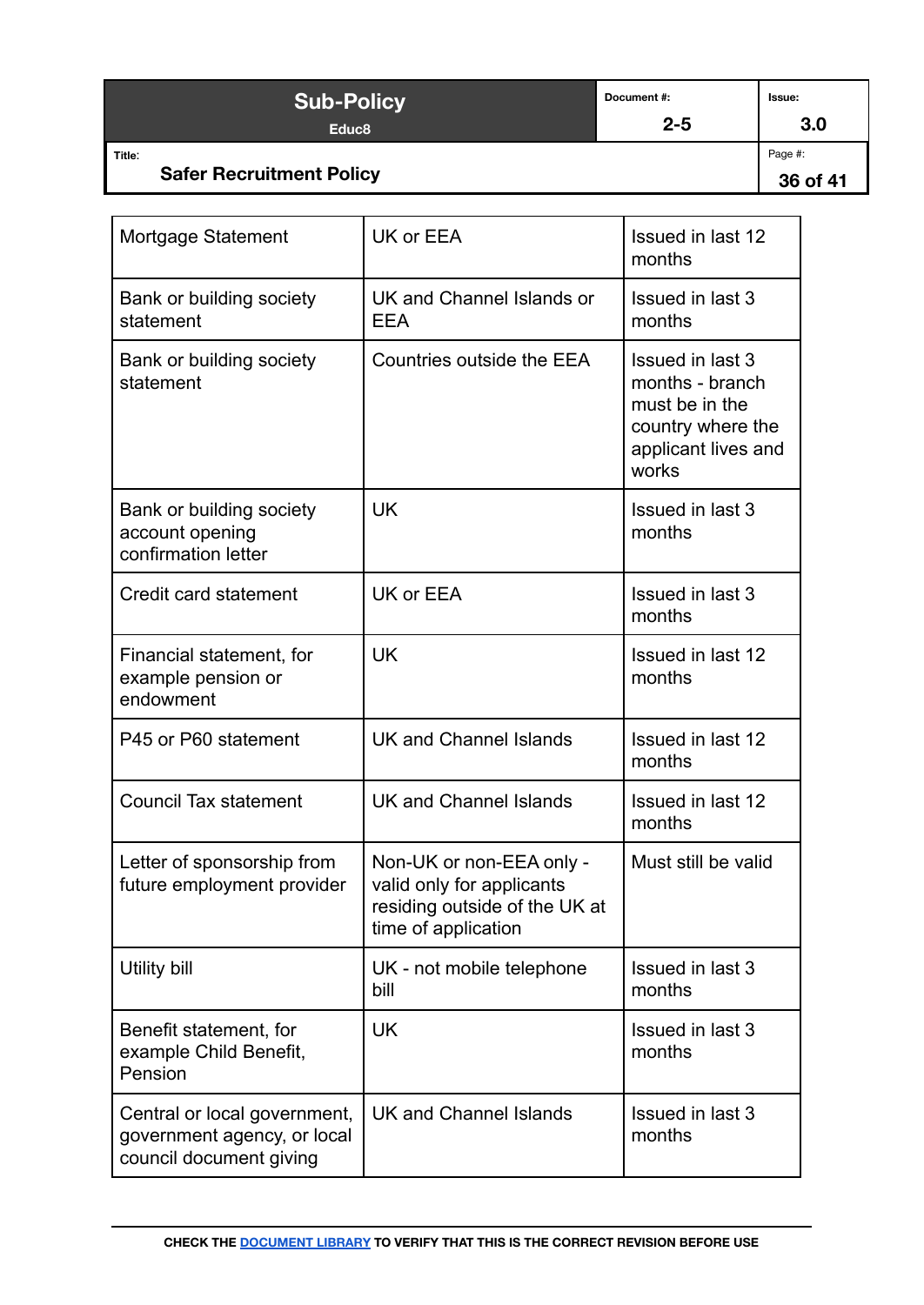| <b>Sub-Policy</b><br>Educ <sub>8</sub>                                                                                     | Document#:<br>$2 - 5$      | Issue:<br>3.0       |
|----------------------------------------------------------------------------------------------------------------------------|----------------------------|---------------------|
| Title:<br><b>Safer Recruitment Policy</b>                                                                                  |                            | Page #:<br>37 of 41 |
| entitlement, for example<br>from the Department for<br>Work and Pensions, the<br><b>Employment Service,</b><br><b>HMRC</b> |                            |                     |
| $\Gamma \Gamma$ A Notional ID oard                                                                                         | $M_{11}$ at he atill velid |                     |

| <b>EEA National ID card</b>                      |                                                                                                                                                  | Must be still valid |
|--------------------------------------------------|--------------------------------------------------------------------------------------------------------------------------------------------------|---------------------|
| Irish Passport Card                              | Cannot be used with an Irish<br>passport                                                                                                         | Must be still valid |
| Cards carrying the PASS<br>accreditation logo    | UK, Isle of Man and Channel<br>Islands                                                                                                           | Must be still valid |
| Letter from head teacher or<br>college principal | UK - for 16 to 19 year olds in<br>full time education - only<br>used in exceptional<br>circumstances if other<br>documents cannot be<br>provided | Must still be valid |

#### <span id="page-36-0"></span>**Right to Work in the UK**

You must not discriminate against anyone because of where they're from.

You can either:

[CHECK THE APPLICANT'S ORIGINAL DOCUMENTS](https://www.gov.uk/legal-right-work-uk)

The above link takes you to the GOV.UK checking service and guides you through the process.

If the applicant has a UK passport and is a British Citizen (this will be indicated on the passport) then *the applicant IS ENTITLED to work in the UK*

If checking the applicant's original documents:

- You must see the applicant's original documents
- You must check that the documents are valid with the applicant present
- You must make and keep copies of the documents and record the date you made the check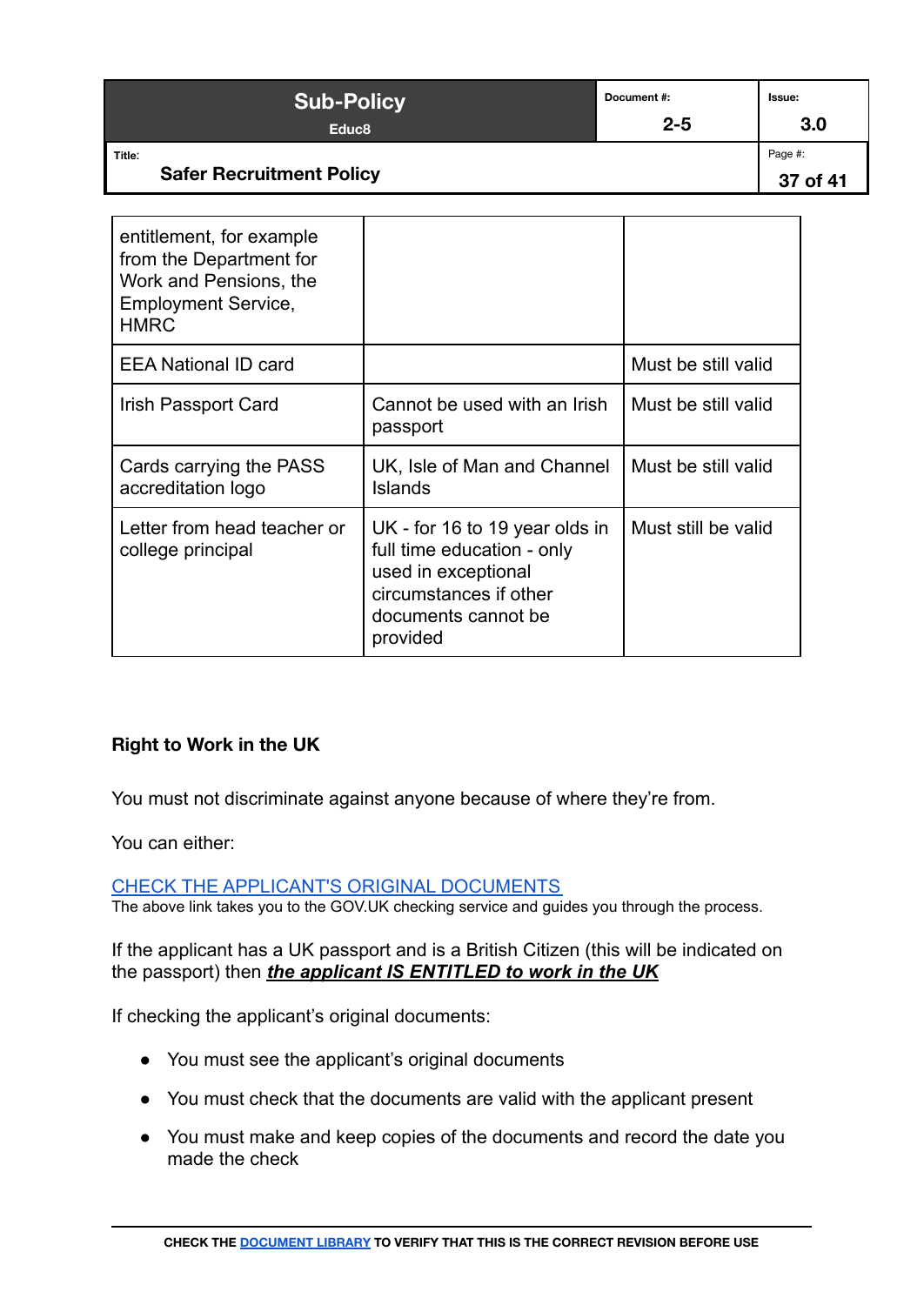| <b>Sub-Policy</b>                         | Document#: | Issue:              |
|-------------------------------------------|------------|---------------------|
| Educ <sub>8</sub>                         | $2 - 5$    | 3.0                 |
| Title:<br><b>Safer Recruitment Policy</b> |            | Page #:<br>38 of 41 |

#### **What to check**

You need to check that:

- the documents are genuine, original and unchanged and belong to the person who has given them to you
- the dates for the applicant's right to work in the UK have not expired
- photos are the same across all documents and look like the applicant
- dates of birth are the same across all documents
- the applicant has permission to do the type of work you're offering (including any limit on the number of hours they can work)
- for students you see evidence of their study and vacation times
- if 2 documents give different names, the applicant has supporting documents showing why they're different, such as a marriage certificate or divorce decree

#### [CHECK THE APPLICANT'S RIGHT](https://www.gov.uk/view-right-to-work) TO WORK ONLINE, if they've given you their share code

Check details of a job applicant's right to work in the UK, including:

- the types of work they're allowed to do
- how long they can work in the UK for, if there's a time limit
- You'll need the job applicant's:
- date of birth
- right to work share code\*

\*The share code is created when the applicant gives you permission to view their details.

Ask them to share the code with you.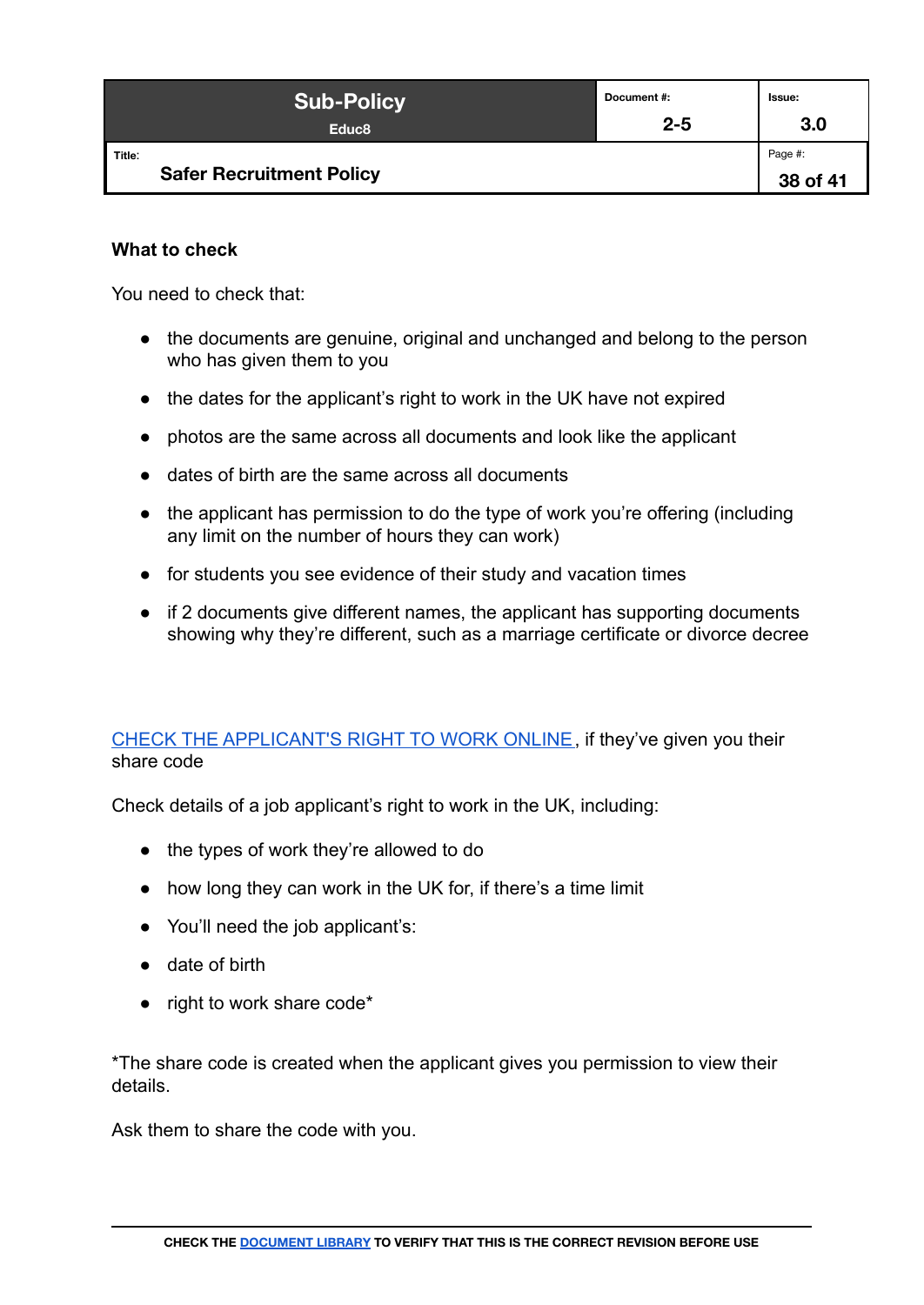| <b>Sub-Policy</b>                         | Document#: | Issue:              |
|-------------------------------------------|------------|---------------------|
| Educ <sub>8</sub>                         | $2 - 5$    | 3.0                 |
| Title:<br><b>Safer Recruitment Policy</b> |            | Page #:<br>39 of 41 |

#### **Employing EU, EEA and Swiss citizens**

Right to work checks will not change until 1 July 2021 for citizens of the EU, Switzerland, Norway, Iceland and Liechtenstein.

#### *Retrospective checks for existing employees are not required.*

Further information from GOV.UK Guidance: Recruiting [people from outside the UK](https://www.gov.uk/guidance/recruiting-people-from-outside-the-uk)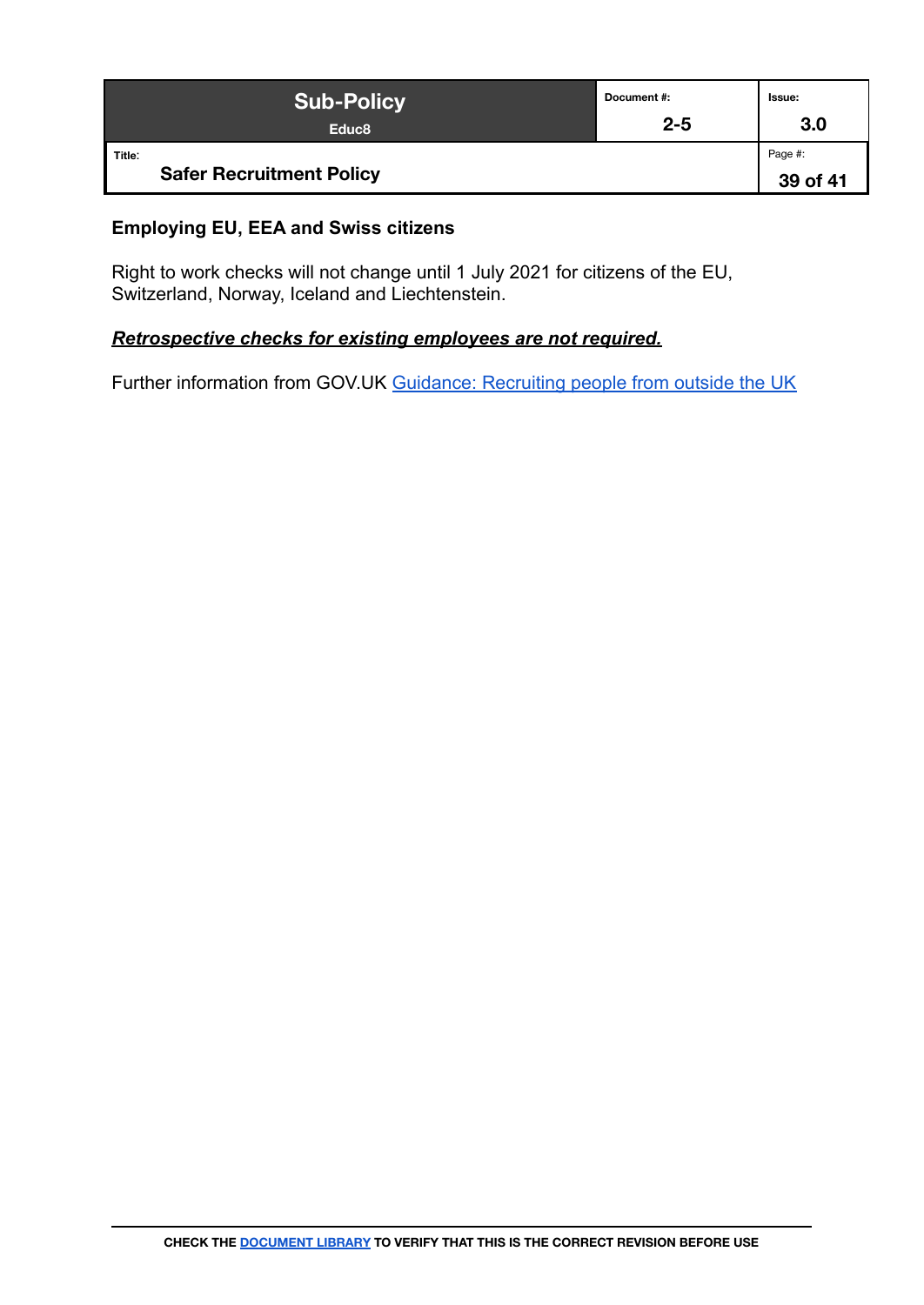| <b>Sub-Policy</b>                         | Document #: | Issue:              |
|-------------------------------------------|-------------|---------------------|
| Educ <sub>8</sub>                         | $2 - 5$     | 3.0                 |
| Title:<br><b>Safer Recruitment Policy</b> |             | Page #:<br>40 of 41 |

# <span id="page-39-0"></span>**APPENDIX 'B' Safer Recruitment Evaluation Checklist**

| <b>Policy &amp; Procedure</b>                                                                | In.<br><b>Place</b> | Not in<br><b>Place</b> | <b>Responsibility</b> |
|----------------------------------------------------------------------------------------------|---------------------|------------------------|-----------------------|
| Safer Recruitment Policy updated and monitored on a regular basis                            | ✓                   |                        | <b>HR Director</b>    |
| Consistency in recruitment procedures applied to all categories of<br>employment             | J                   |                        | <b>HR Director</b>    |
| Use of Application Form                                                                      | ✓                   |                        | HR Dept.              |
| Use of Job Description & Person Specification                                                |                     |                        | HR Dept.              |
| Referees asked to specifically comment on suitability of applicant                           | ✓                   |                        | HR Dept.              |
| Two written references taken up                                                              | ✓                   |                        | HR Dept.              |
| One member of panel to examine references prior to interview                                 | ✓                   |                        | Panel                 |
| References followed up by a telephone reference                                              | ✔                   |                        | Panel                 |
| References to be obtained for volunteers/supply/agency staff                                 | ✓                   |                        | HR Dept.              |
| Questions asked on applicants child protection awareness                                     | ✓                   |                        | Panel                 |
| Explanation of gaps in employment                                                            | ✓                   |                        | Panel                 |
| Proof of identity sought - originals not copies                                              | ✓                   |                        | Panel                 |
| Academic qualification checked - originals not copies                                        | ✓                   |                        | Panel                 |
| Medical clearance prior to employment                                                        | ✓                   |                        | HR Dept.              |
| No employment until DBS Certificate has been completed and<br>original disclosure received   |                     |                        | HR Dept.              |
| Above checks applied as appropriate to Overseas staff,<br>supply/agency staff/gap/volunteers | ✓                   |                        | HR Dept.              |
| Panel interviews undertaken                                                                  | ✓                   |                        | Panel                 |
| Formal Job Offer provided (conditional)                                                      | ✓                   |                        | HR Dept.              |
| <b>SCR</b> updated                                                                           | ✓                   |                        | HR Dept.              |